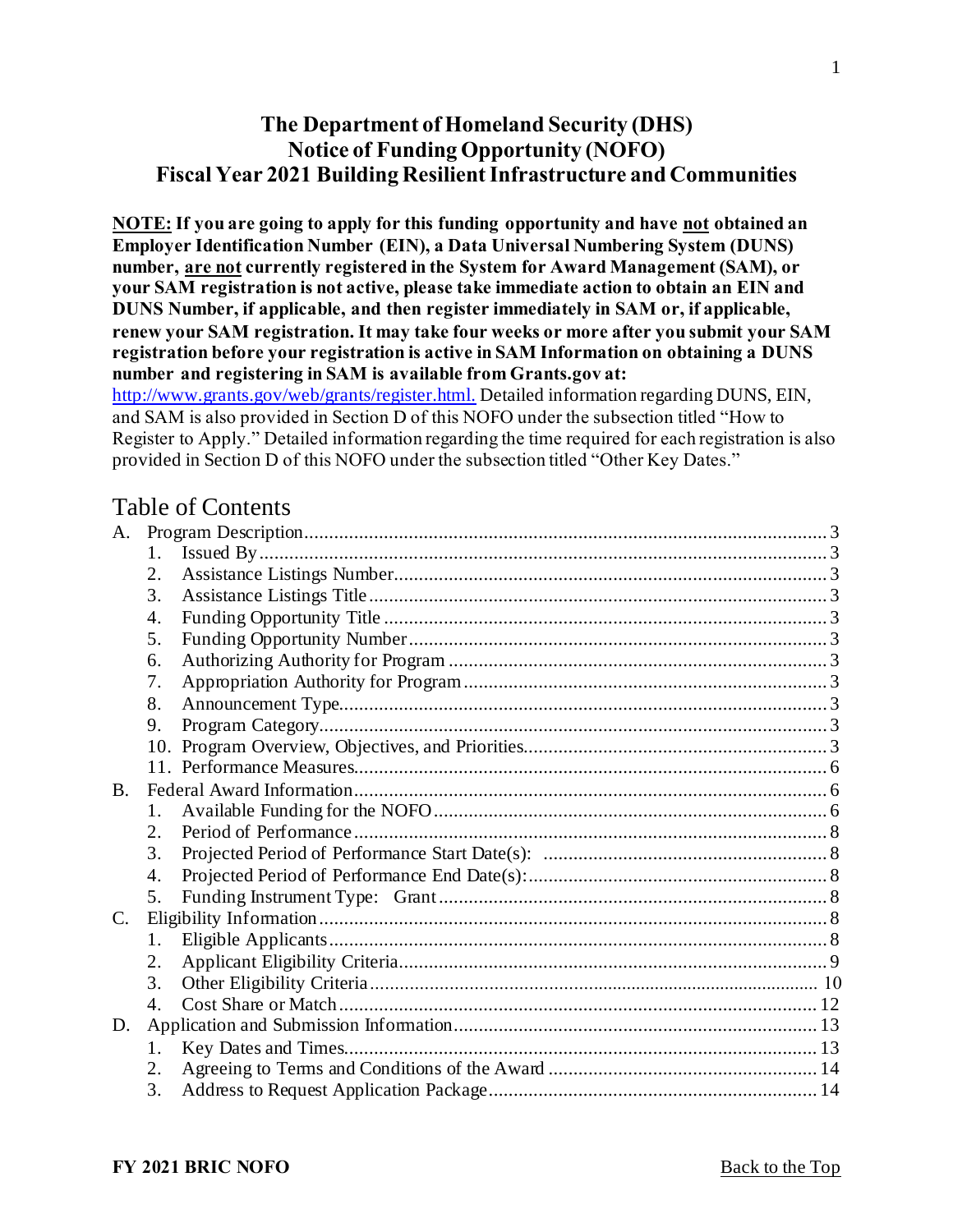|    | 4.               | Steps Required to Obtain a Unique Entity Identifier, Register in the System for Award |  |
|----|------------------|---------------------------------------------------------------------------------------|--|
|    | 5.               |                                                                                       |  |
|    | 6.               |                                                                                       |  |
|    | 7.               |                                                                                       |  |
|    | 8.               | Timely Receipt Requirements and Proof of Timely Submission  19                        |  |
|    | 9.               |                                                                                       |  |
|    |                  |                                                                                       |  |
|    |                  |                                                                                       |  |
|    |                  |                                                                                       |  |
| Ε. |                  |                                                                                       |  |
|    | 1.               |                                                                                       |  |
|    | 2.               |                                                                                       |  |
| F. |                  |                                                                                       |  |
|    | 1.               |                                                                                       |  |
|    | 2.               |                                                                                       |  |
|    | 3.               |                                                                                       |  |
|    | 4.               |                                                                                       |  |
| G. |                  |                                                                                       |  |
|    | $1_{-}$          |                                                                                       |  |
|    | 2.               |                                                                                       |  |
| H. |                  |                                                                                       |  |
|    | $1_{-}$          |                                                                                       |  |
|    | 2.               |                                                                                       |  |
|    | 3.               |                                                                                       |  |
|    | $\overline{4}$ . | Conflicts of Interest in the Administration of Federal Awards or Subawards 44         |  |
|    | 5.               |                                                                                       |  |
|    | 6.               |                                                                                       |  |
|    | 7.               |                                                                                       |  |
|    | 8.               |                                                                                       |  |
|    | 9.               |                                                                                       |  |
|    |                  |                                                                                       |  |
|    |                  |                                                                                       |  |
|    |                  |                                                                                       |  |
|    |                  |                                                                                       |  |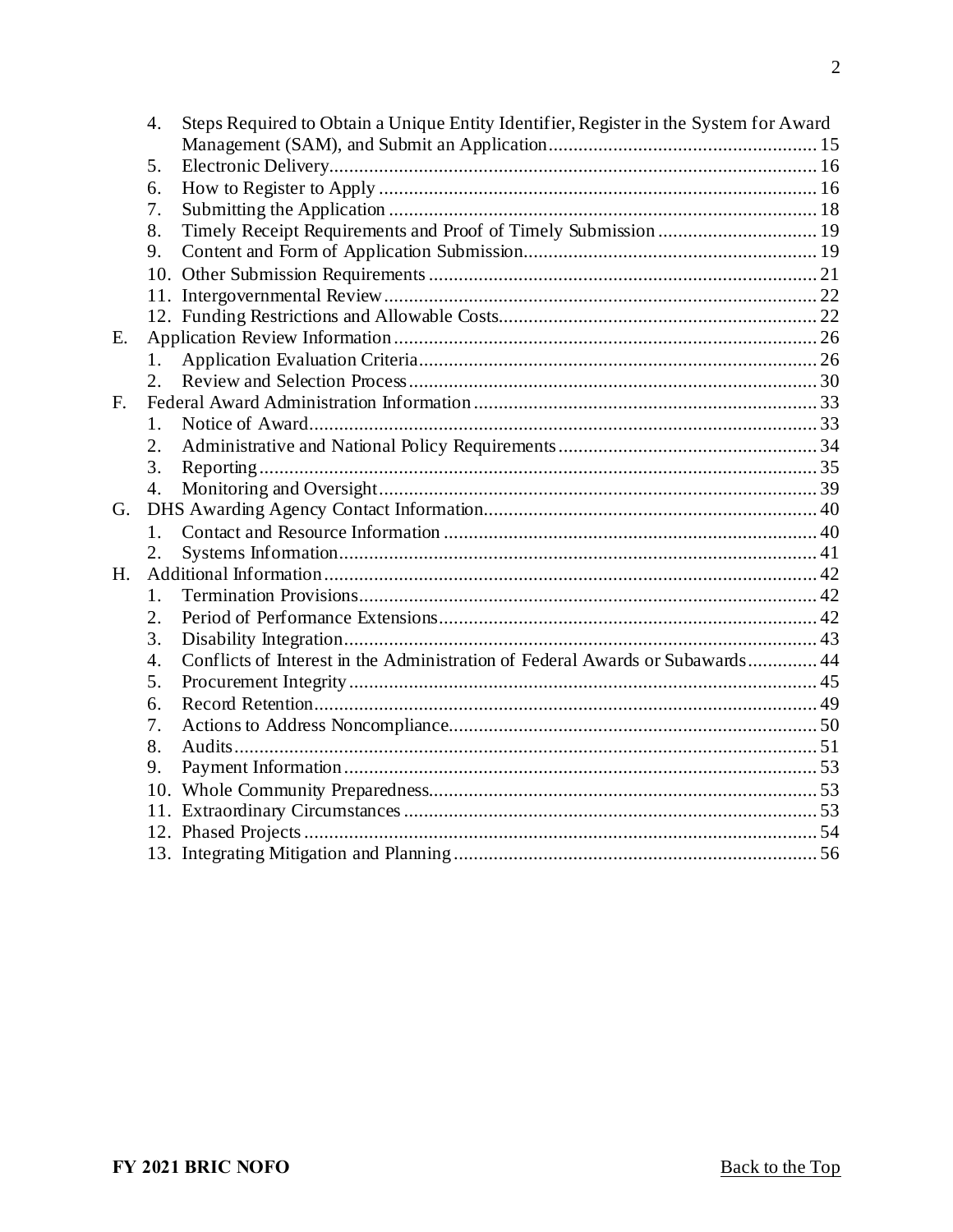#### <span id="page-2-0"></span>**A. Program Description**

#### <span id="page-2-1"></span>**1. Issued By**

U.S. Department of Homeland Security (DHS)/Federal Emergency Management Agency (FEMA)/Federal Insurance and Mitigation Administration (FIMA)/Mitigation Directorate/Hazard Mitigation Assistance (HMA) Division

- <span id="page-2-2"></span>**2. Assistance Listings Number**  97.047
- <span id="page-2-3"></span>**3. Assistance Listings Title**  Building Resilient Infrastructure and Communities
- <span id="page-2-4"></span>**4. Funding Opportunity Title**  Fiscal Year 2021 Building Resilient Infrastructure and Communities (BRIC)
- <span id="page-2-5"></span>**5. Funding Opportunity Number**  DHS-21-MT-047-00-99
- <span id="page-2-6"></span>**6. Authorizing Authority for Program**  Section 203 of the Robert T. Stafford Disaster Relief and Emergency Assistance Act (Stafford Act), as amended (Pub. L. No. 93-288) (42 U.S.C. § 5133).

#### <span id="page-2-7"></span>**7. Appropriation Authority for Program**

Department of Homeland Security Appropriations Act, 2019 (Pub. L. No. 116-6); Section 203(i) of the Stafford Act, as amended (Pub. L. No. 93-288) (42 U.S.C. § 5133).

- <span id="page-2-8"></span>**8. Announcement Type**  Initial
- <span id="page-2-9"></span>**9. Program Category**  Mitigation: Natural Hazards

#### <span id="page-2-10"></span>**10. Program Overview, Objectives, and Priorities**

#### **a.** *Overview*

The Building Resilient Infrastructure and Communities (BRIC) program makes federal funds available to states, U.S territories, federally recognized tribal governments, and local communities for hazard mitigation activities. It does so with a recognition of the growing hazards associated with climate change<sup>1</sup>, and of the need for natural hazard risk mitigation activities that promote climate adaptation and resilience with respect to those hazards. These include both acute extreme weather events and chronic stressors which have been observed

<sup>&</sup>lt;sup>1</sup> Climate change is defined as "Changes in average weather conditions that persist over multiple decades or longer. Climate change encompasses both increases and decreases in temperature, as well as shifts in precipitation, changing risk of certain types of severe weather events, and changes to other features of the climate system." (National Climate Assessment)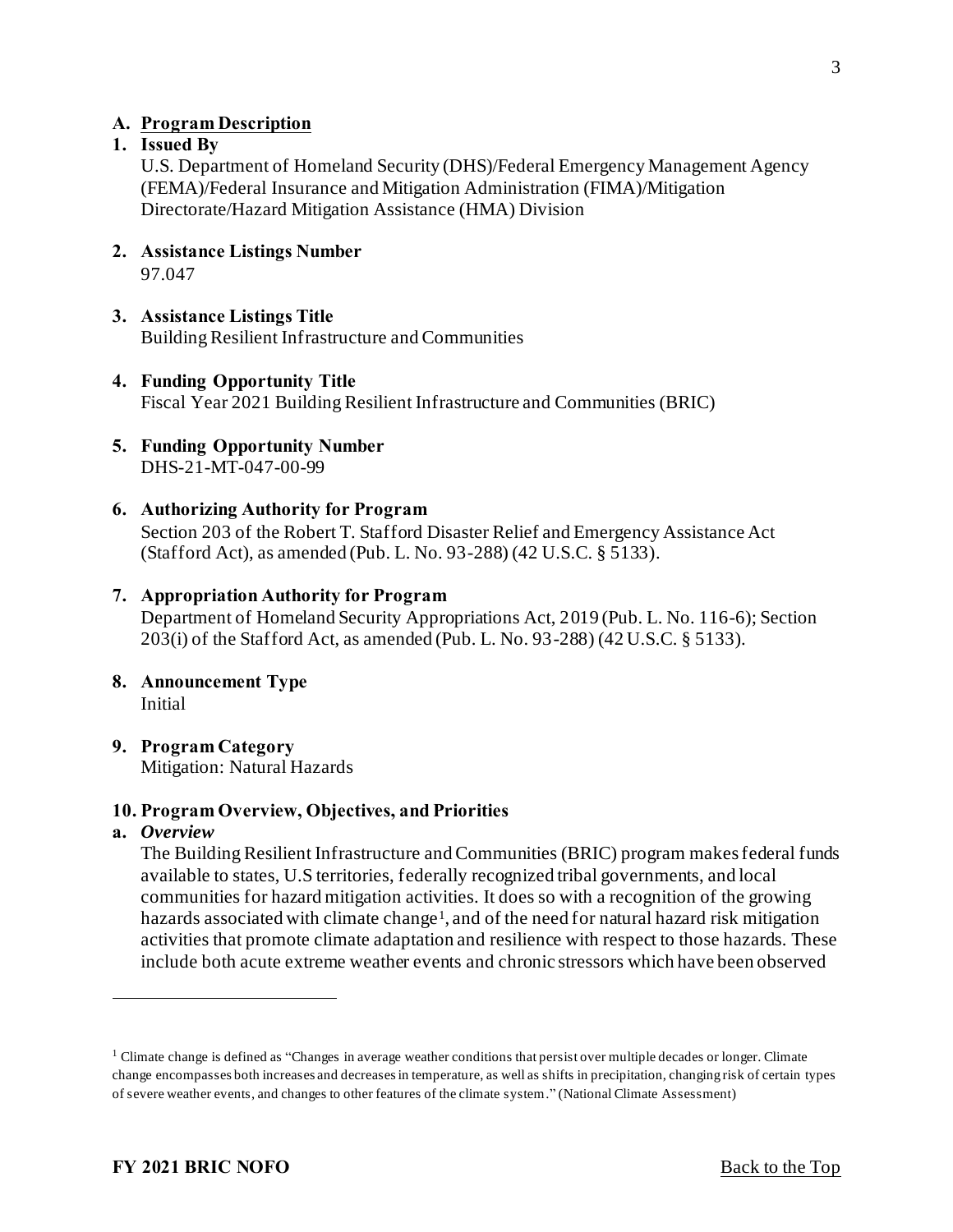and are expected to increase in the future.

FEMA will provide financial assistance to eligible BRIC applicants for the following activities: (1) Capability- and Capacity-Building (C&CB) activities, which enhance the knowledge, skills, expertise, etc., of the current workforce to expand or improve the administration of mitigation assistance. This includes activities in the following subcategories: building codes activities, partnerships, project scoping, mitigation planning and planning-related activities, and other activities; (2) Mitigation Projects – cost-effective projects designed to increase resilience and public safety; reduce injuries and loss of life; and reduce damage and destruction to property, critical services, facilities, and infrastructure from natural hazards and the effects of climate change; and (3) Management Costs – financial assistance to reimburse the recipient and subrecipient for eligible and reasonable indirect costs, direct administrative costs, and other administrative expenses associated with a specific mitigation measure or project in an amount up to 15 percent of the total amount of the grant award, of which not more than 10 percent of the total award amount may be used by the recipient and 5 percent by the subrecipient for such costs generally. FEMA will also provide non-financial Direct Technical Assistance to communities to build a community's capacity and capability to improve its resilience to natural hazards and to ensure stakeholders are capable of building and sustaining successful mitigation programs, submitting highquality applications, and implementing new and innovative projects that reduce risk from a wide range of natural hazards. For more information about uses of assistance under BRIC, including how to submit various project types in FEMA's Grant Outcomes System (FEMA GO), refer to BRIC program support materials accessible at [https://www.fema.gov/grants/mitigation/building-resilient-infrastructure](https://www.fema.gov/grants/mitigation/building-resilient-infrastructure-communities/resources)communities/resources.

The BRIC Program aligns with the general goal of promoting resilience and adaptation in light of current risks, including those posed by climate change, and the 2020-2024 DHS Strategic Plan through pursuing Goal 5: Strengthen Preparedness and Resilience. Specifically, Objective 5.1: Build a National Culture of Preparedness has several subobjectives that the BRIC Program supports. BRIC serves primarily to bolster Sub-Objective 5.1.1: Incentivize investments that reduce risk and increase pre-disaster mitigation, including expanding the use of insurance to manage risk through funding mitigation projects, particularly ones that reduce risk to Community Lifelines and infrastructure. Additionally, the capability- and capacity-building (C&CB) activities that BRIC funds also contribute to other sub-objectives. For example, planning, partnerships, and project scoping efforts help improve awareness initiatives to encourage public action to increase preparedness (Sub-Objective 5.1.2), use lessons from past disasters and exercises to inform community investment decisions and anticipate challenges that may emerge during future disasters (Sub-Objective 5.1.3), and coordinate and guide continuity of operations activities through partnerships with government and non-government stakeholders (Sub-Objective 5.1.5). The BRIC Program is also meant to promote the goal of equity, by helping members of particularly disadvantaged groups, who might be at special risk as a result of current hazards, including those associated with climate change.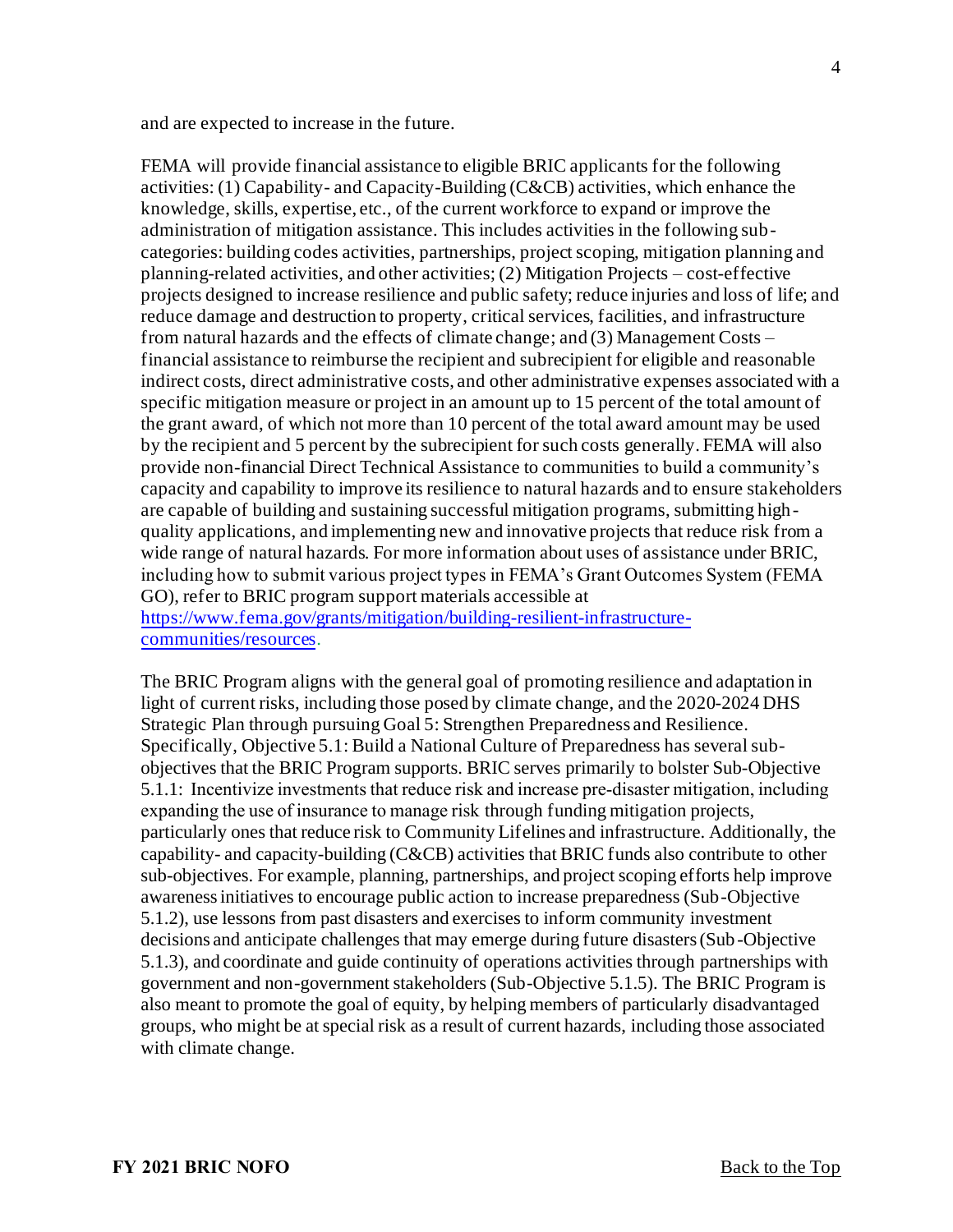The 2018–2022 FEMA Strategic Plan provides a framework for supporting the United States before, during, and after disasters and improving the Agency's execution of its fundamental mission of helping people and again by promoting equity (including by helping the most disadvantaged members of society). BRIC also supports the National Mitigation Investment Strategy and the FIMA FY 21-23 Mitigation Strategy by advancing mitigation investment to reduce risks posed by natural hazards and increasing the nation's resilience to natural hazards. One of BRIC's purposes is to help achieve 2018–2022 FEMA Strategic Plan Objective 1.1: incentivize investments that reduce risk, including pre-disaster mitigation, and reduce disaster costs at all levels. The BRIC program is also an instrumental part of achieving other FEMA strategic objectives, including Objective 1.3, help people prepare for disasters, and Objective 1.4, better learn from past disasters, improve continuously, and innovate.

[For more detailed program information, please go to Building Resilient Infrastructure and](https://www.fema.gov/grants/mitigation/building-resilient-infrastructure-communities)  Communities (BRIC) | FEMA.gov.

#### **b.** *Objectives*

With a general focus on disasters, risks, and hazards, including those associated with climate change, the guiding principles of the program are to (1) support state and local governments, tribes, and territories through capability- and capacity-building to enable them to identify mitigation actions and implement projects that reduce risks posed by natural hazards; (2) encourage and enable innovation while allowing flexibility, consistency, and effectiveness; (3) promote partnerships and enable high-impact investments to reduce risk from natural hazards with a focus on critical services and facilities, public infrastructure, public safety, public health, and communities; (4) provide a significant opportunity to reduce future losses and minimize impacts on the Disaster Relief Fund; (5) promote equity, including by helping members of disadvantaged groups and prioritizing 40 percent of the benefits to disadvantaged communities as referenced in Executive Order (EO) 14008 in line with the Administration's Justice40 Initiative; and (6) support the adoption and enforcement of building codes, standards, and policies that will protect the health, safety, and general welfare of the public, taking into account future conditions, prominently including the effects of climate change, and have long-lasting impacts on community risk reduction, including for critical services and facilities and for future disaster costs.

In accordance with the BRIC program's guiding principle of promoting equity and in implementing the Justice40 Initiative, the BRIC program is prioritizing assistance that benefits disadvantaged communities as referenced in EO 14008. A disadvantaged community may be characterized by variables including, but not limited to: low income, high and/or persistent poverty, high unemployment and underemployment, racial and ethnic segregation, particularly where the segregation stems from discrimination by government entities, linguistic isolation, high housing cost burden and substandard housing, distressed neighborhoods, high transportation cost burden and/or low transportation access, disproportionate environmental stressor burden and high cumulative impacts, limited water and sanitation access and affordability, disproportionate impacts from climate, high energy cost burden and low energy access, jobs lost through the energy transition, access to health care, and all geographic areas within Tribal jurisdictions.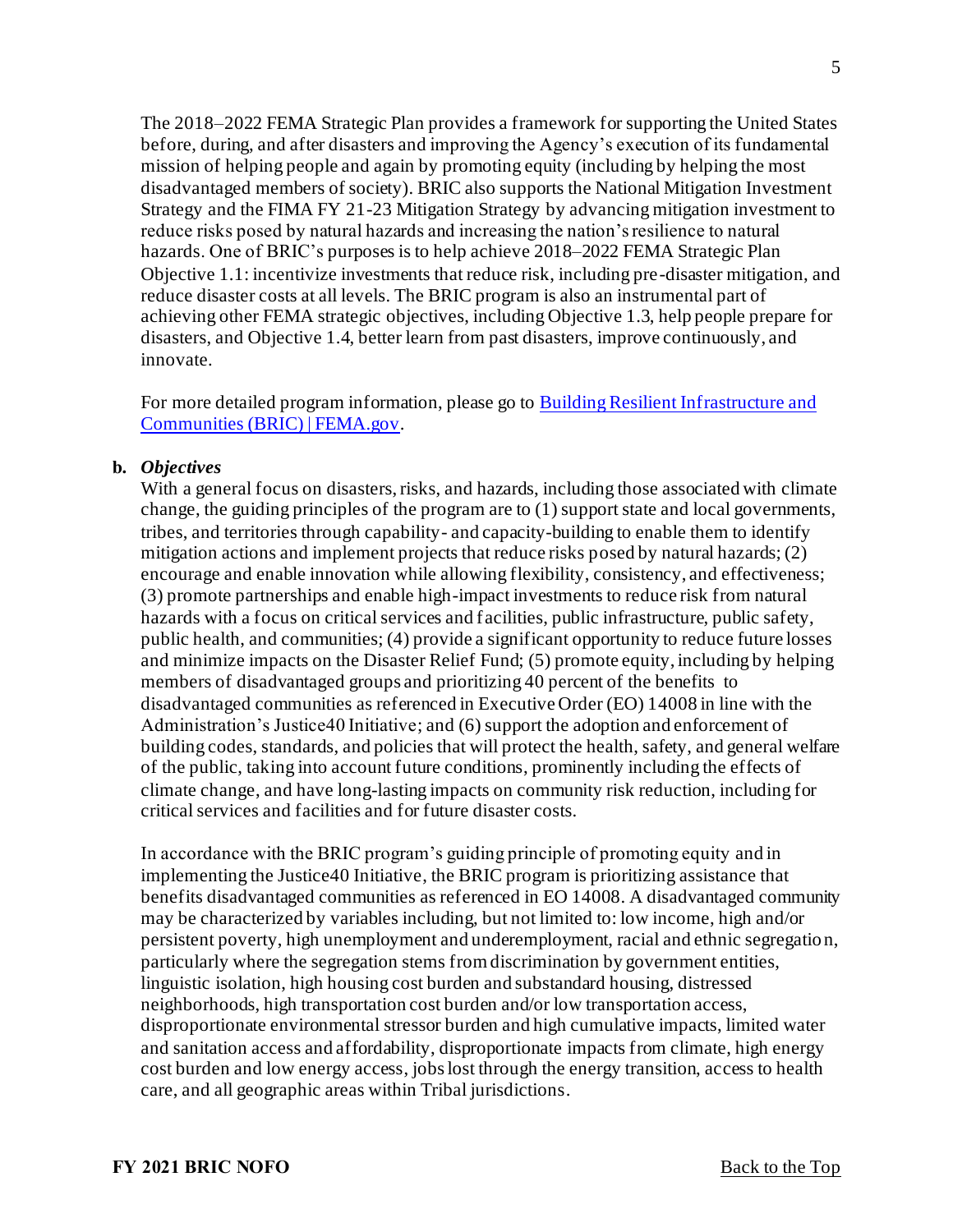Four of the six BRIC qualitative evaluation criteria reflect the need for subapplications to speak to how the project will benefit disadvantaged communities: (1) Risk Reduction/Resiliency Effectiveness, (2) Population Impacted, (3) Outreach Activities, and (4) Leveraging Partners. Furthermore, BRIC reduces the non-Federal cost share from 25 percent to 10 percent for Economically Disadvantaged Rural Communities (EDRC) (as referenced in 42 U.S.C. § 5133(a) as small impoverished communities). BRIC also provides non-financial Direct Technical Assistance to up to 20 communities in FY21 to help build capacity and capability at the local level.

#### **c.** *Priorities*

For FY2021, the priorities for the program are to incentivize natural hazard risk reduction activities that mitigate risk to public infrastructure and disadvantaged communities as referenced in EO 14008; mitigate risk to one or mor[e community lifelines](https://www.fema.gov/emergency-managers/practitioners/lifelines); incorporate [nature-based solutions](https://www.fema.gov/sites/default/files/2020-08/fema_riskmap_nature-based-solutions-guide_2020.pdf); enhance climate resilience and adaptation; and to increase funding to applicants that facilitate the adoption and enforcement of the latest published editions of building codes. BRIC encourages mitigation projects that meet multiple program priorities.

#### <span id="page-5-0"></span>**11. Performance Measures**

BRIC aims to implement projects that reduce risks posed by natural hazards to reduce future losses, by funding priority projects and activities. Priorities include risk reduction of both acute events and chronic stressors, driven by climate change, which are either observed or expected. To achieve these goals, for FY21 BRIC is prioritizing the following types of projects: infrastructure<sup>2</sup> projects, those that mitigate risk to lifelines, projects that benefit disadvantaged communities as referenced in EO 14008, projects that incorporate naturebased solutions, climate change adaptation and resilience projects, and projects proposed by applicants who adopt and enforce mandatory tribal-, territory-, or state-wide building codes based on the latest published editions of building codes. FEMA will measure the percent of dollars invested in these priorities, which will indicate that BRIC projects expect to meet the goal of reducing both risks posed by natural hazards and future losses. Results are based on 1) federal dollars requested for priority projects selected and 2) total federal dollars of eligible projects applied for through the BRIC national competition.

<span id="page-5-2"></span><span id="page-5-1"></span>

|                                                                                                                                                                              | <b>B.</b> Federal Award Information<br>1. Available Funding for the NOFO:<br>\$1,000,000,000 |               |
|------------------------------------------------------------------------------------------------------------------------------------------------------------------------------|----------------------------------------------------------------------------------------------|---------------|
|                                                                                                                                                                              | a. State/Territory Allocation Subtotal:                                                      | \$56,000,000  |
|                                                                                                                                                                              | b. Tribal Set-Aside Subtotal:                                                                | \$25,000,000  |
|                                                                                                                                                                              | c. National Competition Subtotal:                                                            | \$919,000,000 |
| Any funds that are not awarded from the Tribal Set-Aside may be re-allocated to the non-<br>financial Direct Technical Assistance for tribes or to the national competition. |                                                                                              |               |
|                                                                                                                                                                              |                                                                                              |               |

<sup>&</sup>lt;sup>2</sup> Infrastructure is defined by the BRIC Program as critical physical structures, facilities, and systems that provide support to a functioning community, its population, and its economy.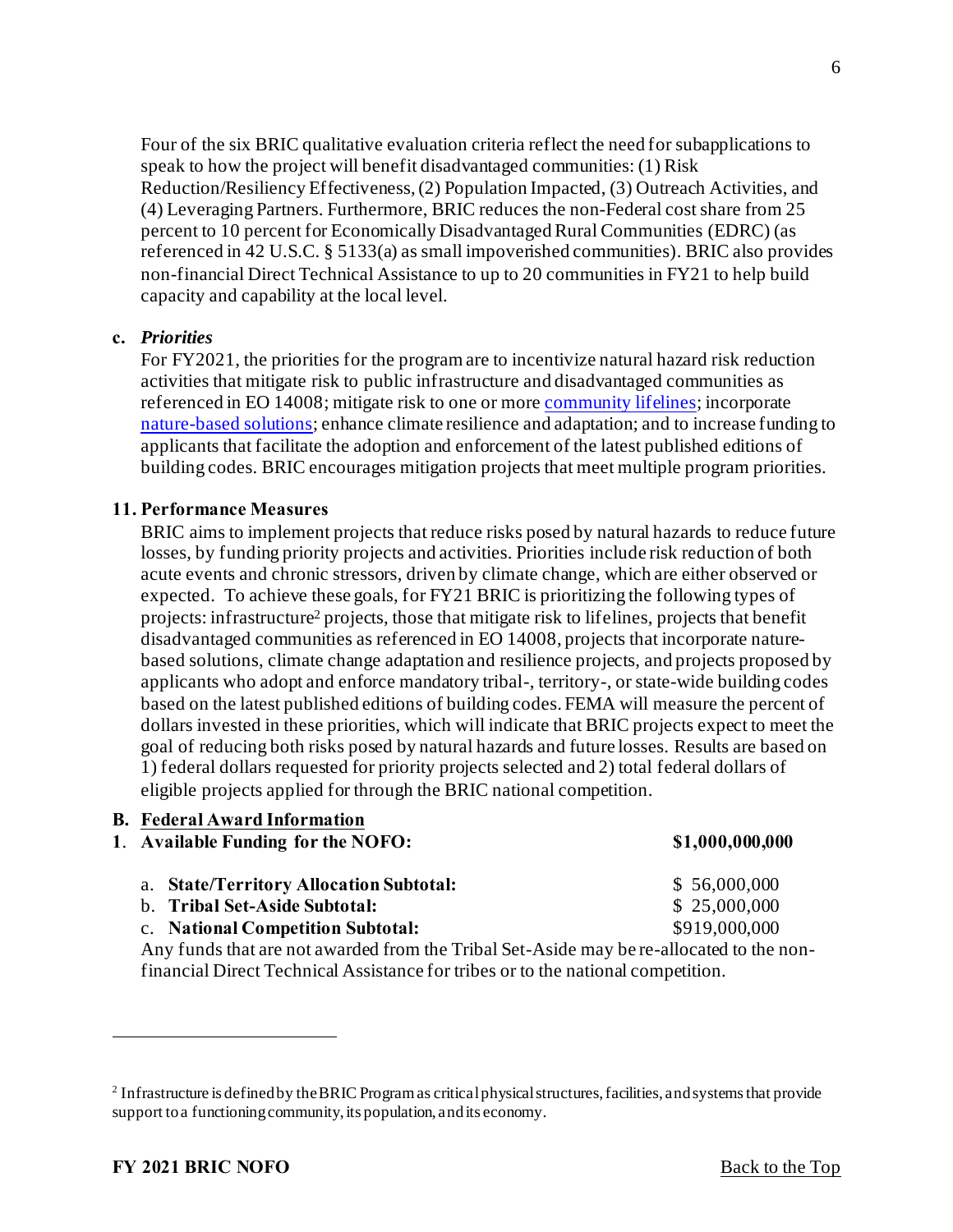## **State/Territory Maximum Allocation & Activity Caps** \$1,000,000

- The maximum allocation for a state or territory under this category is \$1,000,000, covering all activities/projects.
- Each state/territory may apply for up to \$1,000,000 in the State/Territory Allocation. The State/Territory Allocation may be used for C&CB activities and/or mitigation projects. The combined cost for any C&CB activities and/or mitigation projects under the State/Territory Allocation must not exceed \$1,000,000 federal cost share per applicant. Additionally, the applicant's highest ranked subapplication (C&CB activity or mitigation project) for the State/Territory Allocation must not exceed \$1,000,000 federal cost share.
- Up to \$500,000 of the State/Territory Allocation may be used for mitigation planning and planning-related activities per applicant.
- Up to 10 percent of any subapplication may be used for information dissemination activities, including public awareness and education (brochures, workshops, videos, etc.) related to a proposed C&CB activity or mitigation project.

#### **Tribal Set-Aside Activity Caps**

- The combined cost for any C&CB activities under the Tribal Set-Aside must not exceed \$1,000,000 federal cost share per applicant. Additionally, the applicant's highest ranked subapplication (C&CB activity) for the Tribal Set-Aside must not exceed \$1,000,000 federal cost share.
- Up to \$500,000 of the Tribal Set-Aside may be used for mitigation planning and planning-related activities per applicant.
- Up to 10 percent of any subapplication may be used for information dissemination activities, including public awareness and education (brochures, workshops, videos, etc.) related to a proposed C&CB activity or mitigation project.
- In the event that more than \$25,000,000 in subapplications is submitted under the Tribal Set-Aside, the C&CB activities and highest-ranked mitigation project subapplications up to \$25,000,000 will be selected. Once the \$25,000,000 is selected, all remaining tribal mitigation project subapplications will be evaluated under the national competition.

#### **National Competition Cap** \$50,000,000

Applicants may submit an unlimited number of mitigation project subapplications each valued up to \$50,000,000 federal share to the national competition.

• Up to 10 percent of any subapplication may be used for information dissemination activities, including public awareness and education (brochures, workshops, videos, etc.) related to a proposed mitigation project.

#### **Management Costs**

Subapplicants may submit up to 5 percent of the total budget of the C&CB activity or mitigation project for subapplicant management costs. The total budget refers to the sum of non-federal and federal shares of the proposed C&CB activity or mitigation project. Subapplicants must use subapplicant management costs to manage their subaward activities.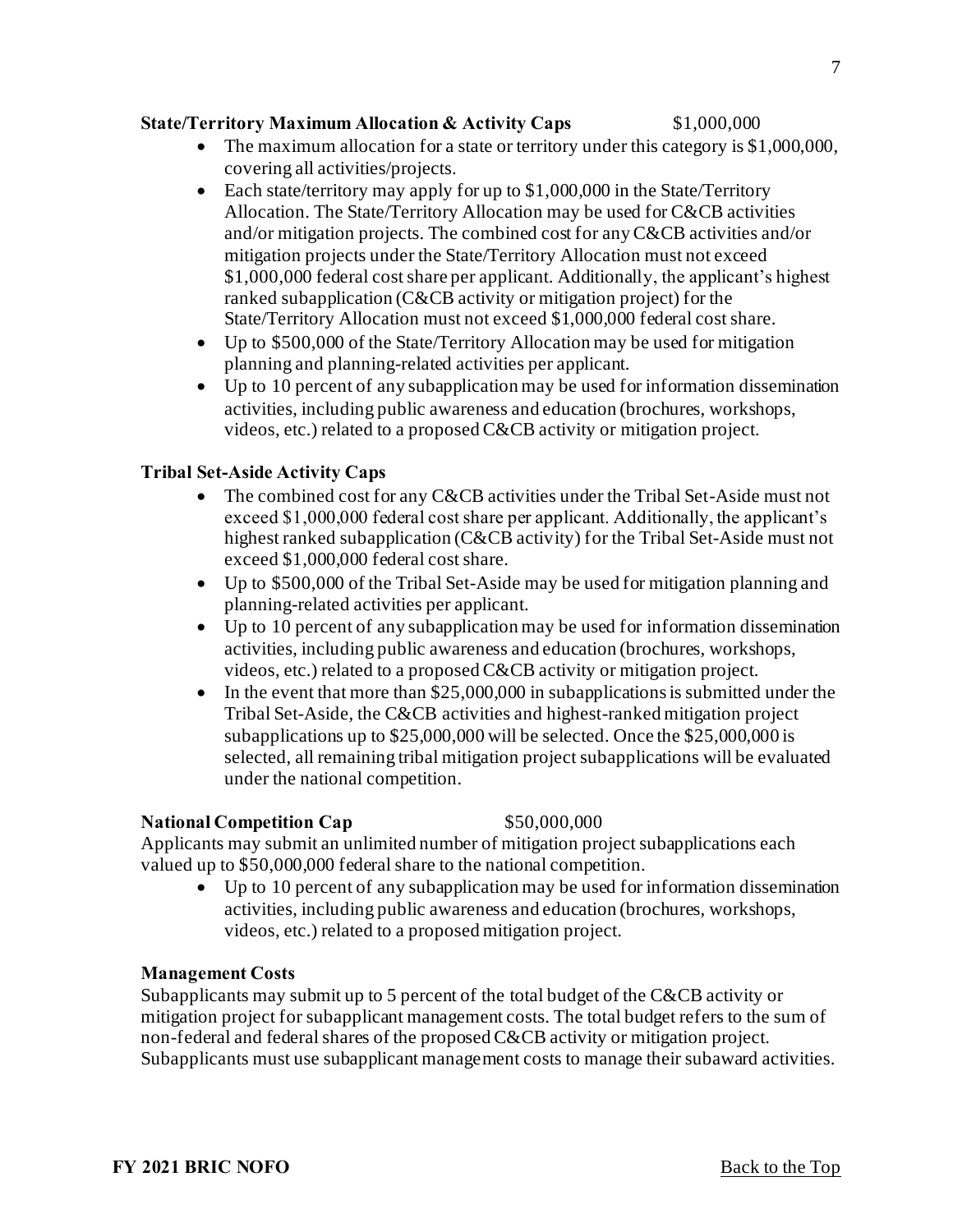Applicants may submit up to 10 percent of the application budget inclusive of subapplicant management costs for applicants to administer and manage award and subaward activities.

The subapplicant management costs (up to 5 percent) must be added to the subapplication total budget prior to the calculation of the applicant management costs (up to 10 percent).

If the applicant is also acting as the subapplicant, the applicant is allowed to claim subapplicant (up to 5 percent) and applicant management costs (up to 10 percent). Uses of the applicant management costs must be distinct from subapplicant management costs and must adhere to the stated uses, even if being used by the same entity. The total management cost still may not exceed 15 percent of the total award.

For additional information, please refer to Section D.13.b, Management Costs.

<span id="page-7-0"></span>**2. Period of Performance:** 36 months

The Period of Performance (POP) is 36 months, starting on the date of the recipient's federal award. Any subsequent amendments to the federal award will not extend the POP unless explicitly stated. The applicant may submit a request for a longer POP in the application for FEMA to review and approve. A longer POP must be requested, documented, reasonable, and justified.

Extensions to the period of performance are allowed. For additional information on period of performance extensions, please refer to Section H of this NOFO.

FEMA awards only include one budget period, so it will be same as the period of performance. *See* 2 C.F.R. § 200.1 for definitions of "budget period" and "period of performance."

<span id="page-7-2"></span><span id="page-7-1"></span>

| 3. Projected Period of Performance Start Date(s): | Will vary by award                                                       |
|---------------------------------------------------|--------------------------------------------------------------------------|
| 4. Projected Period of Performance End Date(s):   | 36 months from date of the<br>award unless otherwise<br>approved by FEMA |
| <b>5. Funding Instrument Type:</b>                | Grant                                                                    |

#### <span id="page-7-4"></span><span id="page-7-3"></span>**C. Eligibility Information**

#### <span id="page-7-5"></span>**1. Eligible Applicants**

- States
- District of Columbia
- U.S. territories
- Federally recognized tribal governments

Each state, territory, the District of Columbia, and federally recognized tribal government shall designate one agency to serve as the applicant for BRIC funding. The designate is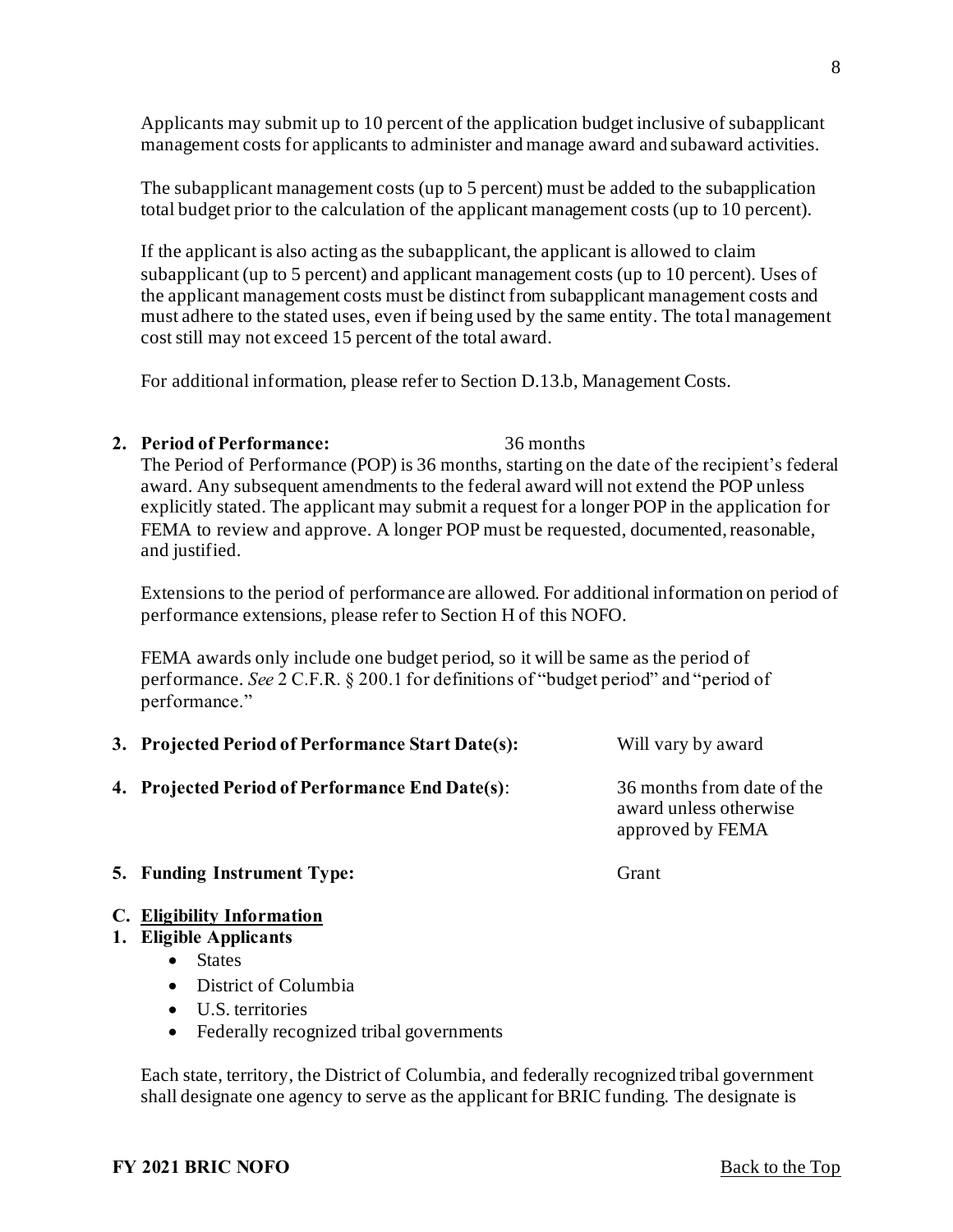strongly encouraged to conduct outreach with disadvantaged communities as referenced in EO 14008 prior to and during the application process. Each applicant's designated agency may submit only one BRIC grant application to FEMA. Subapplications under which two or more entities would carry out the award are eligible, such as a multi-state or multi-tribal initiative; however, only one entity may be the applicant with primary responsibility for carrying out the award.

Communities, including local governments, cities, townships, counties, special district governments, and tribal governments (including federally recognized tribes who choose to apply as subapplicants) are considered subapplicants and must submit subapplications for financial assistance to their state/territory/tribal Applicant agency. Contact information for the State Hazard Mitigation Officers (SHMOs) is provided on the FEMA website at <http://www.fema.gov/state-hazard-mitigation-officers>.

# <span id="page-8-0"></span>**2. Applicant Eligibility Criteria**

- States and territories that have had a major disaster declaration under the Stafford Act in the 7 years prior to the annual application period start date are eligible to apply to FEMA for federal assistance under BRIC (applicants). As a result of numerous major disaster declarations, all states, territories, and the District of Columbia are eligible to apply in FY2021.
- Federally recognized tribal governments that have had a major disaster declaration under the Stafford Act in the 7 years prior to the annual application period start date or are entirely or partially located in a state or territory that had a major disaster declaration in the 7 years prior to the annual application period start date are eligible to apply to FEMA for federal assistance under BRIC as applicants or subapplicants to eligible states and territories. As a result of numerous major disaster declarations, all federally recognized tribal governments are eligible to apply in FY2021.
- Local governments are eligible to apply to eligible states and territories for federal assistance under BRIC (subapplicants). Individuals, businesses, and non-profit organizations are not eligible to apply for BRIC funds; however, an eligible applicant or subapplicant may apply for funding on behalf of individuals, businesses, and nonprofit organizations.
- Applicants are required to have a FEMA-approved State or Tribal Hazard Mitigation Plan in accordance with Title 44 of the Code of Federal Regulations (C.F.R.) Part 201 by the application deadline and at the time of obligation of the award.
- Subapplicants are required to have a FEMA-approved Local or Tribal Hazard Mitigation Plan in accordance with 44 C.F.R. Part 201 by the application deadline and at the time of obligation of grant funds for mitigation projects and C&CB activities (with the exception of mitigation planning). Mitigation plan integration, while not required, is encouraged. *See* section H.14 for additional information.
- To be considered for financial assistance, all applicants must submit their FY2021 BRIC grant applications to FEMA via FEMA GO (*see* Section D, Application and Submission Information).
- To be considered for non-financial Direct Technical Assistance, communities such as local governments including cities, townships, counties, special district governments and tribal governments may submit one letter of interest to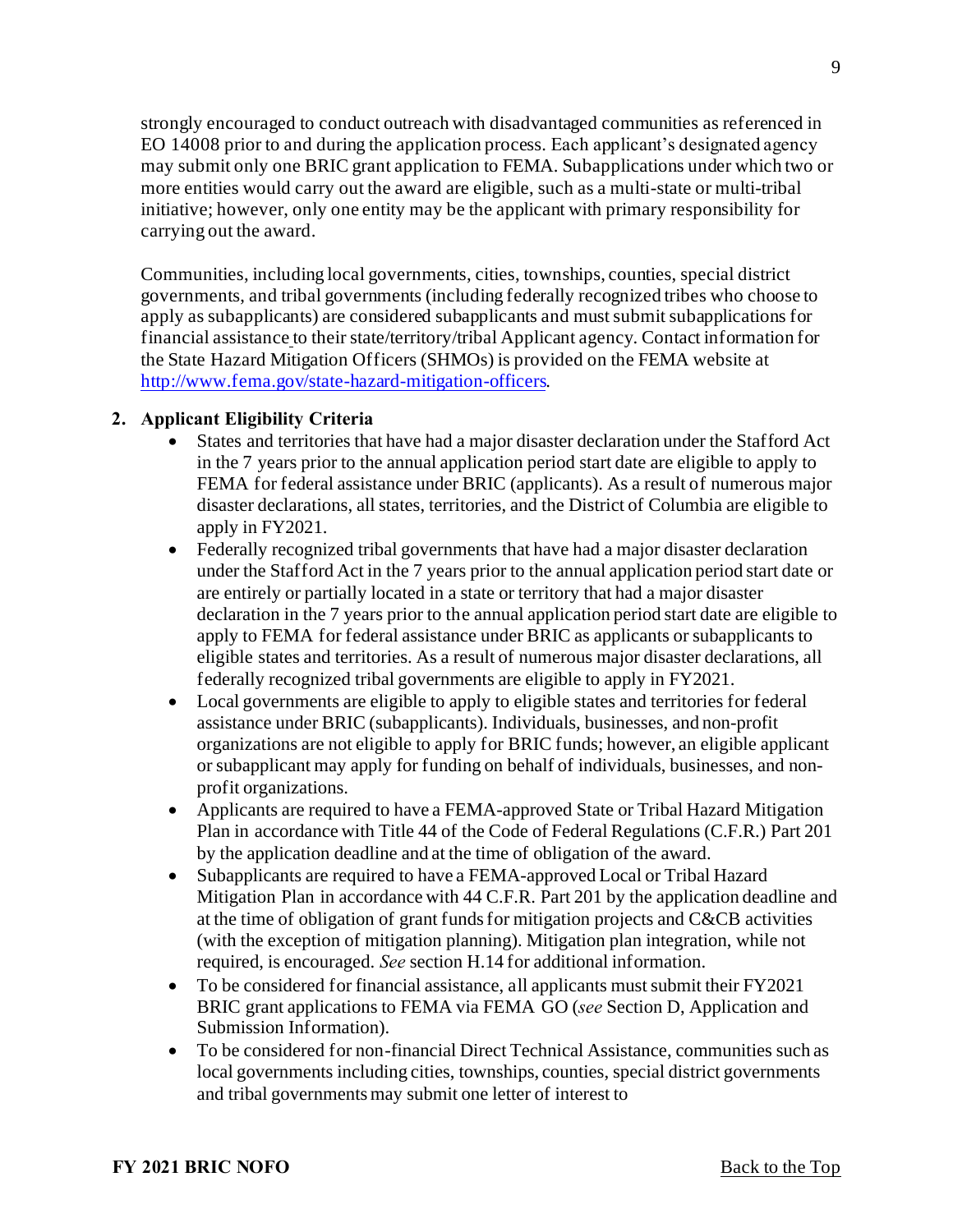FEMA-BRICDirectTechnicalAssistance@fema.dhs.gov (see Section D, Application and Submission Information). Communities are eligible to request this assistance even if they are not applying for financial assistance under this NOFO.

# **3. Other Eligibility Criteria**

- All activities under BRIC must be in conformance with all applicable environmental planning and historic preservation (EHP) laws, regulations, executive orders, and agency policies including 44 C.F.R. Part 9; DHS Directive 023-01 Rev 01, *Implementation of the National Environmental Policy Act* (October 31, 2014), and Instruction Manual 023-01-001-01 Rev 01, *Implementation of the National Environmental Policy Act (NEPA)* (November 6, 2014); FEMA Directive 108-1, *Environmental Planning and Historic Preservation Responsibilities and Program Requirements* (October 10, 2018); FEMA Instruction 108-1-1, *Instruction on Implementation of the Environmental Planning and Historic Preservation Responsibilities and Program Requirements* (October 10, 2018), accessible at [https://www.fema.gov/media-library/assets/documents/118323.](https://www.fema.gov/media-library/assets/documents/118323) EHP Job Aids and Supplements are available on the FEMA website at [https://www.fema.gov/grants/mitigation/job-aids](https://urldefense.proofpoint.com/v2/url?u=https-3A__www.fema.gov_grants_mitigation_job-2Daids&d=DwMFAg&c=TQzoP61-bYDBLzNd0XmHrw&r=noRtC8-THA-H11WyuYaSr40b4IhhRP0KiVBbSggC-WE&m=dsDSdZmS9IWo4WeKmSXUFzLeVYQp7rBxUthDldxG8HA&s=6YnIUY2_GPd3352tHwJUtzHc4T4aIbSovH8vBmwc1us&e=)
- All activities under BRIC must be in conformance with all applicable federal, state, tribal, and local floodplain and land use laws and regulations including 44 C.F.R. § 60.3 (floodplain management criteria).
	- o All non-critical structure elevation, dry floodproofing, and mitigation reconstruction projects in a Special Flood Hazard Area must apply, at a minimum, the flood elevations of the Federal Flood Risk Management Standards Freeboard Value Approach unless doing so would cause the project to be unable to meet applicable program cost-effectiveness requirements. All other types of projects may choose to apply the flood elevations of the Federal Flood Risk Management Standard's Freeboard Value Approach.
	- o For critical actions in the Special Flood Hazard Area, the elevation requirements from 44 CFR § 9.11 continue to apply. For any new construction or substantial improvement of structures, the lowest floor of the structure (including the basement) must be at or above the level of the 500-year flood<sup>3</sup>.
- Activities under BRIC must not duplicate activities that another federal agency or program has more specific authority to conduct.
- All activities under BRIC must be in conformance with any other criteria established by FEMA that is specific to the proposed activity.
- Construction activities for which ground disturbance has already been initiated or completed are not eligible for funding. Non-construction activities that have already started may not be considered for funding.

<sup>&</sup>lt;sup>3</sup> In accordance with Section 2(a)(1) of Executive Order (EO) 11988, as amended by EO 13690, before taking an action, FEMA must determine whether a proposed action will occur in a floodplain.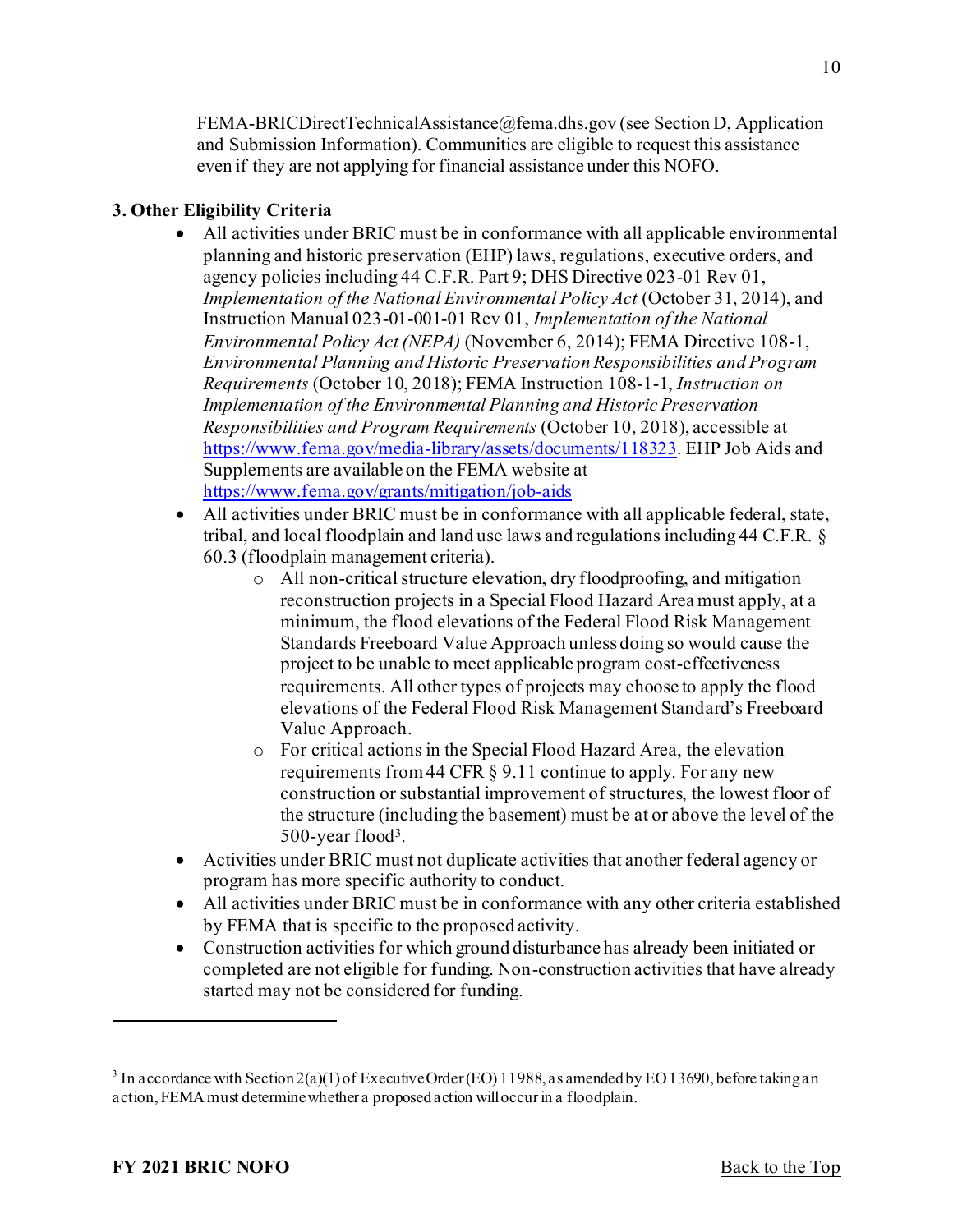- C&CB activities must result in a resource, strategy, or tangible mitigation product that will reduce or eliminate risk and damage from future natural hazards, increase resilience, and promote a culture of preparedness.
- Mitigation projects must align with State Mitigation Plan and Local or Tribal Mitigation Plan approved under 44 C.F.R. Part 201, or for federally recognized tribal government acting as applicants, align with the Tribal Mitigation Plan approved under 44 C.F.R. § 201.7. Applicants must identify in the BRIC application where specifically the needs for the proposed project types are referenced or included in the State or Tribal Hazard Mitigation Plan (page number, section title, etc.).
- Mitigation projects must, at a minimum, be in conformance with the latest published editions (meaning either of the two most recently published editions) of relevant consensus-based codes, specifications, and standards that incorporate the latest hazard-resistant designs.
- Mitigation projects must be technically feasible and effective.
- Mitigation projects must solve a problem independently or constitute a functional portion of a long-term solution for which there is assurance that the project as a whole will be completed or there is a reasonable plan and available funding for completion.
- Mitigation projects must be cost-effective and designed to increase resilience and reduce risk of injuries, loss of life, and damage and destruction of property, including critical services and facilities. This means the project, as documented by the applicant, achieves the following goals:
	- Addresses a problem that has been repetitive or that poses a risk to public health and safety and improved property if left unresolved;
	- Satisfies applicable cost-effectiveness requirements in compliance with OMB Circular A-94;
	- Contributes, to the extent practicable, to a long-term solution to the problem it is intended to address; and
	- Accounts for long-term changes to the areas and entities it protects and has manageable future maintenance and modification requirements.
- If the mitigation project is located in a Special Flood Hazard Area, it must meet both of the following conditions:
	- i. The project is in a jurisdiction participating in the National Flood Insurance Program that is not on probation, suspended, or withdrawn.
	- ii. The property owner obtains and maintains flood insurance for the life of the structure, regardless of transfer of ownership, in an amount at least equal to the project cost or to the maximum limit of coverage made available with respect to the mitigated property, whichever is less.
- Applicants should consider the effects of climate change including high winds and continued sea level rise and ensure responsible floodplain and wetland management based on the history of flood mitigation efforts and the frequency; duration, and intensity of precipitation events; exposure and sensitivity to extreme temperatures; drought; and wildfire.
- Non-financial Direct Technical Assistance must result in improvement of the community's capacity and capability to conduct mitigation activities; increase of the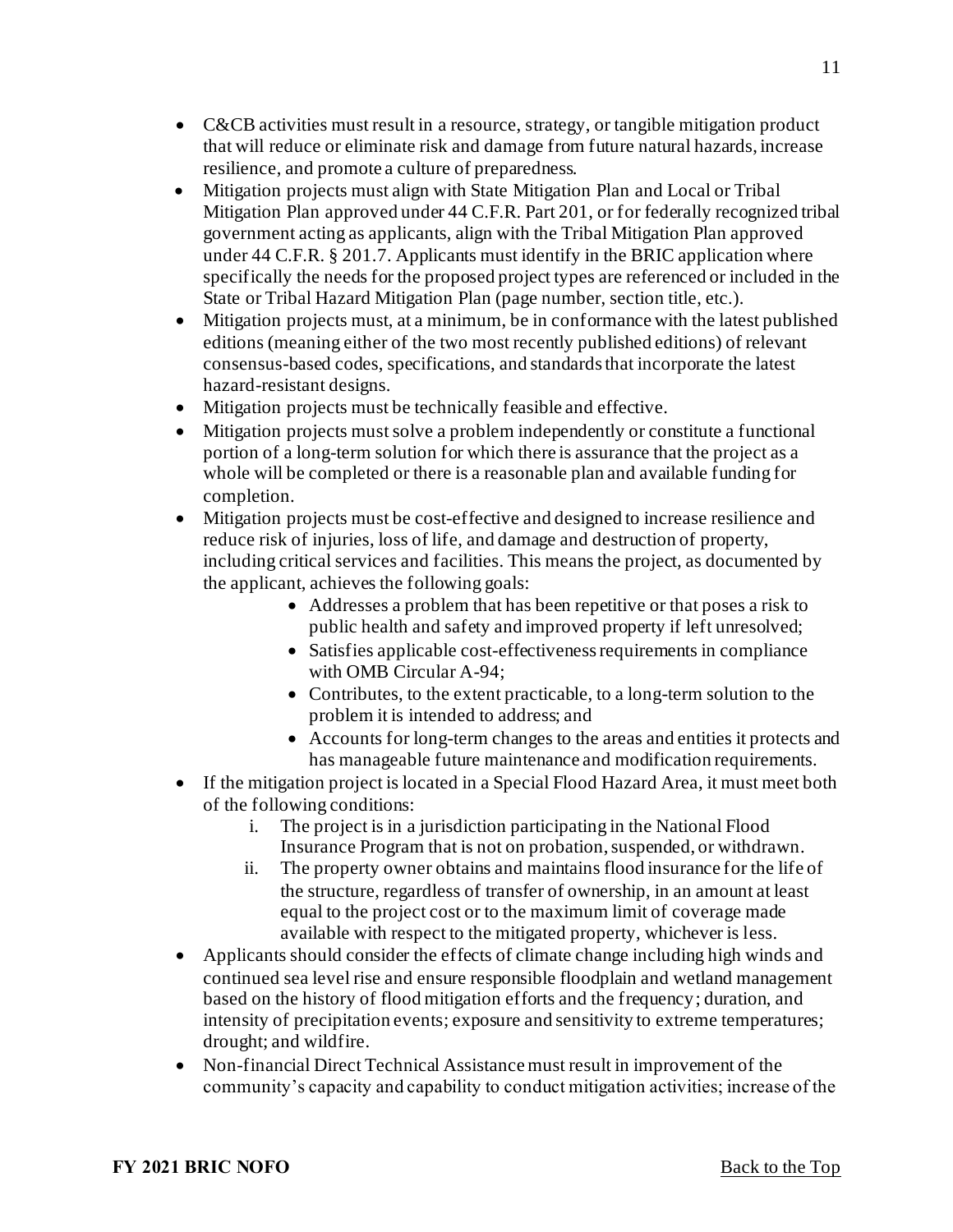community's resiliency to natural hazards; or identification of projects that will holistically improve the community's resiliency and risk reduction efforts.

#### <span id="page-11-0"></span>**4. Cost Share or Match**

#### **a.** *General*

Cost share is required for all subapplications funded under this program. Generally, the cost share for this program is 75 percent federal / 25 percent non-federal. This means federal funding is available for up to 75 percent of eligible costs. The remaining 25 percent of eligible costs must be derived from non-federal sources. For example, if the total cost of the activity is \$400,000 and the non-federal cost share is 25 percent, then the non-federal contribution is \$100,000: 25 percent of \$400,000 is \$100,000. This amount would be provided by the applicant. Likewise, the federal share of that activity would be \$300,000: 75 percent of \$400,000 is \$300,000. This amount would be provided by FEMA. FEMA will provide 100 percent federal funding for management costs.

The non-federal cost share may consist of cash, donated or third-party in-kind services, materials, or any combination thereof. Cash and third-party in-kind matches must consist of eligible costs (i.e., same eligibility as the federal share). Applicants cannot apply other federal award funds toward the BRIC non-federal cost share unless the other federal statutory authority allows the funds to be used to meet cost-share requirements. Likewise, third-party in-kind matches used to meet the matching requirement may not be used to meet matching requirements for any other federal grant program. FEMA encourages innovative use of public and private-sector partnerships to meet the non-federal cost share.

Ultimately, the recipient is responsible for ensuring that it contributes the proper cost share to its actual project costs. If actual total project costs exceed the projected total project costs stated in the federal award, the recipient will not receive any additional federal funding and will be responsible for contributing additional funds above the required cost match. If actual total project costs are less than the projected total project costs stated in the federal award, the recipient will be responsible for contributing a cost match calculated as a percentage of those actual project costs.

#### **b.** *Economically Disadvantaged Rural Communities*

The BRIC program identified title "Economically Disadvantaged Rural Communities" is synonymous with small impoverished communities as used in the Stafford Act.

Economically Disadvantaged Rural Communities are eligible for an increase in cost share up to 90 percent federal / 10 percent non-federal. The definition of an Economically Disadvantaged Rural Community is a community of 3,000 or fewer individuals identified by the applicant that is economically disadvantaged, with residents having an average per capita annual income not exceeding 80 percent of the national per capita income, based on best available data.

Applicants and subapplicants who apply as an Economically Disadvantaged Rural Community must request the increased federal cost share amount in the Cost Share section of their C&CB activity and mitigation project subapplication(s). Management costs are already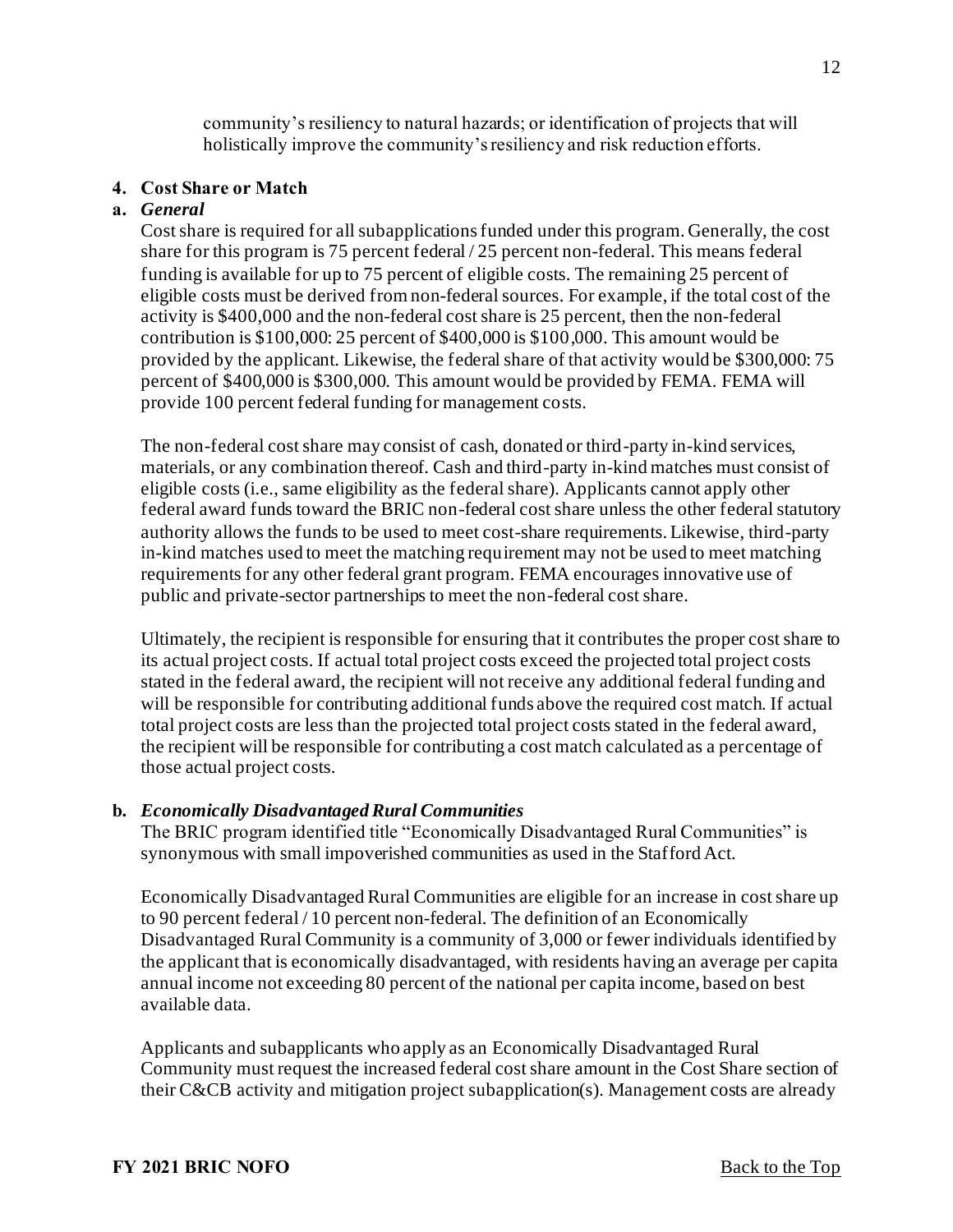100 percent funded. Applicants must certify subapplicants' Economically Disadvantaged Rural Community status and provide documentation with the subapplication(s) to justify the increased federal cost share. If documentation is not submitted with the subapplication, then FEMA will provide no more than 75 percent federal cost share of the total eligible costs.

Federally recognized tribal governments meeting the definition of an Economically Disadvantaged Rural Community that apply to FEMA directly as applicants are eligible for a 90 percent federal cost share for their subapplications, which make up their overall BRIC grant application.

#### **c.** *Insular Areas*

For insular areas, including American Samoa, Guam, the Northern Mariana Islands, and the U.S. Virgin Islands, FEMA automatically waives the non-federal cost share for the recipient when the non-federal cost share for the entire award is under \$200,000. If the non-federal cost share for the entire award is \$200,000 or greater, FEMA may waive all or part of the non-federal cost share at the request of the recipient. The recipient may request the waiver in its application.

[For more detailed program information, please go to](https://www.fema.gov/grants/mitigation/building-resilient-infrastructure-communities) Building Resilient Infrastructure and Communities (BRIC) | FEMA.gov.

## <span id="page-12-0"></span>**D. Application and Submission Information**

- <span id="page-12-1"></span>**1. Key Dates and Times**
- **a.** *Application Start Date:* 09/30/2021
- **b**. *Application Submission Deadline:* 01/28/2022 at 03:00:00 PM ET

All applications **must** be received by the established deadline. Please note that FEMA deadlines listed in this NOFO refer to application deadlines for the applicants. Subapplicants should consult with their applicant agency to confirm subapplication deadlines to the applicant if applicable.

FEMA's Grants Outcomes System (FEMA GO) automatically records proof of timely submission and the system generates an electronic date/time stamp when FEMA GO successfully receives the application. The individual with the Authorized Organization Representative role that submitted the application will also receive the official date/time stamp and a FEMA GO tracking number in an email serving as proof of their timely submission. For additional information on how an applicant will be notified of application receipt, see the subsection titled "Timely Receipt Requirements and Proof of Timely Submission" in Section D of this NOFO.

## **FEMA will not review applications that are received after the deadline or consider these late applications for funding**.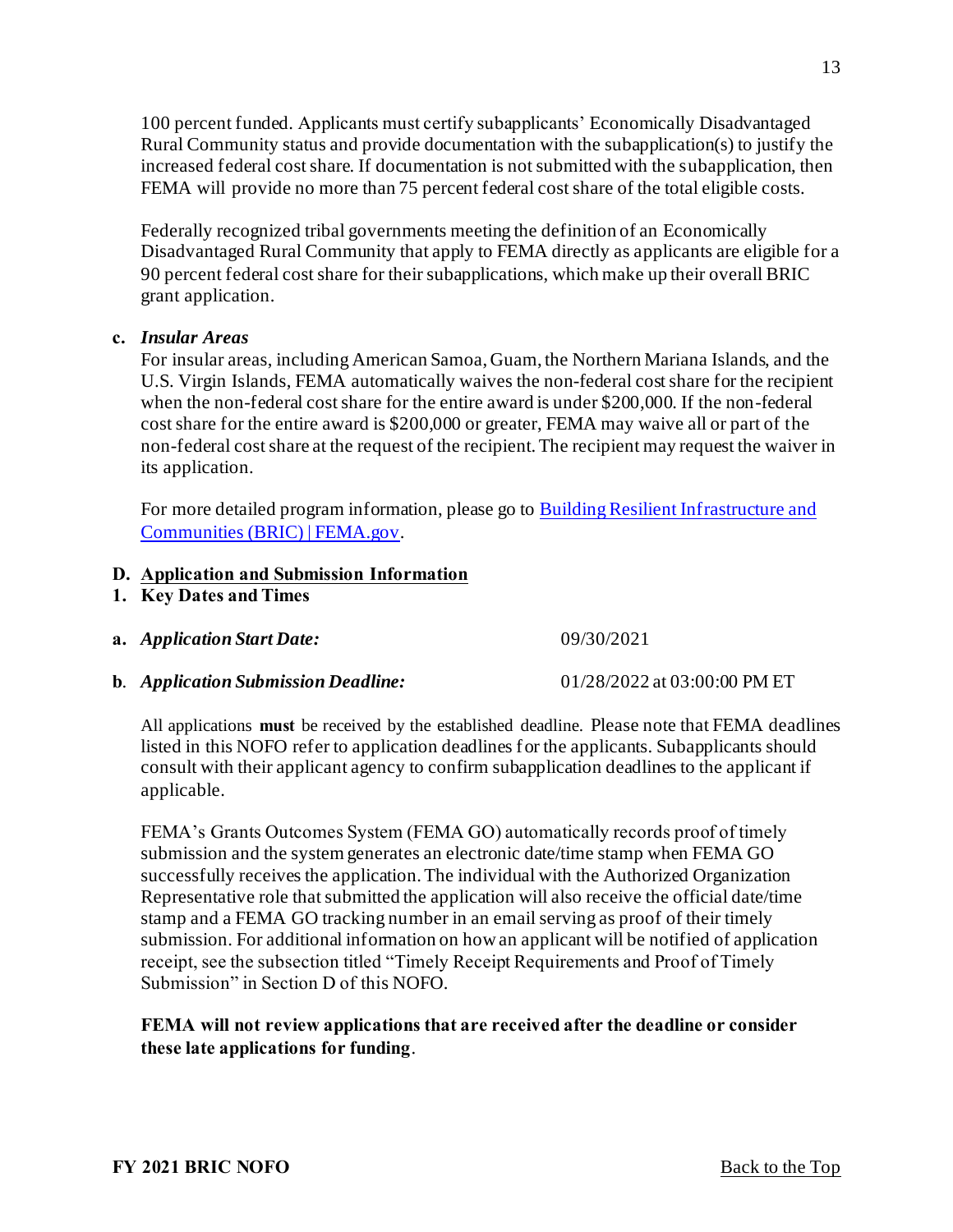**Applicants experiencing technical problems outside of their control must notify FEMA as soon as possible and before the application deadline**. Failure to timely notify FEMA of the issue that prevented the timely filing of the application may preclude consideration of the award. "Timely notification" of FEMA means the following: prior to the application deadline and within 48 hours after the applicant became aware of the issue. FEMA may extend the application deadline for technical problems outside of the applicant's control that prevent submission by the deadline.

A list of FEMA contacts can be found in Section G of this NOFO, "DHS Awarding Agency Contact Information." For technical assistance with the FEMA GO system, please contact the FEMA GO Helpdesk [at femago@fema.dhs.gov](mailto:femago@fema.dhs.gov) or (877) 585-3242, Monday through Friday, 8:00 AM – 6:00 PM Eastern Time (ET). For programmatic or grants management questions, please contact your Program Analyst or Grants Management Specialist. If applicants do not know who to contact or if there are programmatic questions or concerns, please contact the Centralized Scheduling and Information Desk (CSID) by phone at (800) 368-6498 or by email at [askcsid@fema.dhs.gov,](mailto:askcsid@fema.dhs.gov) Monday through Friday, 9:00 AM – 5:00 PM ET.

#### **c.** *Other Key Dates*

| Event                                                 | <b>Suggested Deadline for Completion</b>     |
|-------------------------------------------------------|----------------------------------------------|
| <b>Obtaining DUNS Number</b>                          | Four weeks before actual submission deadline |
| Obtaining a valid EIN                                 | Four weeks before actual submission deadline |
| Creating an account with login.gov                    | Four weeks before actual submission deadline |
| Registering in SAM or Updating<br>SAM registration    | Four weeks before actual submission deadline |
| Registering in FEMA GO                                | Four weeks before actual submission deadline |
| Submitting the final application in<br><b>FEMA GO</b> | By the submission deadline                   |

## <span id="page-13-0"></span>**2. Agreeing to Terms and Conditions of the Award**

By submitting an application, applicants agree to comply with the requirements of this NOFO and the terms and conditions of the award, should they receive an award.

#### <span id="page-13-1"></span>**3. Address to Request Application Package**

Applications are processed through the FEMA GO system. To access the system, go to <https://go.fema.gov/>.

Hard copies of the NOFO can be downloaded at [Grants.gov](https://www.grants.gov/) or obtained via email from the Awarding Office points of contact listed in Section G of this NOFO, "DHS Awarding Agency Contact Information" or by TTY (800) 462-7585.

For a hardcopy of the full NOFO, please submit a request to:

## **Angela Gladwell**

Director, Hazard Mitigation Assistance Division, Mitigation Directorate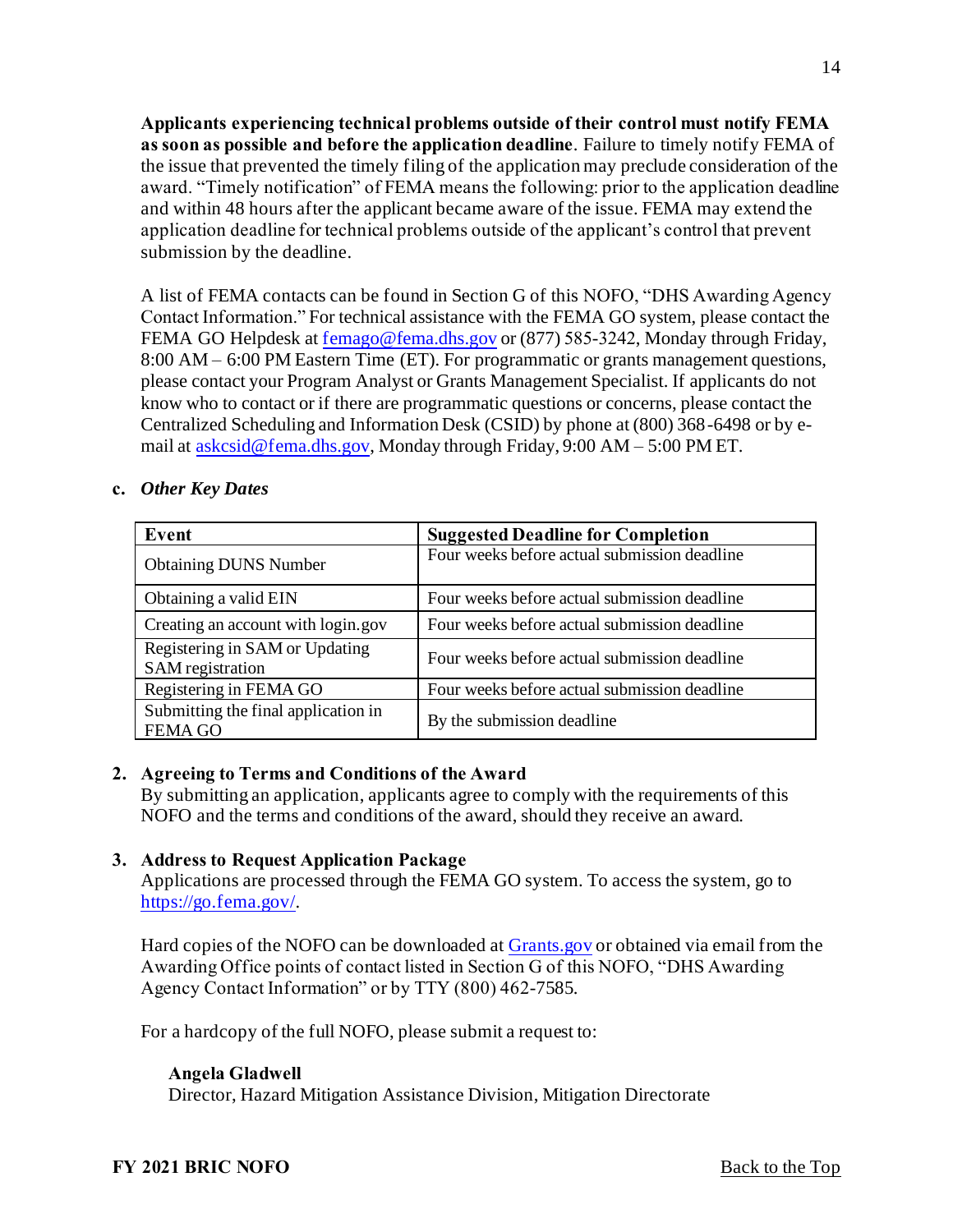Federal Insurance and Mitigation Administration Federal Emergency Management Agency 400 C Street, SW Washington, DC 20472

<span id="page-14-0"></span>**4. Steps Required to Obtain a Unique Entity Identifier, Register in the System for Award Management (SAM), and Submit an Application** 

Applying for an award under this program is a multi-step process and requires time to complete. Applicants are encouraged to register early as the registration process can take four weeks or more to complete. Therefore, registration should be done in sufficient time to ensure it does not impact your ability to meet required submission deadlines.

Please review the table above for estimated deadlines to complete each of the steps listed. Failure of an applicant to comply with any of the required steps before the deadline for submitting an application may disqualify that application from funding.

To apply for an award under this program, all applicants must:

- a. Apply for, update, or verify their Data Universal Numbering System (DUNS) number from Dun & Bradstreet and Employer Identification Number (EIN) from the Internal Revenue Service;
- b. In the application, provide a valid DUNS number, which is currently the unique entity identifier;
- c. Have an account with [login.gov](https://www.login.gov/);
- d. Register for, update, or verify their SAM account and ensure the account is active before submitting the application;
- e. Register in FEMA GO, add the organization to the system, and establish the Authorized Organizational Representative (AOR). The organization's electronic business point of contact (EBiz POC) from the SAM registration may need to be involved in this step. For step-by-step instructions, see https://www.fema.gov/media[library/assets/documents/181607;](https://www.fema.gov/media-library/assets/documents/181607)
- f. Submit the complete application in FEMA GO; and
- g. Continue to maintain an active SAM registration with current information at all times during which it has an active federal award or an application or plan under consideration by a federal awarding agency. As part of this, applicants must also provide information on an applicant's immediate and highest-level owner and subsidiaries, as well as on all predecessors that have been awarded federal contracts or federal financial assistance within the last three years, if applicable.

Applicants are advised that FEMA may not make a federal award until the applicant has complied with all applicable DUNS and SAM requirements. Therefore, an applicant's SAM registration must be active not only at the time of application, but also during the application review period and when FEMA is ready to make a federal award. Further, as noted above, an applicant's or recipient's SAM registration must remain active for the duration of an active federal award. If an applicant's SAM registration is expired at the time of application, expires during application review, or expires any other time before award, FEMA may determine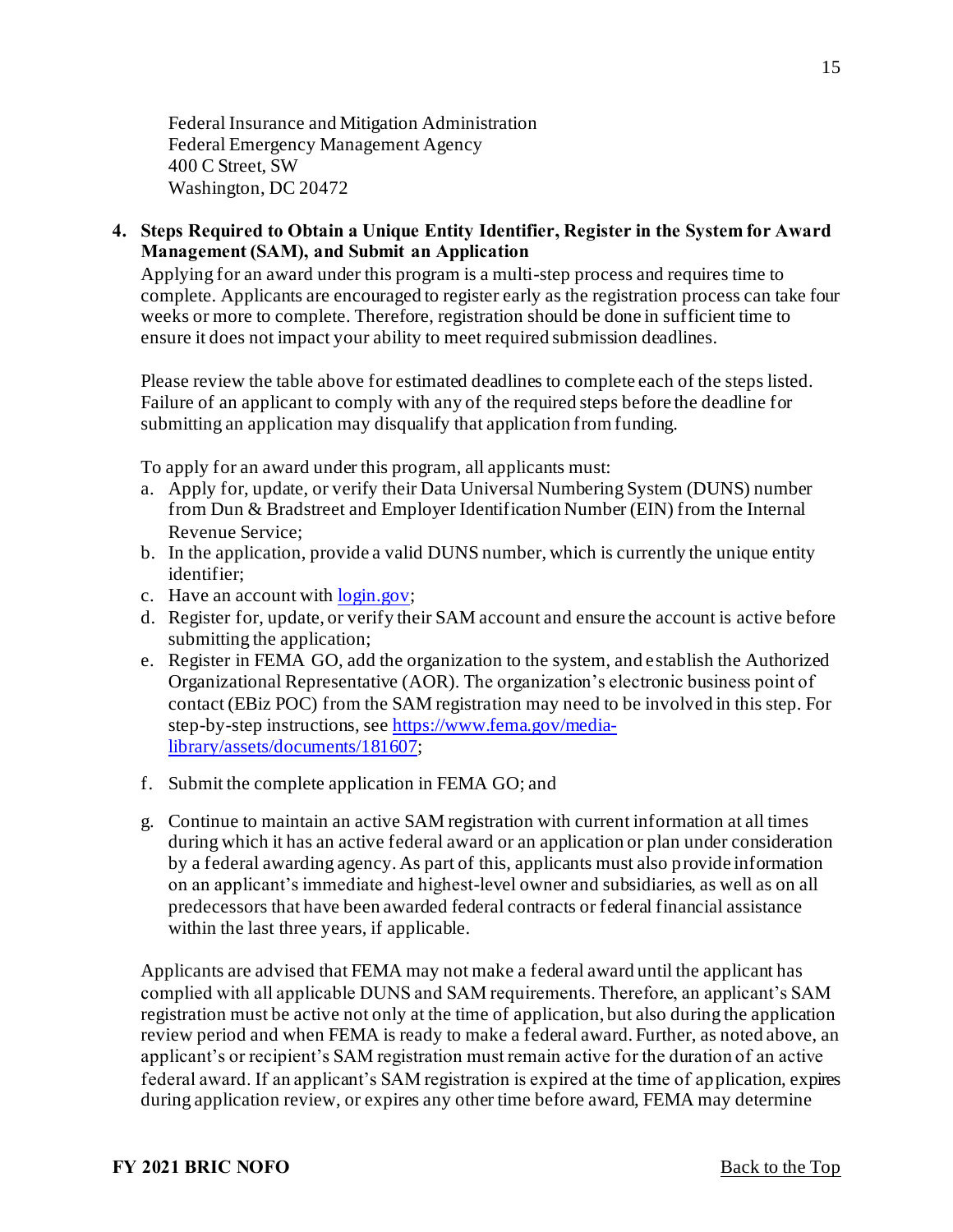that the applicant is not qualified to receive a federal award and use that determination as a basis for making a federal award to another applicant.

Per 2 C.F.R. § 25.110(c)(2)(iii), if an applicant is experiencing exigent circumstances that prevents it from receiving a DUNS number and completing SAM registration prior to receiving a federal award, the applicant must notify FEMA as soon as possible by contacting [askcsid@fema.dhs.gov](mailto:askcsid@fema.dhs.gov) and providing the details of the circumstances that prevent completion of these requirements. If FEMA determines that there are exigent circumstances and FEMA has decided to make an award, the applicant will be required to obtain a DUNS number and complete SAM registration within 30 days of the federal award date.

#### <span id="page-15-0"></span>**5. Electronic Delivery**

DHS is participating in the Grants.gov initiative to provide the grant community with a single site to find and apply for grant funding opportunities. DHS encourages or requires applicants to submit their applications online through Grants.gov, depending on the funding opportunity.

For this funding opportunity, FEMA requires applicants to submit applications through FEMA GO.

## <span id="page-15-1"></span>**6. How to Register to Apply**

## **a.** *General Instructions:*

Registering and applying for an award under this program is a multi-step process and requires time to complete. Read the instructions below about registering to apply for FEMA funds. Applicants should read the registration instructions carefully and prepare the information requested before beginning the registration process. Reviewing and assembling the required information before beginning the registration process will alleviate last-minute searches for required information.

**The registration process can take up to four weeks to complete.** To ensure an application meets the deadline, applicants are advised to start the required steps well in advance of their submission.

Organizations must have a Data Universal Numbering System (DUNS) Number, Employer Identification Number (EIN), and an active System for Award Management (SAM) registration.

#### **b.** *Obtain a DUNS Number:*

All entities applying for funding, including renewal funding, must have a DUNS number from Dun & Bradstreet (D&B). Applicants must enter the DUNS number in the data entry field labeled "Organizational DUNS" on the SF-424 form.

For more detailed instructions for obtaining a DUNS number, refer to: [https://www.grants.gov/web/grants/applicants/organization-registration/step-1-obtain-duns](https://www.grants.gov/web/grants/applicants/organization-registration/step-1-obtain-duns-number.html)number.html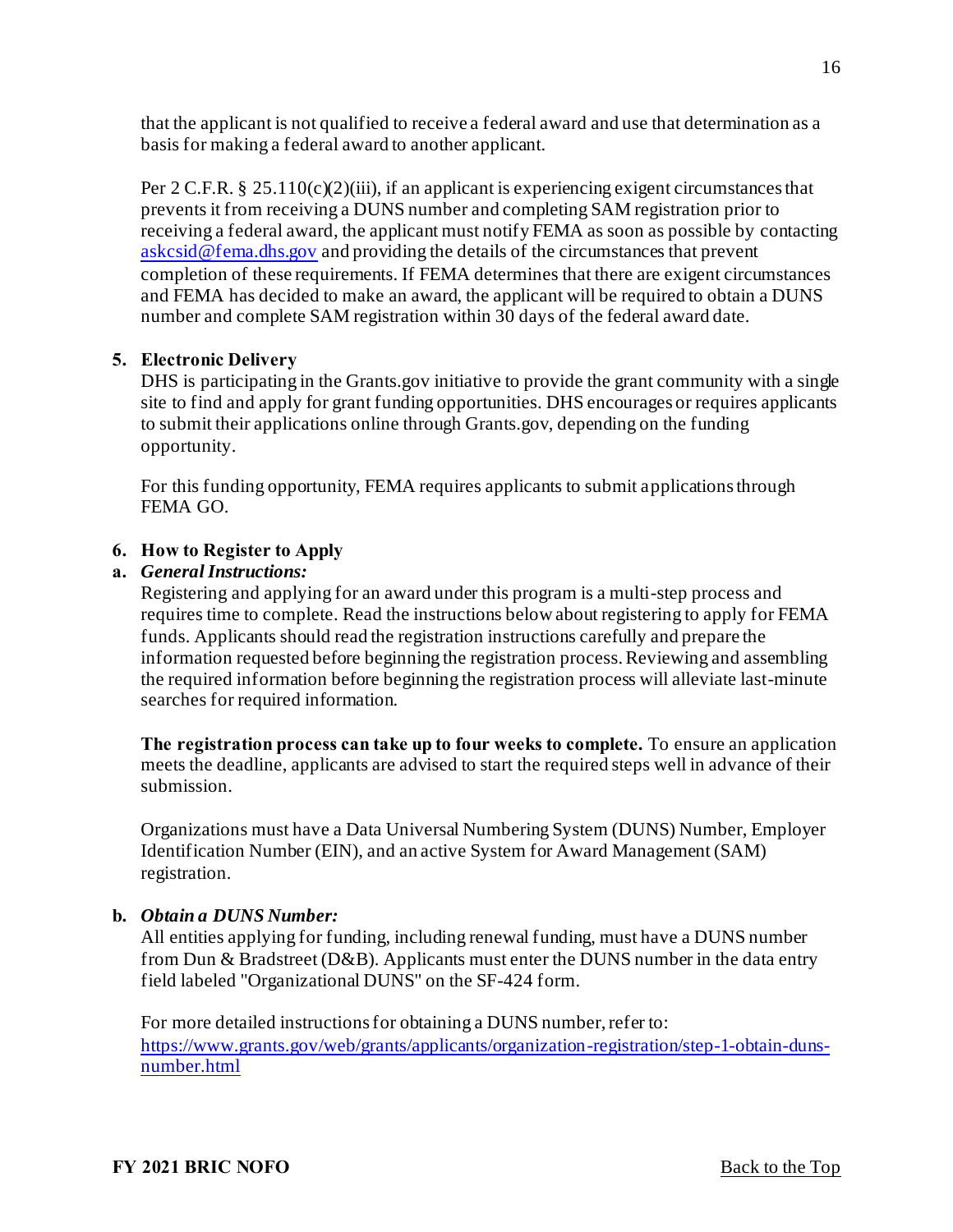Note: At some point, the DUNS Number will be replaced by a "new, non-proprietary identifier" requested in, and assigned by, SAM.gov. This new identifier is being called the Unique Entity Identifier (UEI), or the Entity ID. Grants.gov has begun preparing for this transition by educating users about the upcoming changes and updating field labels and references to the DUNS Number (the current identifier) within the Grants.gov system. Users should continue using the DUNS Number in UEI fields until further notice. To learn more about SAM's rollout of the UEI, please visi[t https://gsa.gov/entityid](https://gsa.gov/entityid).

#### **c.** *Obtain Employer Identification Number*

In addition to having a DUNS number, all entities applying for funding must provide an Employer Identification Number (EIN). The EIN can be obtained from the IRS by visiting: [https://www.irs.gov/businesses/small-businesses-self-employed/apply-for-an-employer](https://www.irs.gov/businesses/small-businesses-self-employed/apply-for-an-employer-identification-number-ein-online)identification-number-ein-online.

#### **d.** *Create a login.gov account:*

Applicants must have a login.gov account in order to register with SAM or update their SAM registration. Applicants can create a login.gov account here: [https://secure.login.gov/sign\\_up/enter\\_email?request\\_id=34f19fa8-14a2-438c-8323](https://secure.login.gov/sign_up/enter_email?request_id=34f19fa8-14a2-438c-8323-a62b99571fd3) a62b99571fd3.

Applicants only have to create a login.gov account once. For applicants that are existing SAM users, use the same email address for the login.gov account as with SAM.gov so that the two accounts can be linked.

For more information on the login.gov requirements for SAM registration, refer to: <https://www.sam.gov/SAM/pages/public/loginFAQ.jsf>.

## **e.** *Register with SAM:*

In addition to having a DUNS number, all organizations applying online through Grants.gov must register with SAM. Failure to register with SAM will prevent your organization from applying through Grants.gov. SAM registration must be renewed annually.

For more detailed instructions for registering with SAM, refer to: [https://www.grants.gov/web/grants/applicants/organization-registration/step-2-register-with](https://www.grants.gov/web/grants/applicants/organization-registration/step-2-register-with-sam.html)sam.html.

Note: As a new requirement per 2 C.F.R. § 25.200, applicants must also provide the applicant's immediate and highest-level owner, subsidiaries, and predecessors that have been awarded federal contracts or federal financial assistance within the last three years, if applicable.

#### **I. ADDITIONAL SAMREMINDERS**

Existing SAM.gov account holders should check their account to make sure it is "ACTIVE." SAM registration should be completed at the very beginning of the application period and should be renewed annually to avoid being "INACTIVE." **Please allow plenty of time before the grant application submission deadline to obtain a DUNS number and then to register in SAM. It may be four weeks or more after an applicant submits the SAM**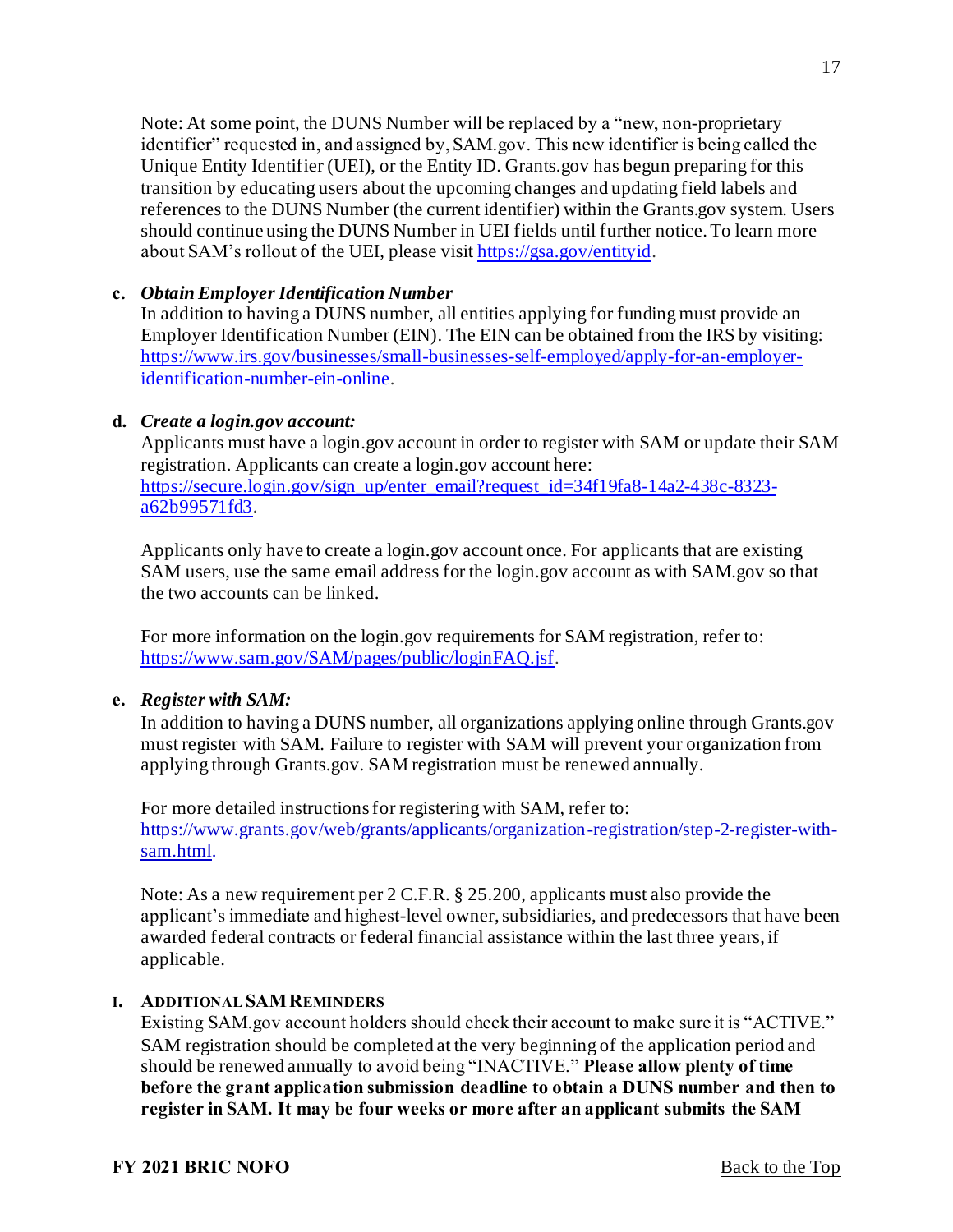#### **registration before the registration is active in SAM, and then it may be an additional 24 hours before FEMA's system recognizes the information.**

It is imperative that the information applicants provide is correct and current. Please ensure that your organization's name, address, DUNS number, and Employer Identification Number, or EIN, are up to date in SAM and that the DUNS number used in SAM is the same one used to apply for all other FEMA awards. Payment under any FEMA award is contingent on the recipient's having a current SAM registration.

#### **II. HELP WITH SAM**

The SAM quick start guide for new recipient registration and SAM video tutorial for new applicants are tools created by the General Services Administration (GSA) to assist those registering with SAM. If applicants have questions or concerns about a SAM registration, please contact the Federal Support Desk a[t https://www.fsd.gov/fsd-gov/home.do](https://www.fsd.gov/fsd-gov/home.do) or call toll free (866) 606-8220.

**f.** *Register in FEMA GO, Add the Organization to the System, and Establish the AOR:*  Applicants must register in FEMA GO and add their organization to the system. The organization's electronic business point of contact (EBiz POC) from the SAM registration may need to be involved in this step. For step-by-step instructions, see <https://www.fema.gov/media-library/assets/documents/181607>.

Note: FEMA GO will support only the most recent major release of the following browsers:

- Google Chrome
- Internet Explorer
- Mozilla Firefox
- Apple Safari
- Microsoft Edge

Users who attempt to use tablet type devices or other browsers may encounter issues with using FEMA GO.

## <span id="page-17-0"></span>**7. Submitting the Application**

Applicants will be prompted to submit the standard application information and any program-specific information required as described in Section D.10 of this NOFO, "Content and Form of Application Submission." The Standard Forms (SF) may be accessed in the Forms tab under the **SF-424 family on Grants.gov.** Applicants should review these forms before applying to ensure they have all the information required.

After submitting the final application, FEMA GO will provide either an error message or a successfully received transmission in the form of an email sent to the AOR that submitted the application. Applicants using slow internet connections, such as dial-up connections, should be aware that transmission can take some time before FEMA GO receives your application.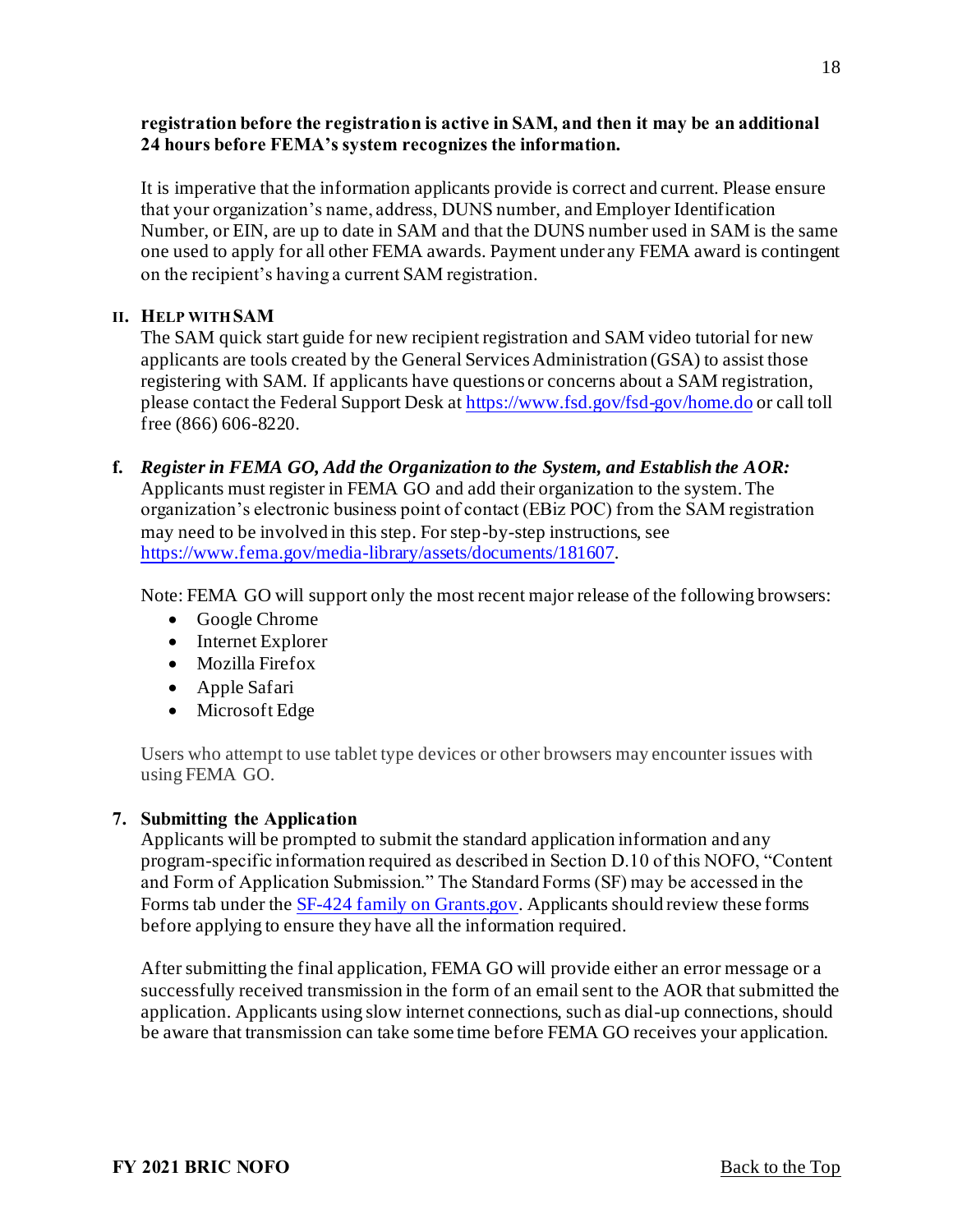For additional application submission requirements, including program-specific requirements, please refer to the subsection titled "Content and Form of Application Submission" under Section D of this NOFO.

#### <span id="page-18-0"></span>**8. Timely Receipt Requirements and Proof of Timely Submission**

All applications must be completed in FEMA GO by the application deadline. FEMA GO automatically records proof of timely submission and the system generates an electronic date/time stamp when FEMA GO successfully receives the application. The individual with the Authorized Organization Representative (AOR) role that submitted the application will also receive the official date/time stamp and a FEMA GO tracking number in an email serving as proof of their timely submission on the date and time that FEMA GO received the application.

**Applicants who experience system-related issues will be addressed until 3:00 PM ET on Wednesday, January 26.** No new system-related issues will be addressed after this deadline. Applications not received by the application submission deadline will not be accepted.

#### <span id="page-18-1"></span>**9. Content and Form of Application Submission**

**a.** *Standard Required Application Forms and Information* 

The following forms or information are required to be submitted via FEMA GO. They are automatically generated in FEMA GO; no additional attachment is needed. The Standard [Forms \(SF\) are also available at https://www.grants.gov/web/grants/forms/sf-424](https://www.grants.gov/web/grants/forms/sf-424-family.html) family.html.

- **SF-424, Application for Federal Assistance**
- **Grants.gov Lobbying Form, Certification Regarding Lobbying**
- **SF-424A, Budget Information (Non-Construction)**
	- o **For construction under an award, submit SF-424C, Budget Information (Construction)**, in addition to or instead of SF-424A
- **SF-424B, Standard Assurances (Non-Construction)**
	- o **For construction under an award, submit SF-424D, Standard Assurances (Construction)**, in addition to or instead of SF-424B
- **SF-LLL, Disclosure of Lobbying Activities**
- **Indirect Cost Agreement or Proposal** if the budget includes indirect costs and the applicant is required to have an indirect cost rate agreement or proposal. If the applicant does not have or is not required to have an indirect cost rate agreement or proposal, please see Section D.13 of this NOFO, "Funding Restrictions and Allowable Costs," for further information regarding allowability of indirect costs and whether alternatives to an indirect cost rate agreement or proposal might be available, or contact the relevant FEMA staff identified in Section G of this NOFO, "DHS Awarding Agency Contact Information" for further instructions.

Generally, applicants have to submit either the non-construction forms (i.e., SF-424A and SF-424B) or construction forms (i.e., SF-424C and SF-424D), meaning that applicants that only have construction work and do not have any non-construction work need only submit the construction forms (i.e., SF-424C and SF-424D) and not the non-construction forms (i.e., SF-424A and SF-424B), and vice versa. However, applicants who have both construction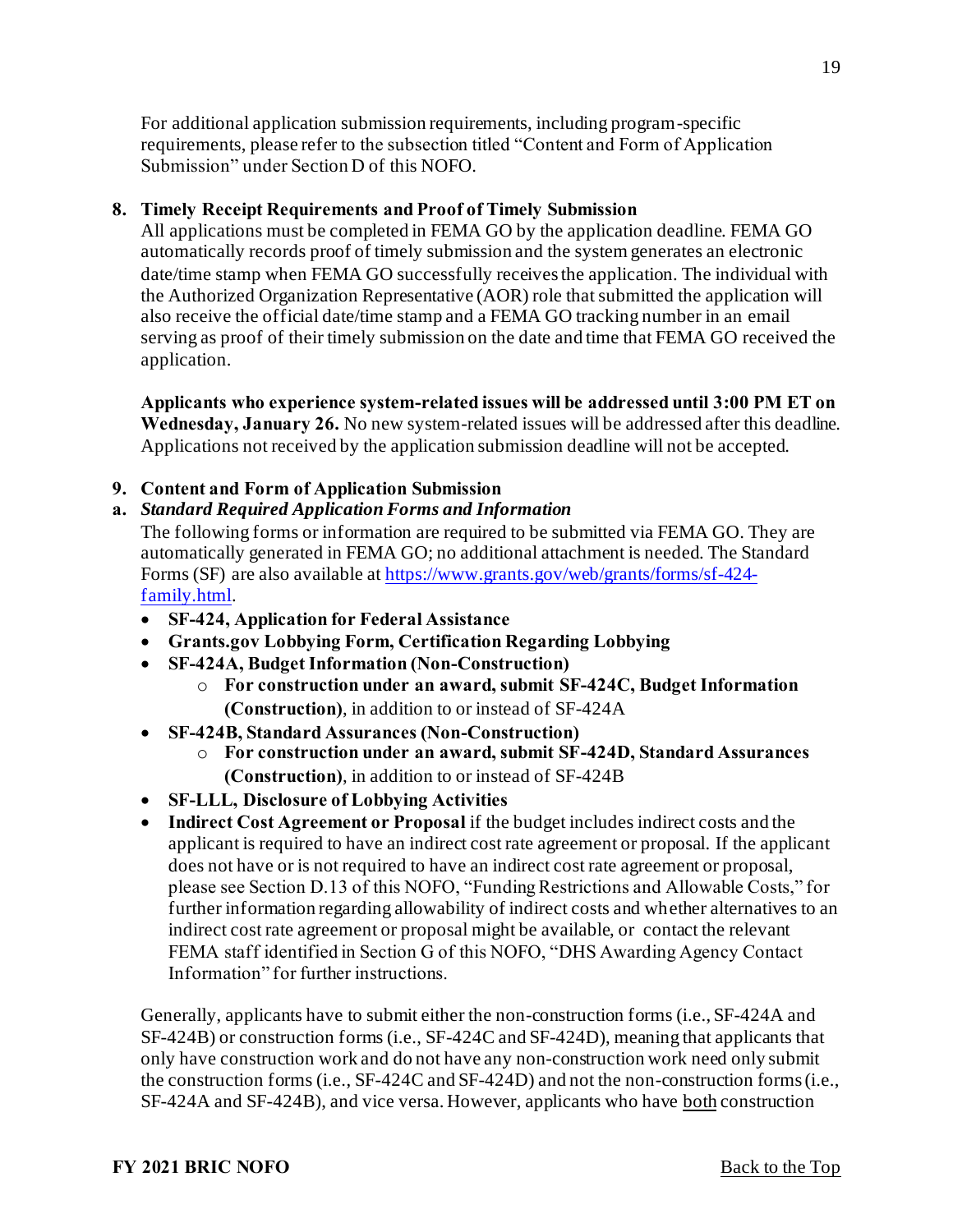and non-construction work under this program need to submit both the construction and nonconstruction forms.

#### **b.** *Program-Specific Required Forms and Information*

The following program-specific forms or information are required to be submitted in FEMA GO:

Applicants may require their subapplicants to complete and attach the grant application and/or Assurance and Certifications forms to their C&CB activity and mitigation project subapplications in FEMA GO.

Subapplicants should contact their applicant agency for information specific to their state/territory's/tribe's application process. Contact information for the SHMOs is provided on the FEMA website a[t http://www.fema.gov/state-hazard-mitigation-officers](http://www.fema.gov/state-hazard-mitigation-officers).

All applicants must submit a BRIC grant application via FEMA GO by the application deadline to be considered for funding. The required format for BRIC applications and subapplications is built into FEMA GO.

#### **i. NON-FINANCIAL DIRECT TECHNICAL ASSISTANCE LETTER OF INTEREST**

All communities may submit one letter of interest for non-financial Direct Technical Assistance to FEMA-BRICDirectTechnicalAssistance@fema.dhs.gov no later than 3:00 PM Eastern Standard Time on January 28, 2022. There is no required format for the letter of interest, but it should contain the following information:

- Point of contact information, including name, position, address, phone number, and email;
- A description of the community's challenges and need for which the service is being requested; and
- The extent of the community's capacity to assist in the non-financial Direct Technical Assistance activity and the staff available to commit to participate in the activity.

## **ii. MANAGEMENT COSTS**

Applicant requests for management costs must be submitted in a separate management costs subapplication in FEMA GO.

Applicants may submit up to 10 percent of the application budget inclusive of subapplicant management costs for applicants to administer and manage award and subaward activities. The subapplicant management costs (up to 5 percent) must be added to the subapplication total budget prior to the calculation of the applicant management costs (up to 10 percent). Subapplicants may submit up to 5 percent of the total budget of the C&CB activity or mitigation project for subapplicant management costs. The total budget refers to the sum of non-federal and federal shares of the proposed C&CB activity or mitigation project. Subapplicants must use subapplicant management costs to manage their subaward activities.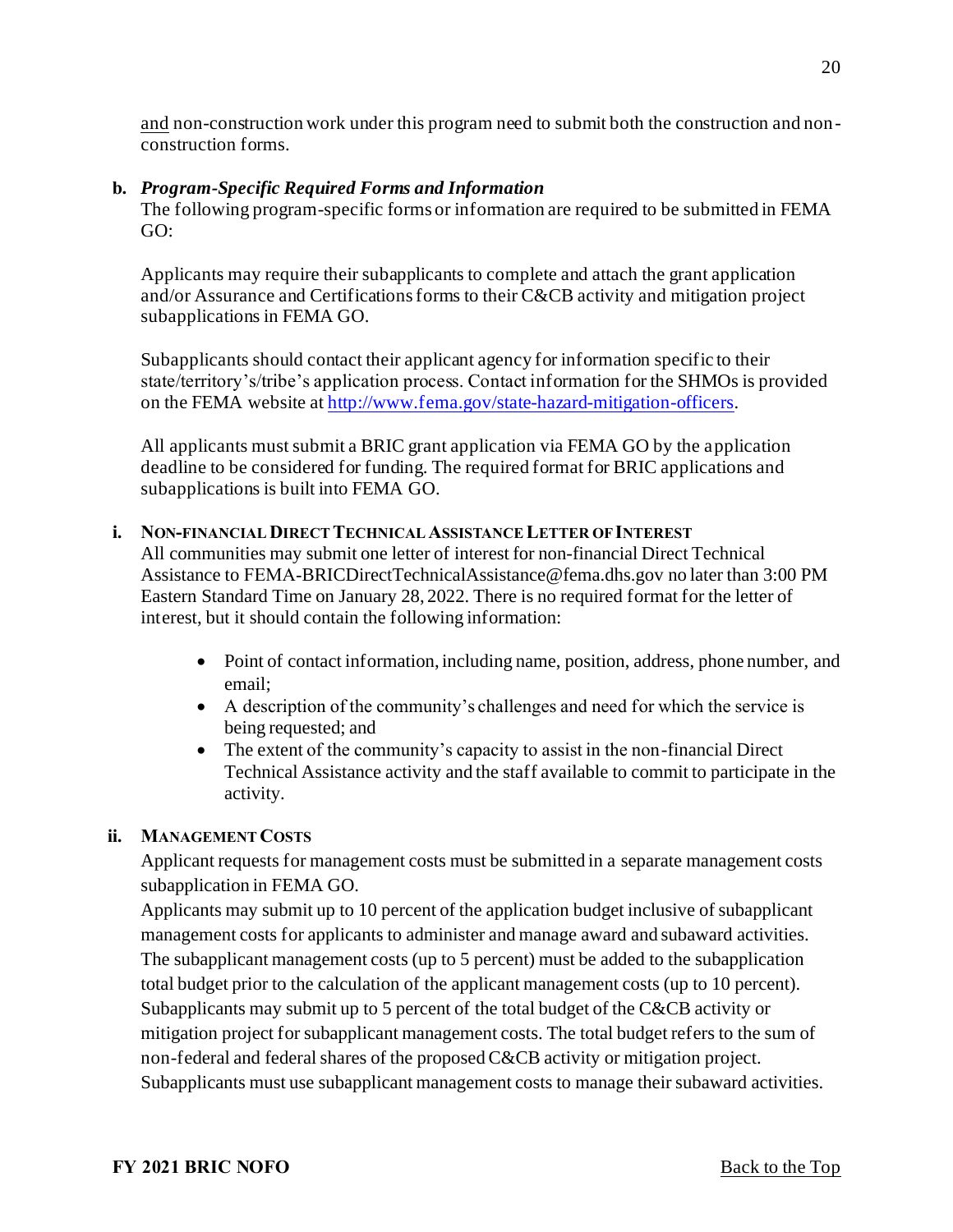Subapplicant management cost activities must be added to the Scope of Work section and identified as a line item in the Cost Estimate section of subapplications in FEMA GO. For additional information, please refer to Section D.12.II.c, Management Costs.

## <span id="page-20-0"></span>**10. Other Submission Requirements**

# **a.** *Benefit-Cost Analysis for Mitigation Projects*

Applicants and subapplicants applying for mitigation projects must provide a BCA or other documentation that validates cost-effectiveness. BCA is the method of estimating the future benefits of a project compared to its cost. The end result is a BCR, which is derived from a project's total benefits divided by its total project cost. The total benefits and costs must be entered in the Cost-Effectiveness section of the project subapplication and a FEMA-approved BCA must be attached as documentation, as applicable. C&CB activity and management costs subapplications do not require a BCA.

FEMA has created software to ensure that the BCR is calculated in accordance with FEMA's standardized methodologies and OMB Circular A-94. FEMA's BCA Toolkit is available on the FEMA website at [www.fema.gov/benefit-cost-analysis](http://www.fema.gov/benefit-cost-analysis). Version 6.0 or newer are the only versions FEMA will accept as documentation for demonstrating cost-effectiveness. A non-FEMA BCA methodology may only be used if pre-approved by FEMA in writing.

Applicants and subapplicants should place careful consideration on how their work would potentially benefit disadvantaged communities. FEMA will work to ensure that at least 40 percent of the benefits go towards disadvantaged communities, in accordance with the Administration's Justice40 Initiative.

[For more information, visit the BCA webpage at](https://www.fema.gov/benefit-cost-analysis) https://www.fema.gov/benefit-costanalysis.

## **b.** *Go/No-Go Milestones*

The subapplicant, in coordination with the applicant, must identify at least one or more Go/No-Go milestones in the work schedule for mitigation projects submitted to the national competition that FEMA will review and approve. Mitigation projects submitted under the state/territory allocation or tribal set-aside do not require Go/No-Go milestones. A Go/No-Go milestone is a major milestone in the project that if not completed on time may result in a cancellation of the subaward. Progress towards meeting the Go/No-Go milestones must be reported in the quarterly progress reports submitted to the recipient and FEMA. At these Go/No-Go milestones, FEMA will evaluate project performance, schedule adherence, and contribution to FEMA's program goals and objectives.

## **c.** *National Environmental Policy Act Requirements for Mitigation Projects*

Applicants and subapplicants applying for mitigation projects must provide information needed to comply with the National Environmental Policy Act (NEPA) (42 U.S.C. §§ 4321– 4370h) and the related DHS and FEMA instructions and directives (i.e., DHS Directive 023 - 01, DHS Instruction Manual 023-01-001-01, FEMA Directive 108-1, FEMA Instruction 108- 1-1). The required information is included in the subapplication in FEMA GO. EHP Job Aids and Supplements are available on the FEMA website at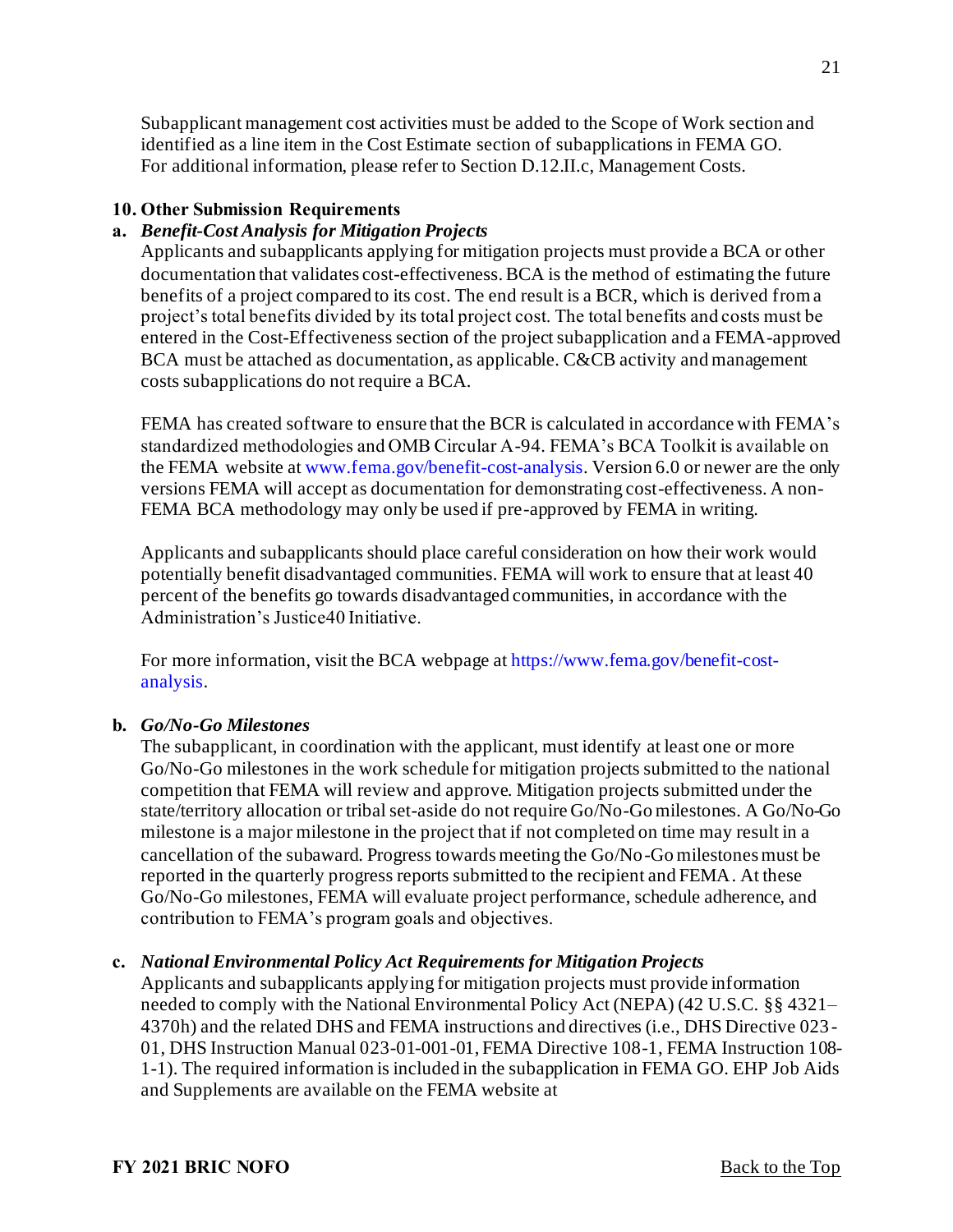[https://www.fema.gov/grants/mitigation/job-aids](https://urldefense.us/v2/url?u=https-3A__urldefense.proofpoint.com_v2_url-3Fu-3Dhttps-2D3A-5F-5Fwww.fema.gov-5Fgrants-5Fmitigation-5Fjob-2D2Daids-26d-3DDwMFAg-26c-3DTQzoP61-2DbYDBLzNd0XmHrw-26r-3DnoRtC8-2DTHA-2DH11WyuYaSr40b4IhhRP0KiVBbSggC-2DWE-26m-3DdsDSdZmS9IWo4WeKmSXUFzLeVYQp7rBxUthDldxG8HA-26s-3D6YnIUY2-5FGPd3352tHwJUtzHc4T4aIbSovH8vBmwc1us-26e-3D&d=DwMF-g&c=2plI3hXH8ww3j2g8pV19QHIf4SmK_I-Eol_p9P0CttE&r=-0SD75GrixyvvadsNkcQiryqxlDKwOX9qoNVUU5qtiArsJkN8vEZqQe-CliVKH_A&m=1shnVEx39nyPgGZ0A07ddv-AVVLPJ-Y-NxKyGcqENlo&s=E6YRECxCe-pC3CCVIJOS_rCDDRcM6ZXR-AbchY-6QbY&e=) and [https://www.fema.gov/grants/guidance](https://www.fema.gov/grants/guidance-tools/environmental-historic)tools/environmental-historic. The required information is included in the subapplication in FEMA GO.

For more information, please go t[o https://www.fema.gov/bric](https://www.fema.gov/bric).

#### **d.** *Acquisition Project Requirements*

The subrecipient must provide FEMA with a signed copy of the Statement of Voluntary Participation for each property post-award. The Statement of Voluntary Participation formally documents the Notice of Voluntary Interest and information related to the purchase offer. The Statement of Voluntary Participation is available on the FEMA website at <https://www.fema.gov/media-library/assets/documents/13708>.

In undertaking a larger-scale migration or relocation effort that is intended to move structures out of high-risk areas, the subapplicant should consider how it can protect and sustain the impacted community and its assets. Accordingly, in undertaking a larger-scale migration or relocation effort, subapplicants must demonstrate to FEMA how they will resettle such areas in a way that mitigates future risk from natural hazards and increasing insurance costs resulting from continued occupation of high-risk areas, through mechanisms that can reduce risks and insurance costs, such as new land use development plans, building codes or construction requirements, protective infrastructure development, or restrictions on future disaster assistance to such properties.

Subrecipients must apply deed-restriction language to all acquired properties to ensure that the property is maintained in perpetuity as open space consistent with natural floodplain functions and allowable uses and structures authorized under 44 C.F.R. Part 80, as agreed to by their accepting FEMA mitigation award funding. Deed-restriction language is applied to acquired properties by recording the open space and deed restrictions with the deed for the property. Subrecipients, as well as recipients and FEMA, are responsible for enforcing open space restrictions.

#### <span id="page-21-0"></span>**11. Intergovernmental Review**

An intergovernmental review may be required. Applicants must contact their state's Single Point of Contact (SPOC) to comply with the state's process under Executive Order 12372 (See<https://www.archives.gov/federal-register/codification/executive-order/12372.html>).

#### <span id="page-21-1"></span>**12. Funding Restrictions and Allowable Costs**

All costs charged to awards covered by this NOFO must comply with the Uniform Administrative Requirements, Cost Principles, and Audit Requirements at 2 C.F.R. Part 200, unless otherwise indicated in the NOFO, or the terms and conditions of the award. This includes, among other requirements, that costs must be incurred, and products and services must be delivered, within the period of performance of the award. *See* 2 C.F.R. § 200.403(h) (referring to budget periods, which for FEMA awards is the same as the period of performance).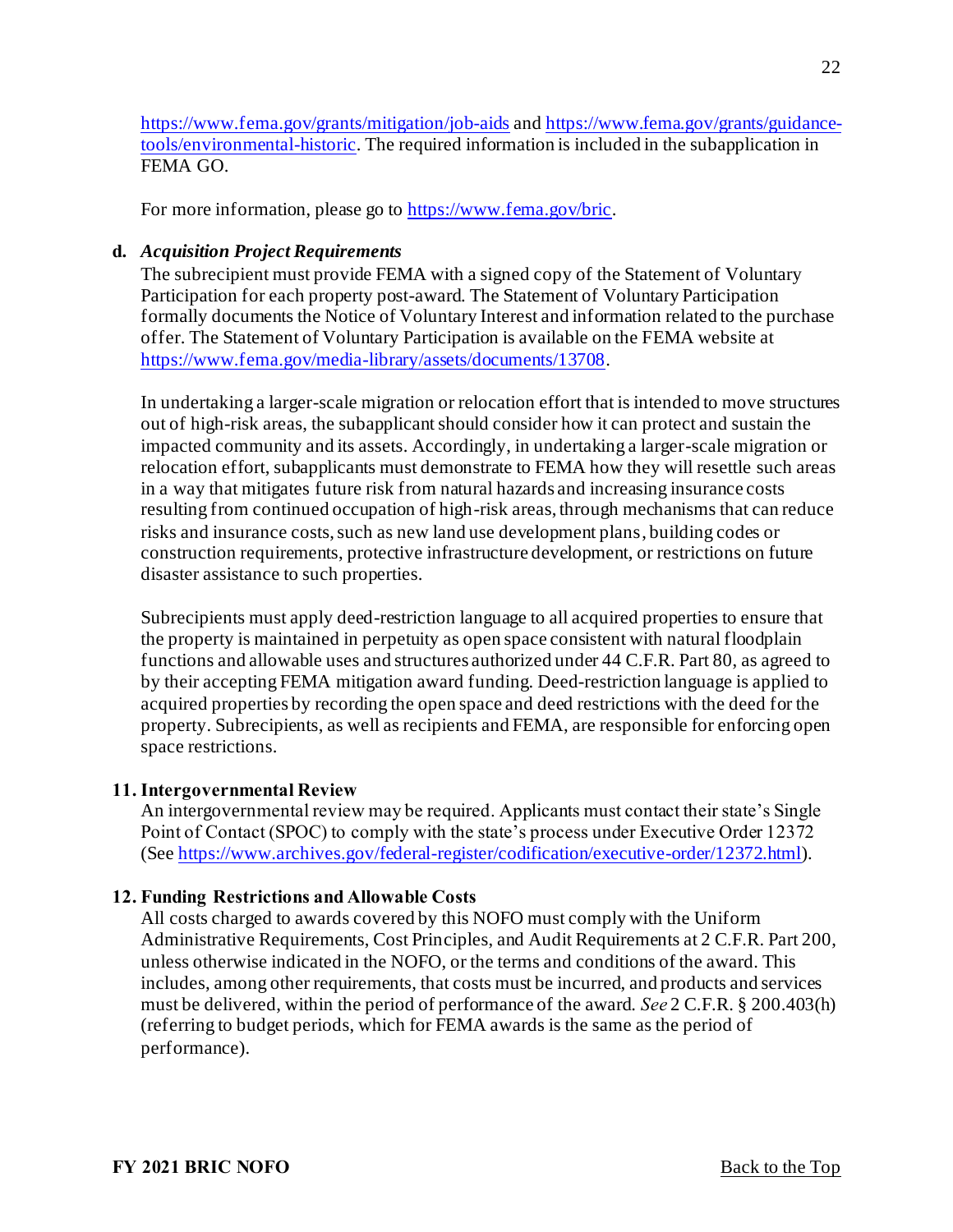In general, the Cost Principles establish standards for the allowability of costs, provide detailed guidance on the cost accounting treatment of costs as direct or administrative costs, and set forth allowability principles for selected items of cost. More specifically, except as otherwise stated in this NOFO, the terms and condition of an award, or other program materials, costs charged to awards covered by this NOFO must be consistent with the Cost Principles for Federal Awards located at 2 C.F.R. Part 200, Subpart E. In order to be allowable, all costs charged to a FEMA award or applied to the cost share must be reasonable in nature and amount and allocable to the particular FEMA award.

Additionally, all costs charged to awards must comply with the grant program's applicable statutes, policies, requirements in this NOFO as well as with the terms and conditions of the award. If FEMA staff identify costs that are inconsistent with any of these requirements, these costs may be disallowed, and FEMA may recover funds as appropriate, consistent with applicable laws, regulations, and policies.

As part of those requirements, grant recipients and subrecipients may only use federal funds or funds applied to a cost share for the purposes set forth in this NOFO and the terms and conditions of the award, and those costs must be consistent with the statutory authority for the award.

Grant funds may not be used for matching funds for other federal grants/cooperative agreements, lobbying, or intervention in federal regulatory or adjudicatory proceedings. In addition, federal funds may not be used to sue the federal government or any other government entity.

Applicants should analyze the cost benefits of purchasing versus leasing equipment, especially high-cost items and those subject to rapid technical advances. Large equipment purchases must be identified and explained. For more information regarding property management standards for equipment and federal procurement requirements, please [reference2 C.F.R. Part 200, available at http://www.ecfr.gov/cgi-bin/text](http://www.ecfr.gov/cgi-bin/text-idx?tpl=/ecfrbrowse/Title02/2cfr200_main_02.tpl)idx?tpl=/ecfrbrowse/Title02/2cfr200\_main\_02.tpl

## **a.** *Prohibitions on Expending FEMA Award Funds for Covered Telecommunications Equipment or Services*

Recipients and subrecipients of FEMA federal financial assistance are subject to the [prohibitions described in Section 889 of the John S. McCain National Defense Authorization](https://www.congress.gov/bill/115th-congress/house-bill/5515/text?format=txt)  Act for Fiscal Year 2019 (FY 2019 NDAA), Pub. L. No. 115-232 (2018) and 2 C.F.R. §§ 200.216, 200.327, 200.471, and Appendix II to 2 C.F.R. Part 200. Beginning August 13, 2020, the statute – as it applies to FEMA recipients, subrecipients, and their contractors and subcontractors – prohibits obligating or expending federal award funds on certain telecommunications and video surveillance products and contracting with certain entities for national security reasons.

[Additional guidance is available at Prohibitions on Expending FEMA Award Funds for](https://www.fema.gov/sites/default/files/documents/fema_prohibitions-expending-fema-award-funds-covered-telecommunications-equipment-services.pdf)  Covered Telecommunications Equipment or Services (Interim) FEMA Policy #405-143-1.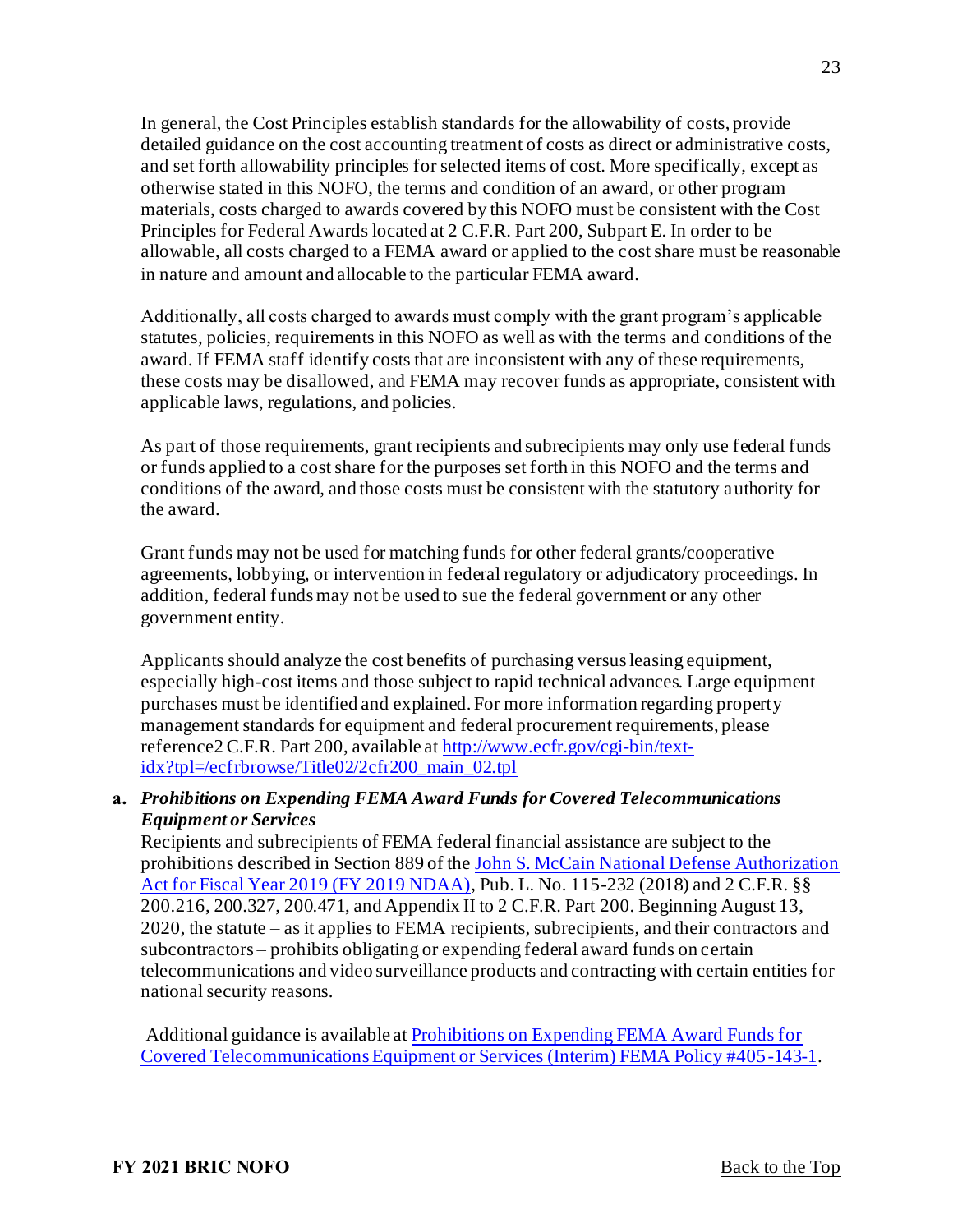**Effective August 13, 2020**, FEMA recipients and subrecipients **may not** use any FEMA funds under open or new awards to:

- (1) Procure or obtain any equipment, system, or service that uses covered telecommunications equipment or services as a substantial or essential component of any system, or as critical technology of any system;
- (2) Enter into, extend, or renew a contract to procure or obtain any equipment, system, or service that uses covered telecommunications equipment or services as a substantial or essential component of any system, or as critical technology of any system; or
- (3) Enter into, extend, or renew contracts with entities that use covered telecommunications equipment or services as a substantial or essential component of any system, or as critical technology as part of any system.

#### **II. DEFINITIONS**

Per section 889(f)(2)-(3) of the FY 2019 NDAA and 2 C.F.R. § 200.216, covered telecommunications equipment or services means:

- i. Telecommunications equipment produced by Huawei Technologies Company or ZTE Corporation, (or any subsidiary or affiliate of such entities);
- ii. For the purpose of public safety, security of Government facilities, physical security surveillance of critical infrastructure, and other national security purposes, video surveillance and telecommunications equipment produced by Hytera Communications Corporation, Hangzhou Hikvision Digital Technology Company, or Dahua Technology Company (or any subsidiary or affiliate of such entities);
- iii. Telecommunications or video surveillance services provided by such entities or using such equipment; or
- iv. Telecommunications or video surveillance equipment or services produced or provided by an entity that the Secretary of Defense, in consultation with the Director of National Intelligence or the Director of the Federal Bureau of Investigation, reasonably believes to be an entity owned or controlled by, or otherwise connected to, the People's Republic of China.

Examples of the types of products covered by this prohibition include phones, internet, video surveillance, and cloud servers when produced, provided, or used by the entities listed in the definition of "covered telecommunications equipment or services." *See* 2 C.F.R. § 200.471.

#### **b.** *Pre-Award Costs*

Pre-award costs directly related to developing the BRIC grant application or subapplication that are incurred prior to the date of the grant award are allowed subject to FEMA approval at time of award. Such costs may have been incurred prior to application submission, for example gathering NEPA data or developing a BCA (see Section D, Application and Submission Information), preparing design specifications, or conducting workshops or meetings related to development and submission of subapplications. To be eligible for BRIC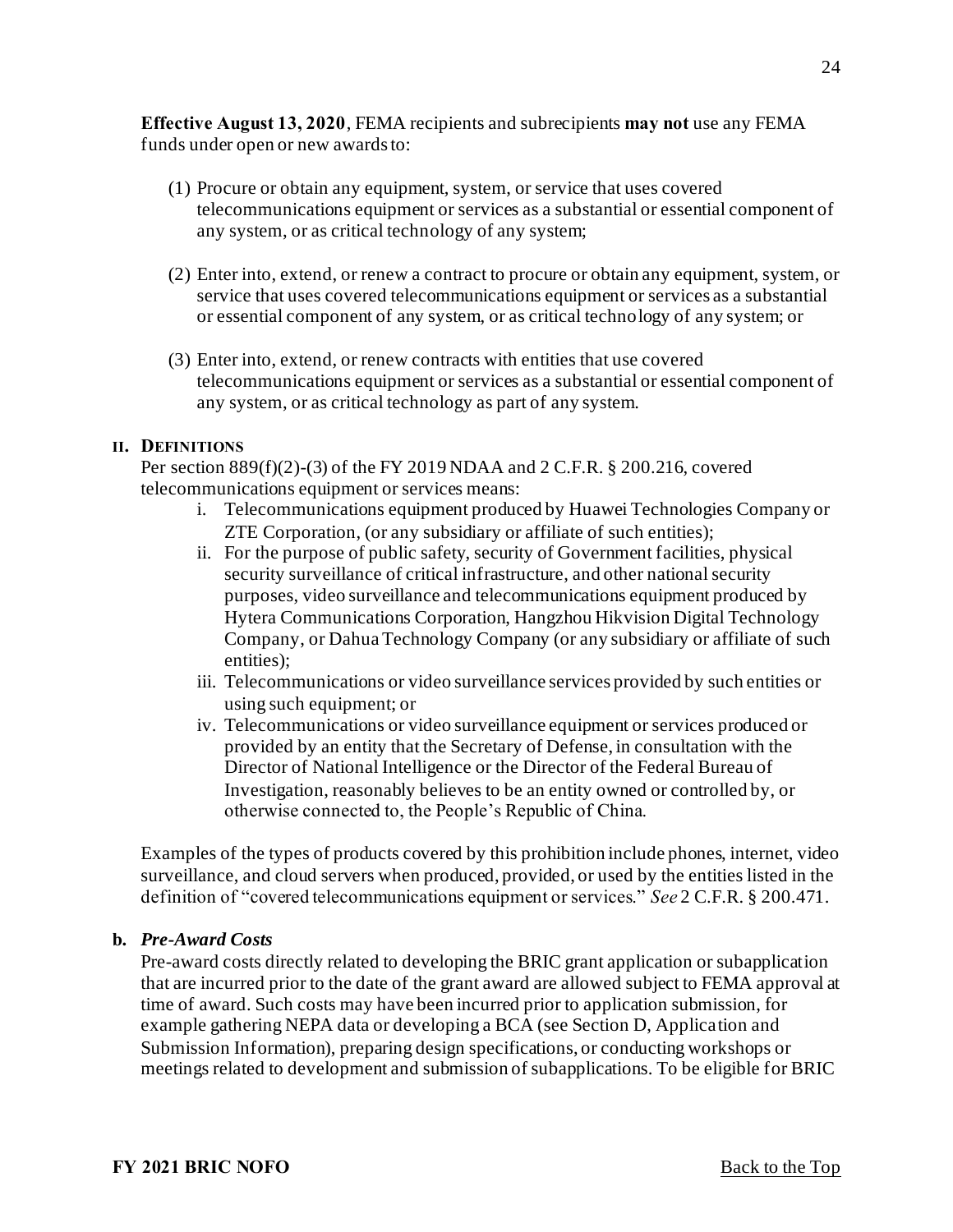funding, pre-award costs must be identified in an individual line item in the cost estimate of the subapplication.

Pre-award costs may be cost shared or applicants and subapplicants may identify them as their non-federal cost share (see Section C, Eligibility Information, Cost Share or Match).

Costs associated with implementation of proposed projects in the submitted grant application or subapplication that are incurred prior to the date of the grant award are not allowed. Activities initiated or completed prior to the date of the grant award are generally not eligible.

If any pre-award activities related to developing a BRIC grant application or subapplication result in ground disturbance, the applicant or subapplicant must comply with all applicable federal, state, and local laws and obtain any applicable environmental permits and clearances. The applicant or subapplicant must ensure monitoring of ground disturbance, and if any potential archaeological resources are discovered, work will immediately cease and the appropriate state authority will be notified.

Applicants and subapplicants who are not awarded awards or subawards will not receive reimbursement for the corresponding pre-award costs.

#### **c.** *Management Costs*

Management costs are governed by section 324 of the Stafford Act. Management costs are any indirect costs, any direct administrative costs, and other administrative expenses that are reasonably incurred in administering an award or subaward. Eligible applicant or subapplicant management cost activities may include:

- Solicitation, review, and processing of subapplications and subawards
- Subapplication development and technical assistance to subapplicants regarding feasibility and effectiveness and BCA
- Geocoding mitigation projects identified for further review by FEMA
- Delivery of technical assistance (e.g., plan reviews, planning workshops, training) to support the implementation of mitigation activities
- Managing awards (e.g., quarterly reporting including managing Go/No-Go milestones for mitigation projects submitted under the national competition, closeout)
- Technical monitoring (e.g., site visits, technical meetings)
- Purchase of equipment, per diem and travel expenses, and professional development that is directly related to the implementation of HMA programs
- Staff salary costs directly related to performing the activities listed above

In addition to funding received as described in Section B.1, Available Funding for the NOFO, applicants may apply for applicant management costs of up to 10 percent of the total BRIC grant application for management of the award and all selected subawards.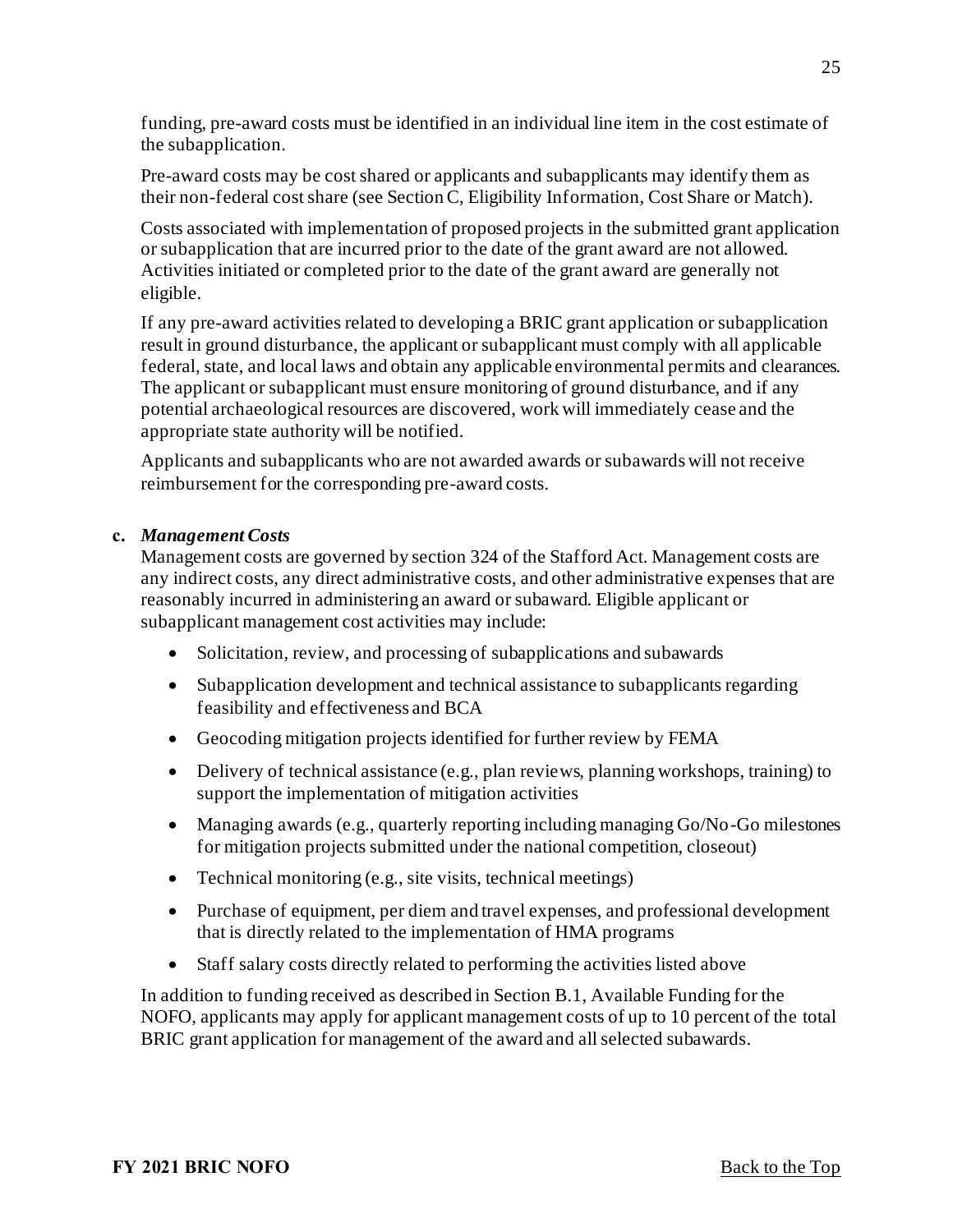Applicant requests for management costs must be submitted in a separate management costs subapplication in FEMA GO (*see* Section D, Application and Submission Information, Content and Form of Application Submission).

Subapplicants may include subapplicant management costs of up to 5 percent of the total cost of their C&CB activity or mitigation project subapplication to manage the proposed subaward activities. Subapplicant management cost activities must be added to the Scope of Work section and identified as a line item in the Cost Estimate section of subapplications in FEMA GO.

# <span id="page-25-0"></span>**E. Application Review Information**

# <span id="page-25-1"></span>**1. Application Evaluation Criteria**

## **a.** *Programmatic Criteria*

# **i. ELIGIBILITY AND COMPLETENESS PROGRAMMATIC REVIEW CRITERIA**

For all activities/projects under all applications, including for the State/Territory Allocation, Tribal Set-Aside, and national competition, FEMA will review applications and subapplications submitted by each applicant to ensure:

- Eligibility of the applicant and subapplicant;
- Eligibility of proposed activities and costs;
- Completeness of the subapplication;
- Cost-effectiveness and engineering feasibility of mitigation projects;
- Eligibility and availability of the non-federal cost share; and
- Alignment with approved State Mitigation Plan and Local and/or Tribal Hazard Mitigation Plan for mitigation projects.

## **ii. ADDITIONAL PROGRAMMATIC REVIEW FOR THE NATIONAL COMPETITION**

Subapplications submitted to the national competition that pass the eligibility and completeness programmatic review will be scored with technical evaluation criteria and may be scored with qualitative evaluation criteria, if applicable.

If needed, based on the number of subapplications submitted to the BRIC program, FEMA will use the technical evaluation criteria scoring as a program priority screening tool for the qualitative evaluation review. FEMA will send subapplications valued at twice the amount of available funding to the BRIC qualitative evaluation panel.

At least one eligible subapplication from each applicant will be sent to the qualitative evaluation panel for review.

## **Technical Evaluation Criteria**

As set forth in the table below, FEMA will score subapplications using technical evaluation criteria. The technical evaluation criteria offer incentives for elements valued by FEMA. In order to ensure transparency and efficiency in competition project selection, technical evaluation criteria are binary point awards (with the exception of the tiered building codes criterion for FY21). Projects either receive the full points allotted or zero points for each criterion.

In FEMA GO, applicants will rank all subapplications (with C&CB activity subapplications ranked highest).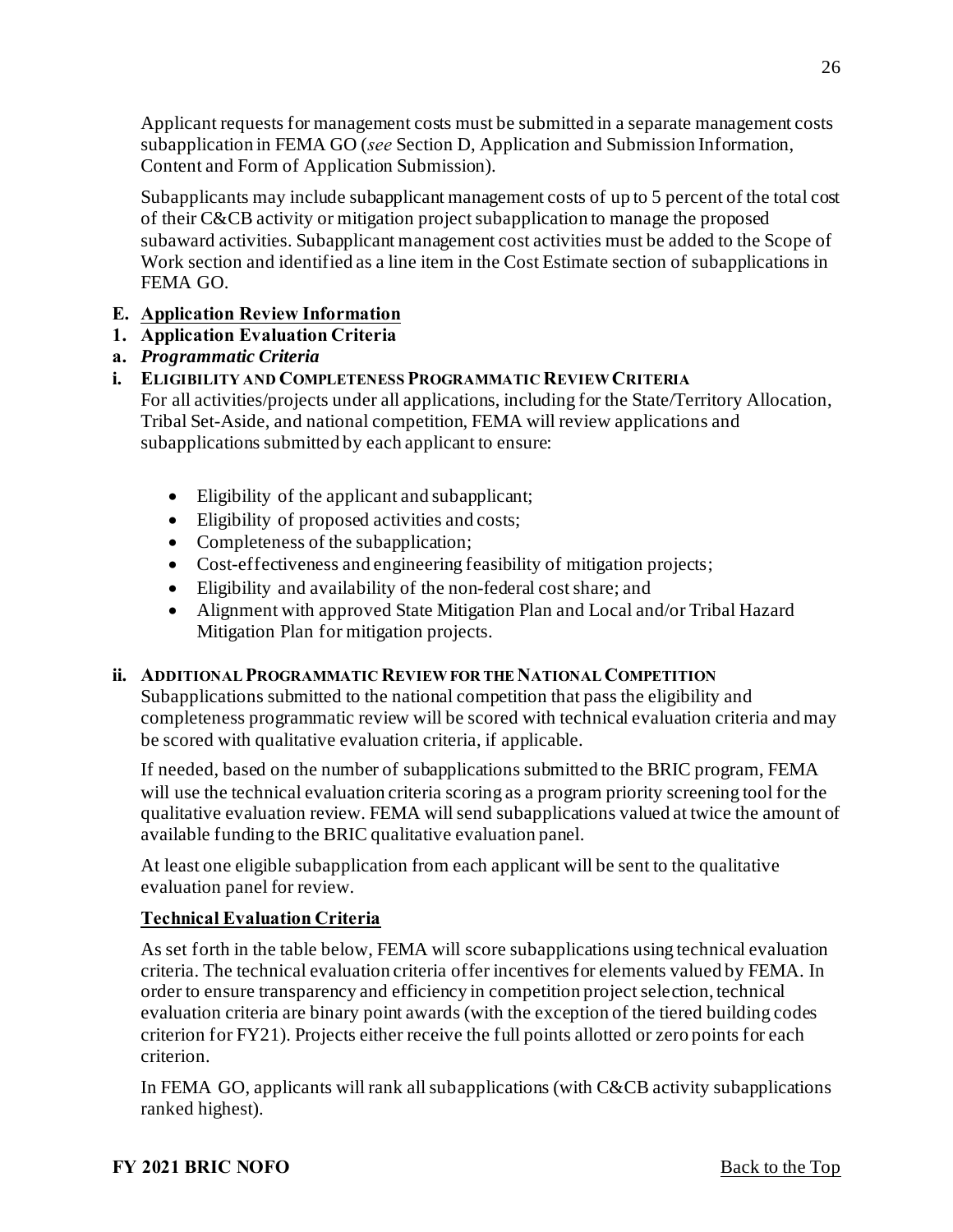| <b>Technical Evaluation Criteria for the National Competition</b>                                                                                                                                                                                                                                                                                        |                                                   |
|----------------------------------------------------------------------------------------------------------------------------------------------------------------------------------------------------------------------------------------------------------------------------------------------------------------------------------------------------------|---------------------------------------------------|
| Criteria                                                                                                                                                                                                                                                                                                                                                 | <b>Potential</b><br><b>Total</b><br><b>Points</b> |
| Infrastructure project                                                                                                                                                                                                                                                                                                                                   | 20                                                |
| Mitigating risk to one or more community lifelines                                                                                                                                                                                                                                                                                                       | 15                                                |
| Incorporation of nature-based solutions. For more information on potential<br>nature-based solutions, please reference Building Community Resilience with<br>Nature-Based Solutions: A guide for local communities.                                                                                                                                      | 10                                                |
| Applicant has mandatory tribal-, territory-, or state-wide building code adoption<br>requirement (2015 version of International Building Code and International<br>Residential Code)                                                                                                                                                                     | 10                                                |
| <b>OR</b>                                                                                                                                                                                                                                                                                                                                                | <b>OR</b>                                         |
| Applicant has mandatory tribal-, territory-, or state-wide building code adoption<br>requirement (2018 or 2021 versions of International Building Code and<br><b>International Residential Code)</b>                                                                                                                                                     | 20                                                |
| Subapplicant has Building Code Effectiveness Grading Schedule (BCEGS)<br>Rating of 1 to 5                                                                                                                                                                                                                                                                | 20                                                |
| Application generated from a previous FEMA HMA Advance Assistance or<br>Project Scoping award, High Hazard Potential Dams (HHPD) award, or DHS<br>Cybersecurity & Infrastructure Security Agency's (CISA) Regional Resiliency<br>Assessment Program (RRAP), or the subapplicant is a past recipient of BRIC<br>non-financial Direct Technical Assistance | 10                                                |
| A non-federal cost share of at least 30% (or, for Economically Disadvantaged<br>Rural Communities as referenced in 42 U.S.C. § 5133(a) as small impoverished<br>communities, a non-federal cost share of at least 12%). To receive the full points,<br>the federal share requested can be no more than 70% (or 88% for qualified<br>EDRCs).              | 5                                                 |
| Designation as an Economically Disadvantaged Rural Community (as referenced<br>in 42 U.S.C. $\S$ 5133(a) as a small impoverished community)                                                                                                                                                                                                              | 15                                                |

For more information on BCEGS, please visit the Insurance Services Office – Mitigation website a[t https://www.isomitigation.com/bcegs/](https://www.isomitigation.com/bcegs/).

FEMA acknowledges the importance of strong building codes at the state, local, tribal, and territorial levels. Accordingly, in future BRIC grant cycles, FEMA may increase its emphasis on building codes criteria. Due to the recently published 2021 International Building Code and International Residential Code, FEMA will provide a tiered point allotment for building codes in FY21.

Further details on technical evaluation criteria can be found through program support materials accessible a[t https://www.fema.gov/bric](https://www.fema.gov/bric) or through your Regional Office (see <https://www.fema.gov/about/contact>). For more information on nature-based solutions,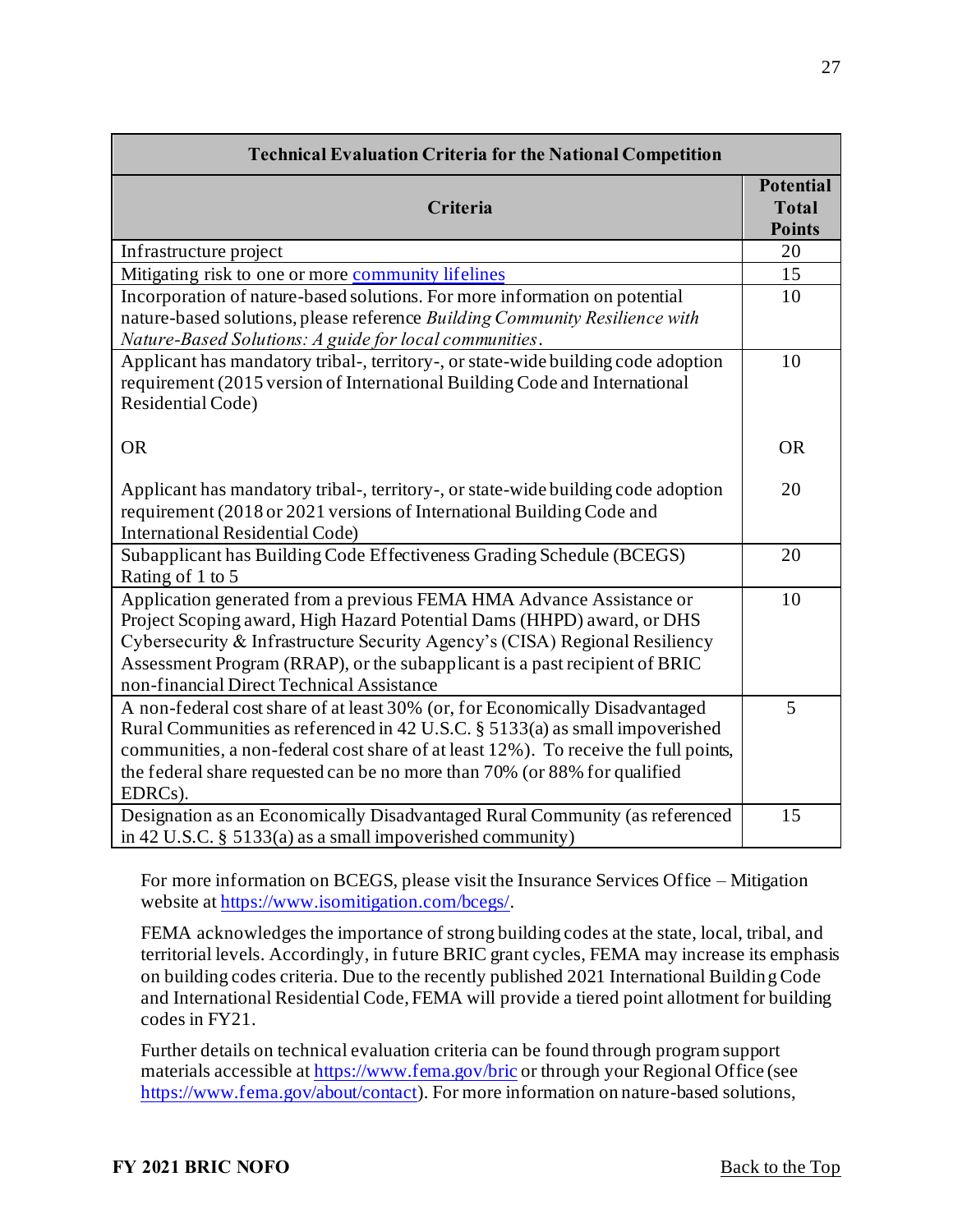please reference the *Building Community Resilience with Nature-Based Solutions Guide for Local Communities* at https://www.fema.gov/sites/default/files/2020- [08/fema\\_riskmap\\_nature-based-solutions-guide\\_2020.pdf.](https://www.fema.gov/sites/default/files/2020-08/fema_riskmap_nature-based-solutions-guide_2020.pdf) 

## **Qualitative Evaluation Criteria**

In order to increase transparency in decision-making while building capability and partnerships, FEMA will convene a National Review Panel to score subapplications based on qualitative evaluation criteria. The qualitative criteria are narrative submissions to allow subapplicants the flexibility to fully explain the strengths of the proposed project. Qualitative evaluation criteria have graded scales of point scoring.

| <b>Qualitative Evaluation Criteria for the National Competition</b>   |                                                                                                                                                                                                                                                                                                                                                                                 |                                                   |  |
|-----------------------------------------------------------------------|---------------------------------------------------------------------------------------------------------------------------------------------------------------------------------------------------------------------------------------------------------------------------------------------------------------------------------------------------------------------------------|---------------------------------------------------|--|
| <b>Topic</b>                                                          | Criteria                                                                                                                                                                                                                                                                                                                                                                        | <b>Potential</b><br><b>Total</b><br><b>Points</b> |  |
| <b>Risk</b><br><b>Reduction/Resiliency</b><br><b>Effectiveness</b>    | The subapplication details how the project will<br>effectively reduce risk and increase resilience (including<br>the benefits quantified in the BCA), realize ancillary<br>benefits, and leverage innovation. Ancillary benefits<br>could include how this project will address inequities and<br>provide the greatest support to those with greatest need.                     | 35                                                |  |
| <b>Climate Change and</b><br><b>Other Future</b><br><b>Conditions</b> | The subapplication describes how the project will<br>enhance climate adaptation and resilience, details how<br>the project is being responsive to the effects of climate<br>change <sup>4</sup> (such as sea level rise <sup>5</sup> ) and/or other future<br>conditions (population/demographic/land use, etc.), and<br>cites data sources, assumptions, and models.           | 20                                                |  |
| Implementation<br><b>Measures</b>                                     | The subapplication adequately describes how the costs<br>and schedule will be managed, how the project will be<br>successfully implemented, and how innovative<br>techniques to facilitate implementation will be<br>incorporated. The project's scope of work identifies<br>sufficient technical and managerial staff and resources to<br>successfully implement this project. | 15                                                |  |

<sup>4</sup> Climate change is defined as "Changes in average weather conditions that persist over multiple decades or longer. Climate change encompasses both increases and decreases in temperature, as well as shifts in precipitation, changing risk of certain types of severe weather events, and changes to other features of the climate system." (National Climate Assessment)

<sup>&</sup>lt;sup>5</sup> Applicants and subapplicants may use any valid source that is based on recognized sea level rise estimation methods for sea level rise. Several federal government sources are available for relative sea level rise data along coastal areas. Some of these sources include, but are not limited to National Oceanic and Atmospheric Administration Center for Operational Oceanographic Products and Services' Mean Annual SLR Trend Data [\(https://tidesandcurrents.noaa.gov/sltrends/sltrends.html](https://tidesandcurrents.noaa.gov/sltrends/sltrends.html)) and U.S. Army Corps of Engineers Sea-Level Change Curve Calculator (Version 2021.12) [\(https://cwbi-app.sec.usace.army.mil/rccslc/slcc\\_calc.html](https://cwbi-app.sec.usace.army.mil/rccslc/slcc_calc.html)).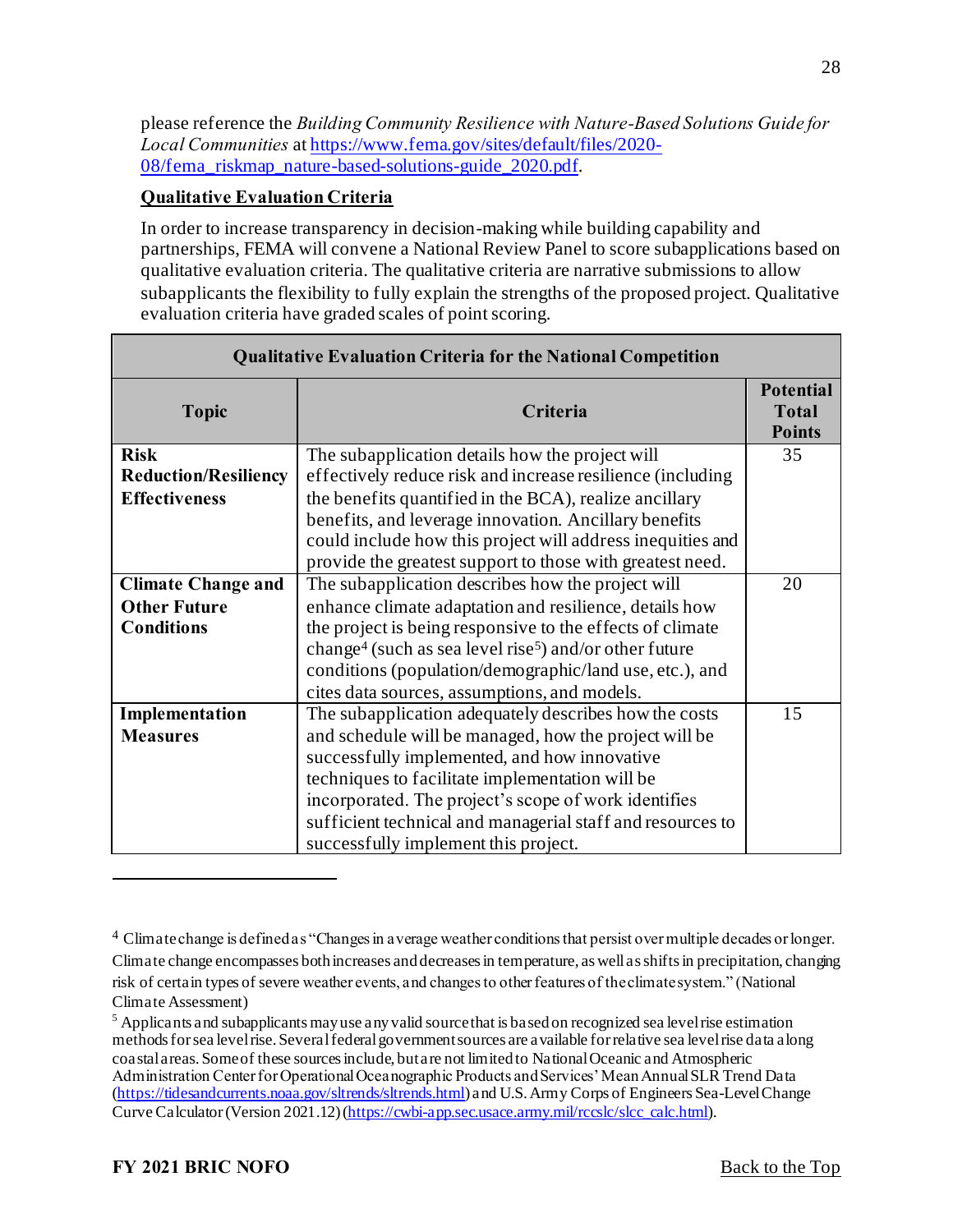| <b>Population Impacted</b> | The project subapplication demonstrates community-              | 25 |
|----------------------------|-----------------------------------------------------------------|----|
|                            | wide benefits and identifies the proportion of the              |    |
|                            | population that will be impacted, including a description       |    |
|                            | of the disadvantaged communities as referenced in EO            |    |
|                            | 14008. The subapplication also describes how the project        |    |
|                            | was selected and designed to maximize positive impacts          |    |
|                            | and minimize negative impacts to any disadvantaged              |    |
|                            | populations. The subapplication demonstrates how                |    |
|                            | disadvantaged communities as referenced in EO 14008             |    |
|                            | are benefited.                                                  |    |
| <b>Outreach Activities</b> | The subapplication describes outreach strategy and              | 5  |
|                            | supporting activities appropriate to the project and the        |    |
|                            | community that advance mitigation. The subapplication           |    |
|                            | also outlines the types of community planning processes         |    |
|                            | leveraged and describes how input from a diverse range          |    |
|                            | of stakeholders was gathered and incorporated into              |    |
|                            | project conception and design.                                  |    |
| <b>Leveraging Partners</b> | The project subapplication incorporates partnerships            | 15 |
|                            | (e.g., state, tribal, private, local community, etc.) that will |    |
|                            | ensure the project meets community needs, including             |    |
|                            | those of disadvantaged populations, and show the                |    |
|                            | outcome of those partnerships (e.g., leveraging resources       |    |
|                            | such as financial, material, and educational resources,         |    |
|                            | coordinating multi-jurisdictional projects, heightened          |    |
|                            | focus on equity related issues, etc.)                           |    |

Further details on qualitative evaluation criteria can be found through the Resources section accessible a[t https://www.fema.gov/bric](https://www.fema.gov/bric) or through your Regional Office (see <https://www.fema.gov/about/contact>).

## **b.** *Financial Integrity Criteria*

Prior to making a federal award, FEMA is required by 31 U.S.C. § 3354, as amended by the Payment Integrity Information Act of 2019, Pub. L. No. 116-117 (2020); 41 U.S.C. § 2313; and 2 C.F.R. § 200.206 to review information available through any Of fice of Management and Budget (OMB)-designated repositories of governmentwide eligibility qualification or financial integrity information, including whether the applicant is suspended or debarred. FEMA may also pose additional questions to the applicant to aid in conducting the pre-award risk review. Therefore, application evaluation criteria may include the following risk-based considerations of the applicant:

- i. Financial stability.
- ii. Quality of management systems and ability to meet management standards.
- iii. History of performance in managing federal award.
- iv. Reports and findings from audits.
- v. Ability to effectively implement statutory, regulatory, or other requirements.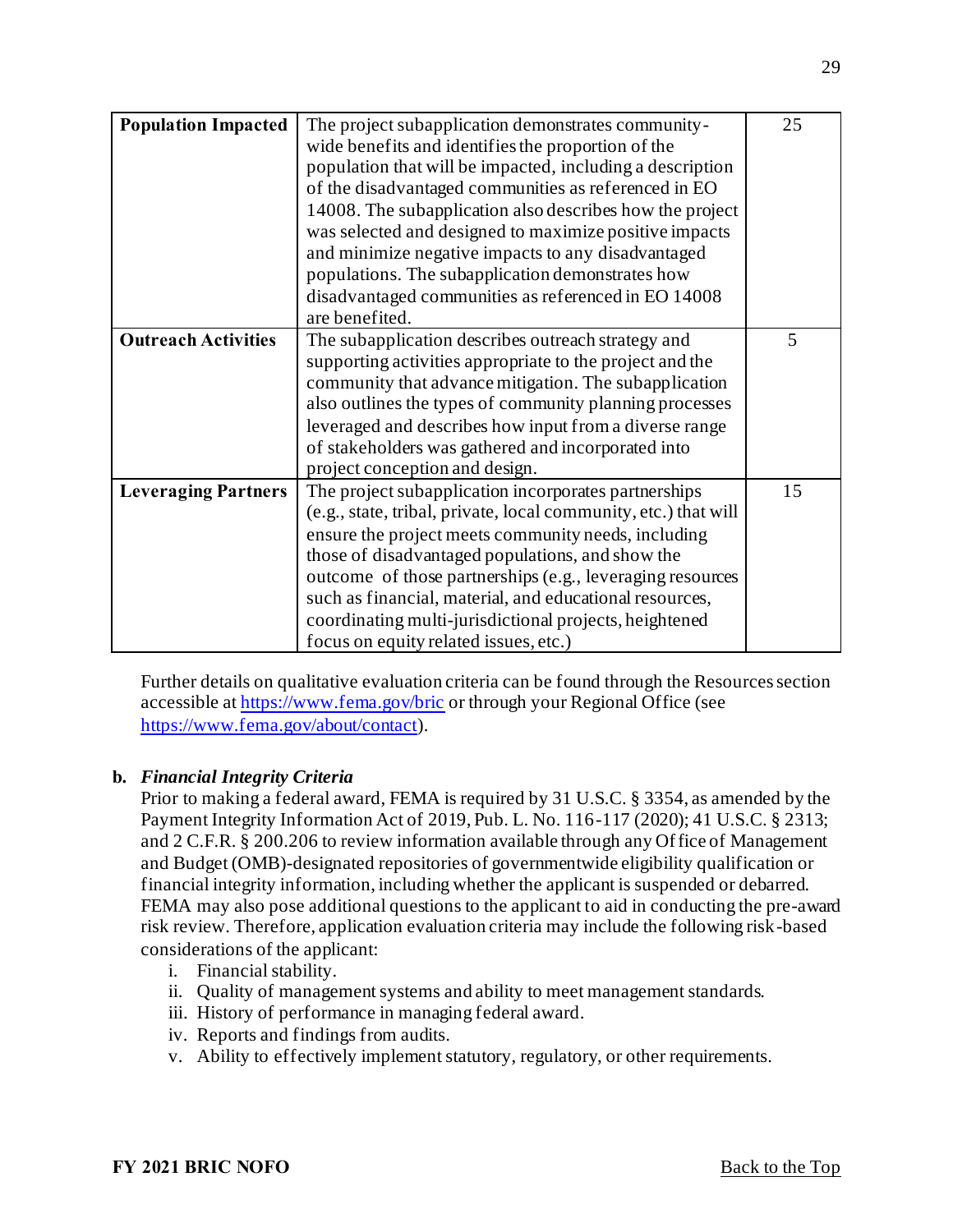#### **c.** *Supplemental Financial Integrity Criteria and Review*

Prior to making a federal award where the anticipated total federal share will be greater than the simplified acquisition threshold, currently \$250,000:

- i. FEMA is required to review and consider any information about the applicant, including information on the applicant's immediate and highest-level owner, subsidiaries, and predecessors<sup>6</sup>, if applicable, that is in the designated integrity and performance system accessible through the System for Award [Management \(SAM\), which is currently the Federal Awardee Performance](https://www.fapiis.gov/fapiis/#/home) and Integrity Information System (FAPIIS).
- ii. An applicant, at its option, may review information in FAPIIS and comment on any information about itself that a federal awarding agency previously entered.
- iii. FEMA will consider any comments by the applicant, in addition to the other information in FAPIIS, in making a judgment about the applicant's integrity, business ethics, and record of performance under federal awards when completing the review of risk posed by applicants as described in 2 C.F.R. § 200.206.

## <span id="page-29-0"></span>**2. Review and Selection Process**

#### **a.** *Review Process*

#### **i. STATE/TERRITORY ALLOCATION**

Applicants must rank their subapplications. FEMA will select eligible C&CB activity and mitigation project subapplicationsfrom eligible states, territories, and the District of Columbia in order of the applicant's rank  $(\#1-x)$  to the lowest ranked subapplication that brings the total federal cost share to no more than \$1,000,000 per applicant. Allocation subapplications and National Competition subapplications should be categorized and ranked separately.

FEMA may select a subapplication out of priority order based on one or more of the following factors: (1) availability of funding; (2) duplication of subapplications; (3) program priorities and policy factors; or (4) other pertinent information.

#### **ii. TRIBAL SET-ASIDE**

FEMA will select eligible C&CB activity and mitigation project subapplications not to exceed a total of \$25 million.

In the event that more than \$25 million in subapplications are submitted under the Tribal Set-Aside, the C&CB activities and highest-ranked mitigation project subapplications up to \$25

<sup>6</sup> As defined in 2 C.F.R. Part 25, specifically § 25.447: Predecessor means a non-Federal entity that is replaced by a successor and includes any predecessors of the predecessor.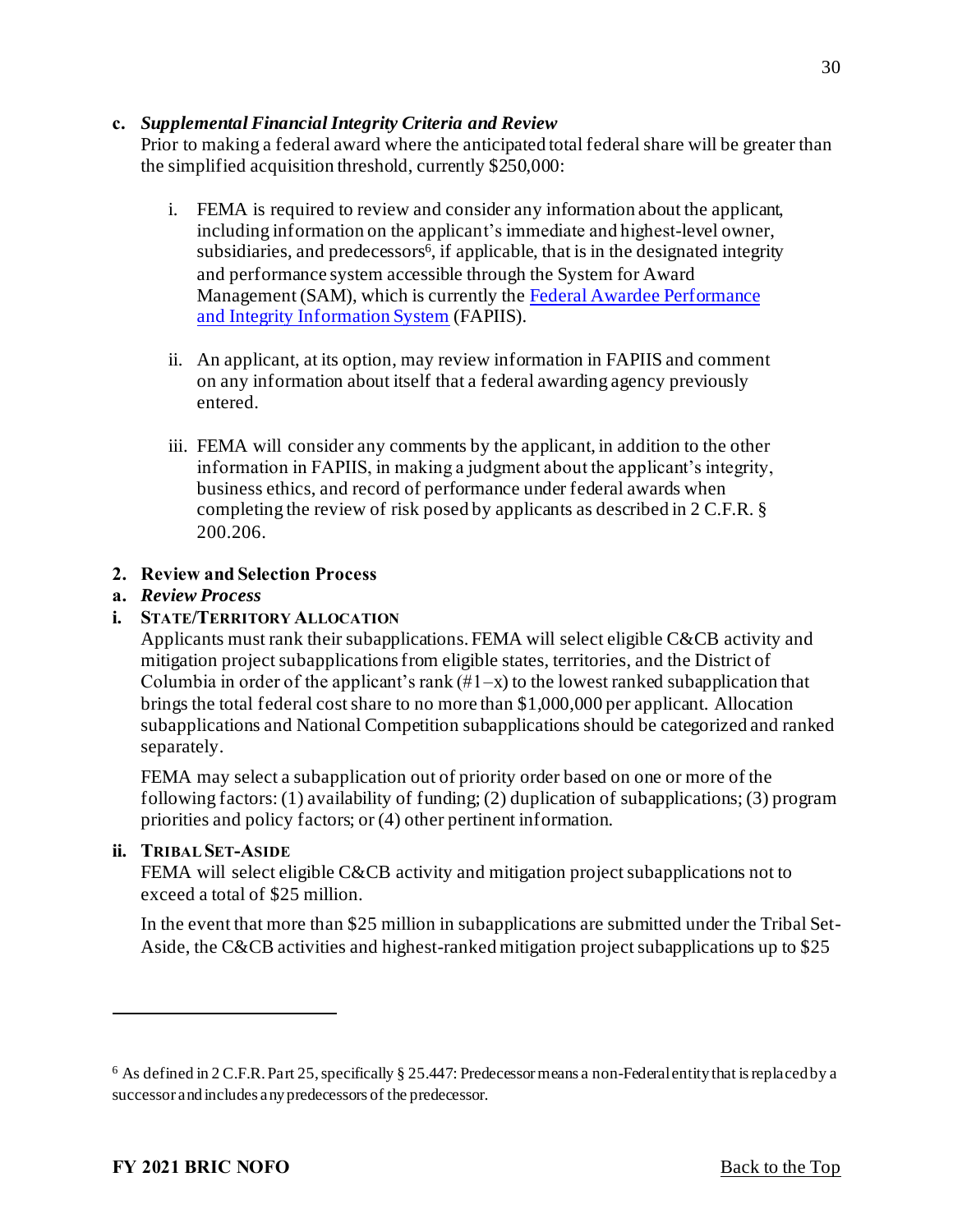million will be selected. Once the \$25 million is selected, all remaining tribal mitigation project subapplications will be evaluated under the national competition.

FEMA may select a subapplication out of priority order based on one or more of the following factors: (1) availability of funding; (2) duplication of subapplications; (3) program priorities and policy factors; or (4) other pertinent information.

#### **iii. NATIONAL COMPETITION**

FEMA will perform the technical evaluation according to the identified technical evaluation criteria and scoring. In FEMA GO, applicants will rank all subapplications. At its discretion, FEMA may consider using the technical evaluation criteria and/or state priority as a program priority screening tool to determine which applications will be reviewed by the National Review Panel for qualitative evaluation depending on the volume of subapplications.

A National Review Panel will perform the qualitative evaluation according to the identified qualitative evaluation criteria and scoring as identified previously. The National Review Panel will include representatives from relevant federal agencies as well as state, local, tribal, and territorial partners.

A project's cumulative score from both qualitative and technical evaluations will determine its priority order among all projects considered in the national competition.

FEMA may select a subapplication out of priority order (as determined by the total points scored) based on one or more of the following factors: (1) availability of funding; (2) duplication of subapplications; (3) program priorities and policy factors, including to benefit disadvantaged communities as referenced in EO 14008; or (4) other pertinent information, including past performance on other FEMA awards or grant balances.

## **b.** *Selection Status*

After FEMA has completed its review of all subapplications across all activities/projects, it will assign each of them one of the following three statuses:

- **Identified for Further Review (IFFR)** This means the subapplication is eligible (or potentially eligible pending some additional information) and there is available funding under the applicable subtotals. Applicants with C&CB activity and/or mitigation project subapplication(s) that are IFFR that submitted a management costs subapplication in their BRIC grant application (see Section D, Application and Submission Information, Content and Form of Application Submission) are eligible to receive applicant management costs not to exceed 10 percent of the selected C&CB activity and mitigation project subapplications.
- **Not Selected** This means the subapplication is eligible but was not selected due to a lack of available funding under the applicable subtotals.
- **Does Not Meet HMA Requirements** This means the subapplication does not satisfy the eligibility or completeness requirements outlined in the statute, policy, or Section C.3.

## **c.** *Appeals*

An eligible applicant, subapplicant, recipient, or subrecipient may request an appeal of either of the following types of actions: (1) FEMA's denial of its application or subapplication for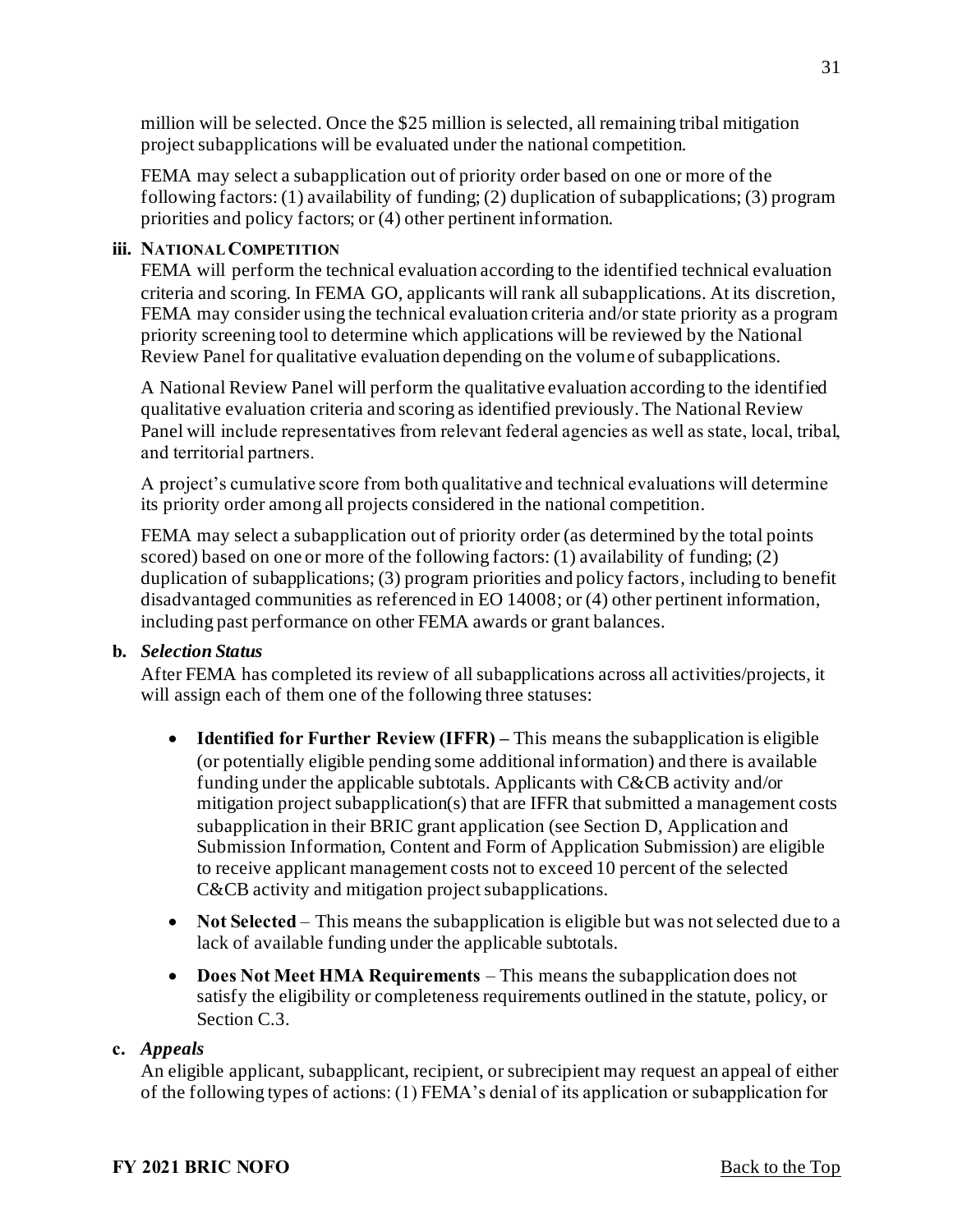mitigation projects for which there is an indication of a substantive technical or procedural error; (2) A remedy FEMA has taken for noncompliance with federal statutes, regulations, or the terms and conditions of the award that results in suspension or termination of all or part of the award.

The appeal must be submitted according to the following procedures:

- The applicant or recipient must submit an appeal in writing to FEMA within 60 days after receipt of a notice of the action that is being appealed. The subapplicant or subrecipient must submit its appeal in writing to the applicant or recipient, after which the applicant or recipient must review and evaluate the subapplicant's or subrecipient's appeal before submission to FEMA.
- For denials of applications or subapplications for mitigation projects, the appeal must identify any substantive technical or procedural error committed by FEMA, and FEMA will only consider the information provided in the application or subapplication as supporting documentation.
- For remedies FEMA has taken for noncompliance, the appeal must contain documented justification supporting the appellant's position, specify the monetary figure in dispute, and identify the provisions in federal law, regulation, or policy with which the appellant believes the initial action was inconsistent.

The applicant, subapplicant, recipient, or subrecipient will be notified in writing of the disposition of the appeal or the need for additional information. All appeal decisions are final.

# **d.** *Non-Financial Direct Technical Assistance*

FEMA will review communities' letters of interest and select communities based upon the need, the specific request, and the extent the request demonstrates that the assistance will further BRIC's goals to build community capability and resilience. FEMA will notify the applicant and community of its selection to receive non-financial Direct Technical Assistance. FEMA may prioritize non-financial Direct Technical Assistance for communities that:

- Have not received a project subaward under the BRIC, Pre-Disaster Mitigation (PDM) grant program, the Flood Mitigation Assistance (FMA) grant program, or the Hazard Mitigation Grant Program (HMGP) within the past 5 years
- Have not received an Advance Assistance or Capability and Capacity-Building subaward under BRIC, PDM, FMA, or HMGP within the past 5 years
- Are tribal communities
- Are designated as Economically Disadvantaged Rural Communities, as referenced in 42 U.S.C. § 5133(a) as small impoverished communities (documentation to support this designation must be included with the letter of interest) or a disadvantaged community as referenced in Executive Order 14008.
- $\bullet$  Have demonstrated a compelling need (e.g., communities with significant disadvantaged populations as referenced in EO 14008, communities with multiple major disaster declarations within the past 5 years, etc.)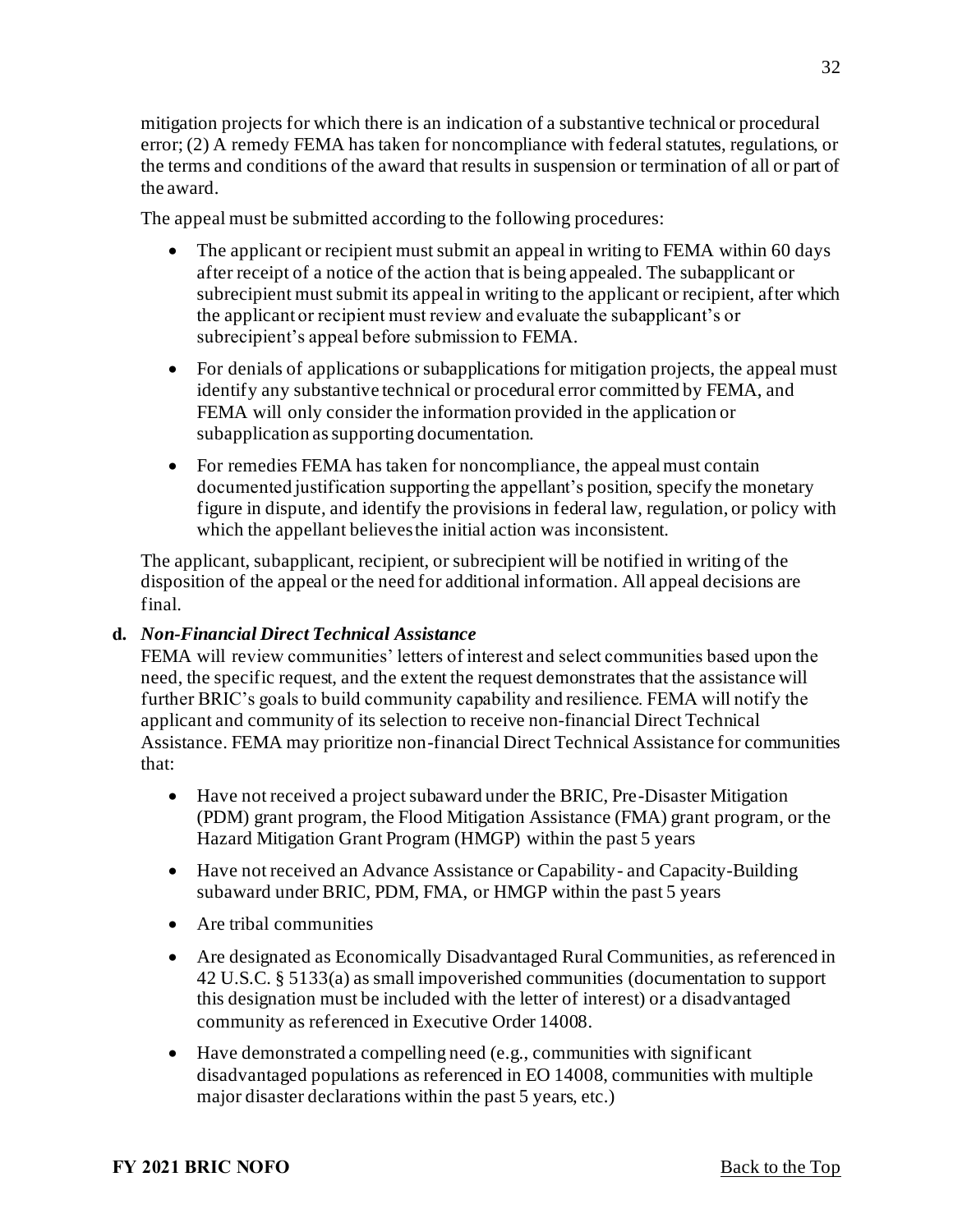FEMA will provide non-financial Direct Technical Assistance depending upon its ability to perform the requested services; should the demand for services exceed FEMA's organizational capacity, FEMA may select fewer than 20 local communities or may refer the community to other technical assistance offerings. For FY2021, FEMA in consultation with applicants will make non-financial Direct Technical Assistance available to up to 20 local communities across the nation, selected from submitted letters of interest. The intent of nonfinancial Direct Technical Assistance is for FEMA staff (or staff assisting on behalf of FEMA) to provide direct support for a specified period, not to exceed 36 months.

Once communities are selected for this non-financial Direct Technical Assistance, FEMA will coordinate with them to develop a clear list of goals and objectives and a timeline outlining milestones or deliverables expected. In addition, FEMA must receive a signed agreement that confirms the commitment of the community. Participating communities will need to submit a final report to detail the assistance provided, share deliverables, and explain how goals and objectives have been met.

Additional information on non-financial Direct Technical Assistance is available on [www.fema.gov/bric](http://www.fema.gov/bric).

## <span id="page-32-0"></span>**F. Federal Award Administration Information**

# <span id="page-32-1"></span>**1. Notice of Award**

Before accepting the award, the AOR and recipient should carefully read the award package. The award package includes instructions on administering the grant award and the terms and conditions associated with responsibilities under federal awards. **Recipients must accept all conditions in this NOFO as well as any specific terms and conditions in the Notice of Award to receive an award under this program.** 

FEMA will provide the federal award package to the applicant electronically via FEMA GO. Award packages include an Award Letter, Summary Award Memo, Agreement Articles, and Obligating Document. An email notification of the award package will be sent through FEMA's grant application system to the AOR that submitted the application.

Recipients must accept their awards no later than 30 days from the award date. The recipient shall notify FEMA of its intent to accept and proceed with work under the award through the FEMA GO system.

Funds will remain on hold until the recipient accepts the award through the FEMA GO system and all other conditions of the award have been satisfied or until the award is otherwise rescinded. Failure to accept a grant award within the specified timeframe may result in a loss of funds.

When FEMA obligates funds for a grant to an applicant, the applicant and subapplicant are denoted as recipient and subrecipient, respectively. The recipient and subrecipient agree to abide by the grant award terms and conditions as set forth in the Articles of Agreement provided in the award package. Recipients must accept all conditions in this NOFO as well as any Special Terms and Conditions.

FEMA or DHS may initiate a formal evaluation of programs, projects, or activities supported by this grant. By accepting grant funds, recipients agree to participate in the evaluation,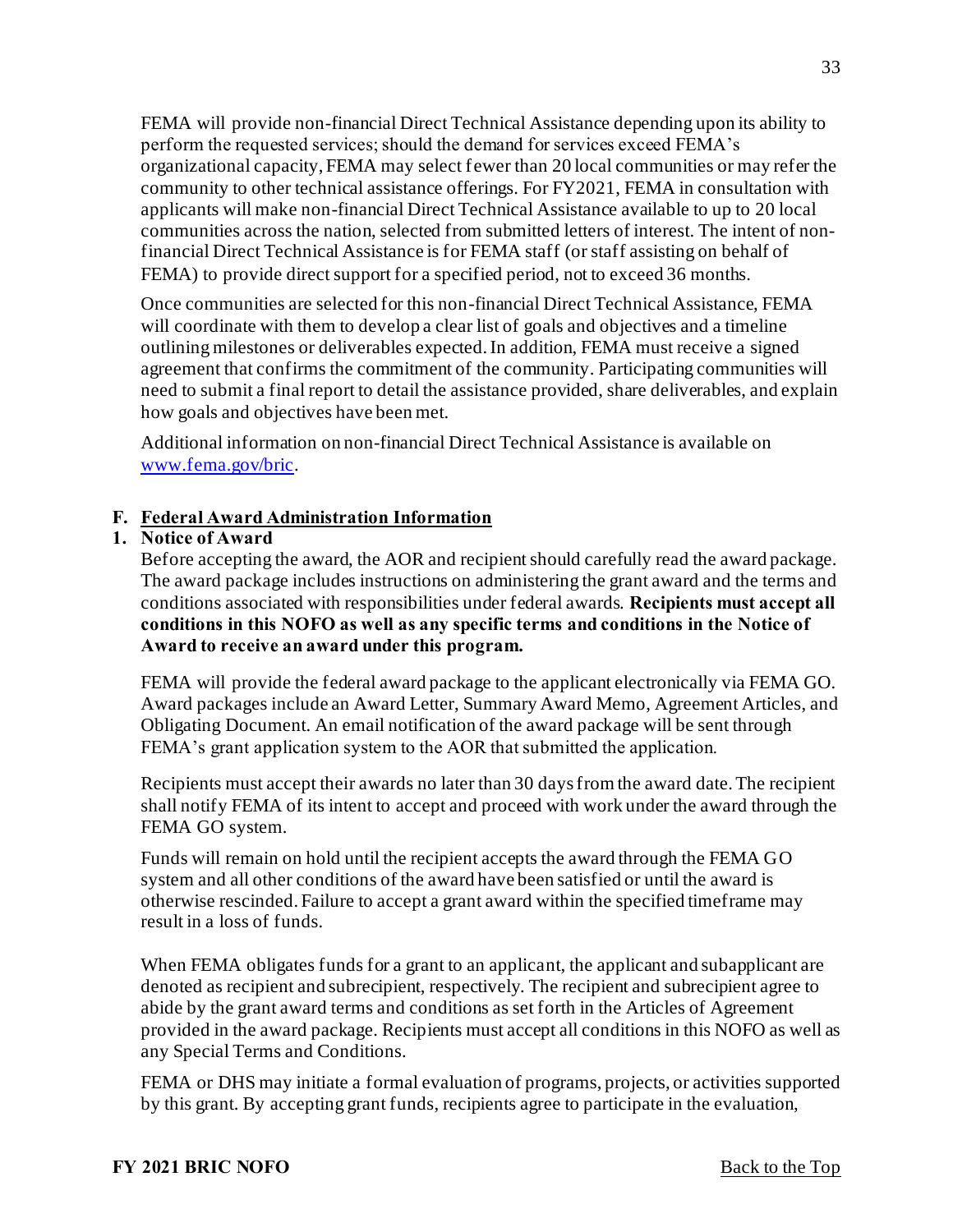which may include analysis of individuals who benefit from the grant (such as property owners), and providing access to program operating personnel and participants, as specified by the evaluator(s), including after the POP.

#### <span id="page-33-0"></span>**2. Administrative and National Policy Requirements**

In addition to the requirements of in this section and in this NOFO, FEMA may place specific terms and conditions on individual awards in accordance with 2 C.F.R. Part 200.

#### **a.** *DHS Standard Terms and Conditions*

All successful applicants for DHS grant and cooperative agreements are required to comply with DHS Standard Terms and Conditions, which are available online at: DHS Standard Terms and Conditions.

The applicable DHS Standard Terms and Conditions will be those in effect at the time the award was made What terms and conditions will apply for the award will be clearly stated in the award package at the time of award.

## **b.** *Ensuring the Protection of Civil Rights*

As the Nation works towards achieving th[e National Preparedness Goal](https://www.fema.gov/national-preparedness-goal), it is important to continue to protect the civil rights of individuals. Recipients and subrecipients must carry out their programs and activities, including those related to the building, sustainment, and delivery of core capabilities, in a manner that respects and ensures the protection of civil rights for protected populations.

Federal civil rights statutes, such as Section 504 of the Rehabilitation Act of 1973 and Title VI of the Civil Rights Act of 1964, along with FEMA regulations, prohibit discrimination on the basis of race, color, national origin, sex, religion, age, disability, limited English [proficiency, or economic status in connection with programs and activities receiving federal](https://www.ecfr.gov/cgi-bin/text-idx?SID=5e41f4d1a74f253d602c5a7fdc4fc2d8&mc=true&node=se44.1.7_1913&rgn=div8)  financial assistance from FEMA.

The DHS Standard Terms and Conditions include a fuller list of the civil rights provisions that apply to recipients. These terms and conditions can be found in th[e DHS Standard Terms](https://www.dhs.gov/publication/fy15-dhs-standard-terms-and-conditions)  and Conditions. Additional information on civil rights provisions is available a[t Office of](https://www.fema.gov/about/offices/equal-rights)  Equal Rights | FEMA.gov.

Monitoring and oversight requirements in connection with recipient compliance with federal civil rights laws are also authorized pursuant to 44 C.F.R. Part 7.

#### **c.** *Environmental Planning and Historic Preservation (EHP) Compliance*

As a federal agency, FEMA is required to consider the effects of its actions on the environment and historic properties to ensure that all activities and programs funded by FEMA, including grant-funded projects, comply with federal EHP laws, Executive Orders, regulations, and policies, as applicable.

**Recipients and subrecipients proposing projects that have the potential to impact the environment, including, but not limited to, the construction of communication towers, modification or renovation of existing buildings, structures, and facilities, or new**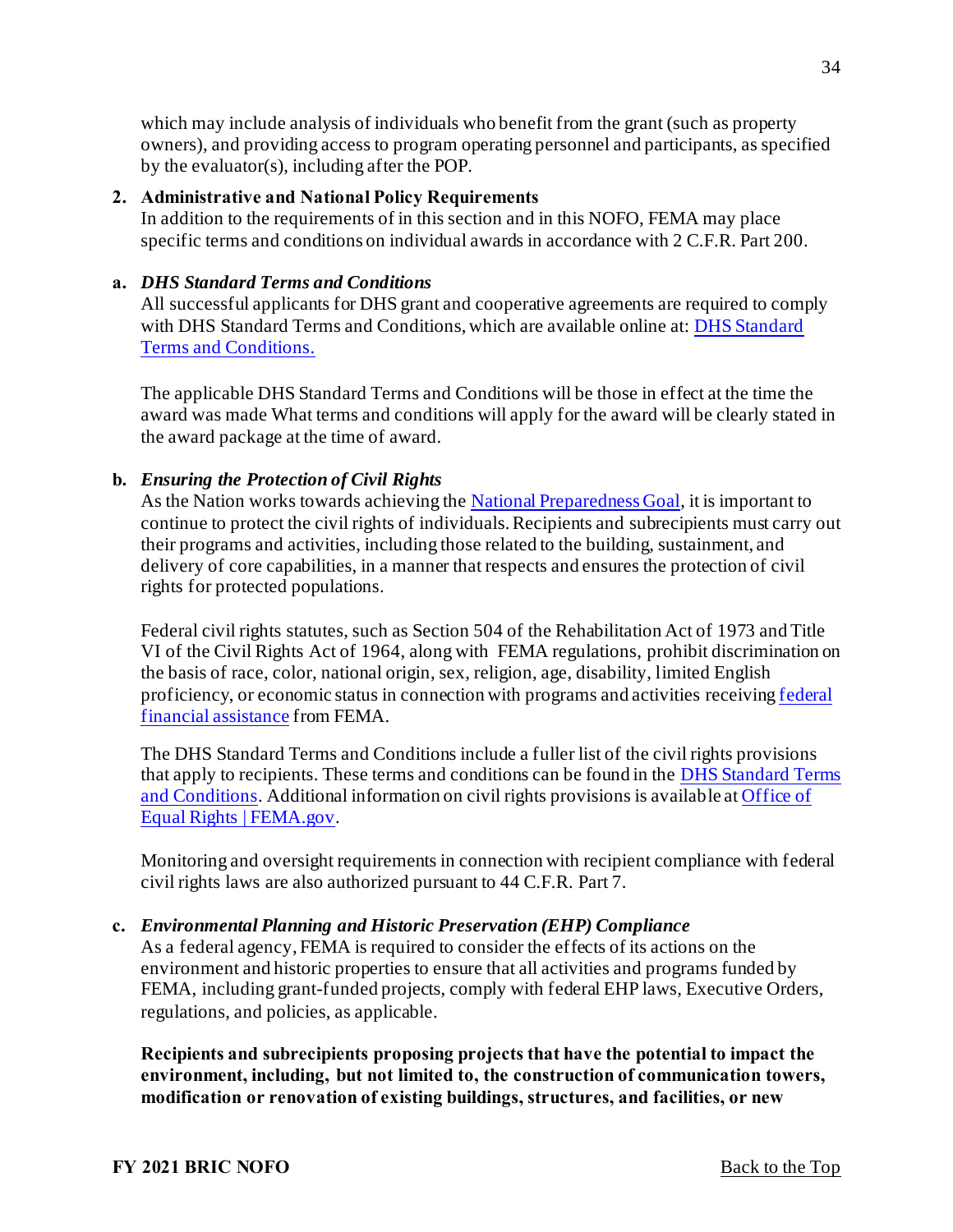**construction including replacement of facilities, must participate in the FEMA EHP review process.** The EHP review process involves the submission of a detailed project description along with any supporting documentation requested by FEMA in order to determine whether the proposed project has the potential to impact environmental resources or historic properties.

In some cases, FEMA is also required to consult with other regulatory agencies and the public in order to complete the review process. Federal law requires EHP review to be completed before federal funds are released to carry out proposed projects. FEMA may not be able to fund projects that are not incompliance with applicable EHP laws, Executive Orders, regulations, and policies.

DHS and FEMA EHP policy is found in directives and instructions available on the [FEMA.gov EHP page,](https://www.fema.gov/emergency-managers/practitioners/environmental-historic/laws) the FEMA website page that includes documents regarding EHP responsibilities and program requirements, including implementation of the National Environmental Policy Act and other EHP regulations and Executive Orders. Individual FEMA programs have separate procedures to conduct and document EHP review. Guidance for individual grant programs are available from applicable program offices.

#### **d. Construction Project Requirements**

Acceptance of federal funding requires FEMA, the recipient, and any subrecipients to comply with all federal, state, and local laws and regulations prior to the start of any construction activity. Failure to obtain all appropriate federal, state, and local environmental permits and clearances may jeopardize federal funding. Also:

- a. Any change to the approved scope of work will require re-evaluation by FEMA for recipient and subrecipient compliance with the NEPA and other laws and executive orders
- b. If ground-disturbing activities occur during construction, the recipient and any subrecipients must ensure monitoring of ground disturbance, and if any potential archaeological resources are discovered, the subrecipient will immediately cease construction in that area and notify the recipient and FEMA.

#### <span id="page-34-0"></span>**3. Reporting**

Recipients are required to submit various financial and programmatic reports as a condition of award acceptance. Future awards and funds drawdown may be withheld if these reports are delinquent.

#### **a.** *Financial Reporting Requirements*

#### **I. FEDERAL FINANCIAL REPORT (FFR)**

Recipients must report obligations and expenditures through the FFR form (SF-425) to FEMA.

Recipients may review the Federal Financial Reporting Form (FFR) (SF-425) at <https://www.grants.gov/web/grants/forms/post-award-reporting-forms.html#sortby=1>

Recipients must file the FFR electronically using FEMA GO.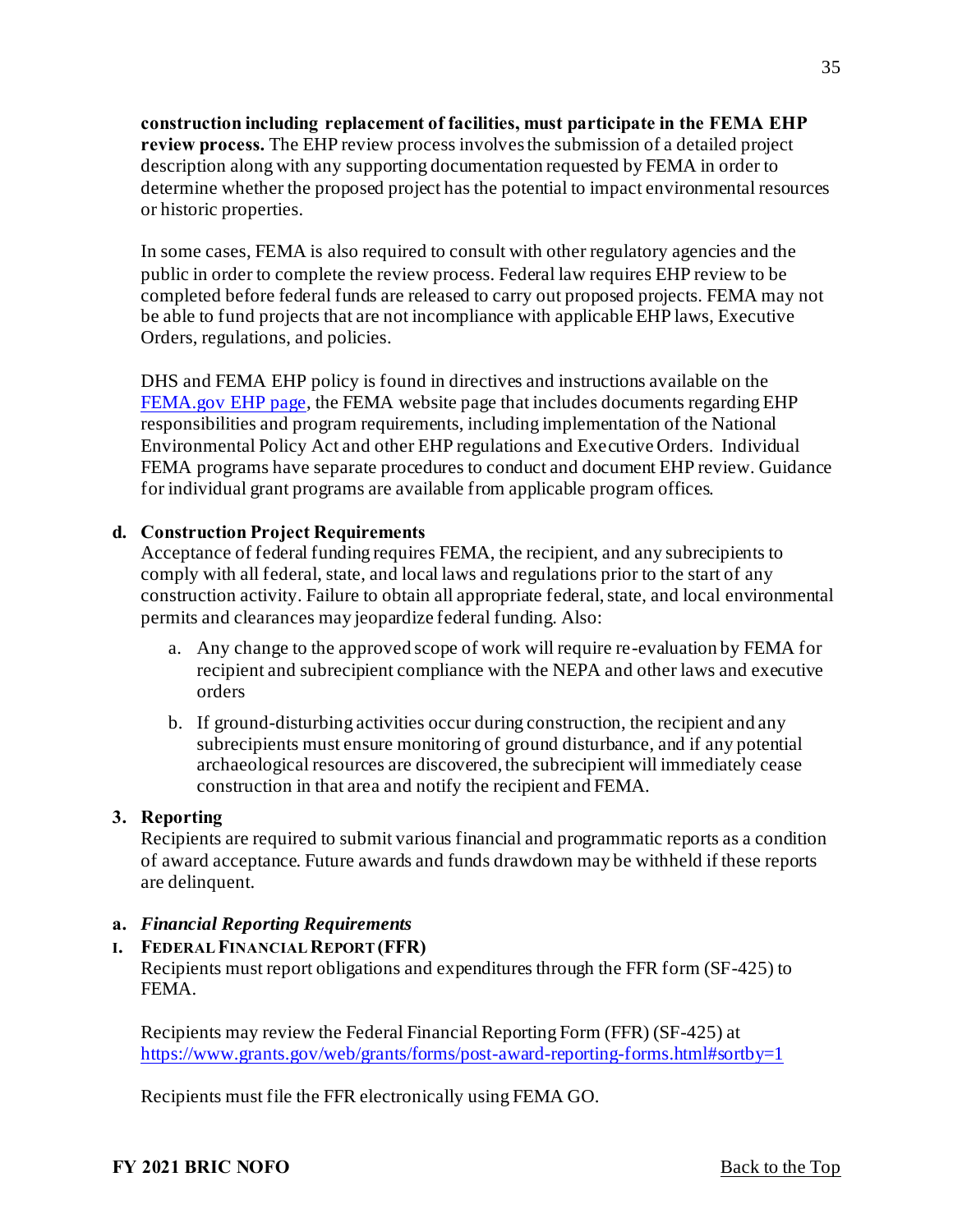#### **II. FFR REPORTING PERIODS AND DUE DATES**

An FFR must be submitted quarterly throughout the POP, including partial calendar quarters, as well as in periods where no grant award activity occurs. The final FFR is due within 120 days after the end of the POP. Future awards and fund drawdowns may be withheld if these reports are delinquent, demonstrate lack of progress, or are insufficient in detail.

Except for the final FFR due at 120 days after the end of the POP for purposes of closeout, the following reporting periods and due dates apply for the FFR:

| <b>Reporting Period</b> | <b>Report Due Date</b> |
|-------------------------|------------------------|
| October 1 – December 31 | January 30             |
| January 1 – March 31    | April 30               |
| April $1 -$ June 30     | July 30                |
| July $1 -$ September 30 | October 30             |

The Federal Financial Report (FFR) form is available online a[t SF-425 OMB #4040-0014](https://www.grants.gov/web/grants/forms/post-award-reporting-forms.html#sortby=1).

## **b.** *Programmatic Performance Reporting Requirements*

## **I. PERFORMANCE PROGRESS REPORT (PPR)**

In addition to the FFR reports, recipients must report on the progress of the grant on a quarterly basis to DHS/FEMA using the Quarterly Performance Report in FEMA GO, The Quarterly Performance Reports must be submitted electronically in FEMA GO quarterly throughout the POP, including partial calendar quarters, as well as for periods where no grant award activity occurs. Reports are due within 30 days from the end of the first federal quarter following the initial grant award and thereafter until the grant ends.

## **c.** *Closeout Reporting Requirements*

## **I. CLOSEOUT REPORTING**

Within 120 days after the end of the period of performance for the prime award or after an amendment has been issued to close out an award before the original POP ends, recipients must liquidate all financial obligations and must submit the following:

- i. The final request for payment, if applicable.
- ii. The final FFR (SF-425).
- iii. The final progress report detailing all accomplishments, including a narrative summary of the impact of those accomplishments throughout the period of performance.
- iv. Other documents required by this NOFO, terms and conditions of the award, or other FEMA guidance.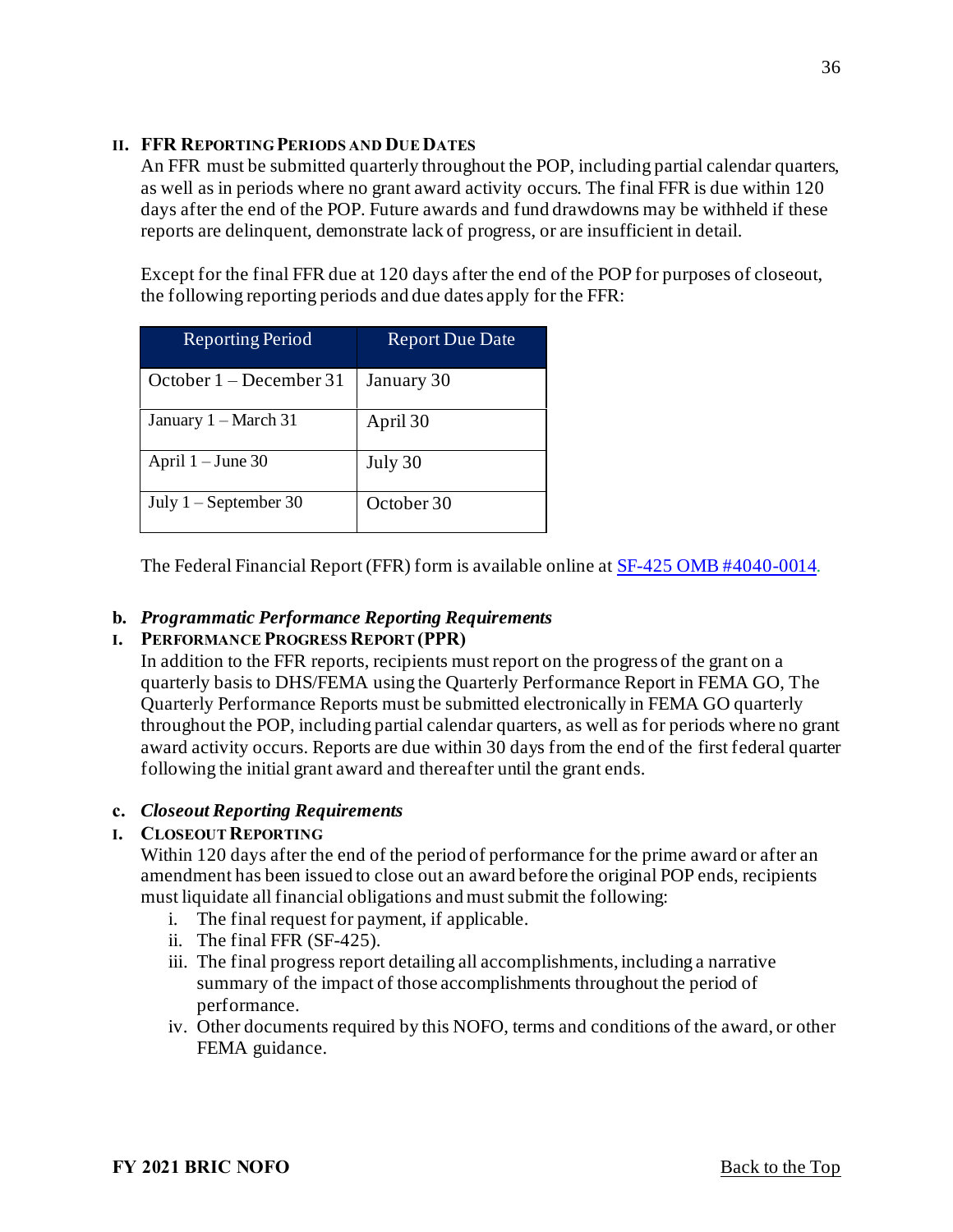In addition, pass-through entities are responsible for closing out their subawards as described in 2 C.F.R. § 200.344; subrecipients are still required to submit closeout materials within 90 days of the period of performance end date. When a subrecipient completes all closeout requirements, pass-through entities must promptly complete all closeout actions for subawards in time for the recipient to submit all necessary documentation and information to FEMA during the closeout of the prime award.

After the prime award closeout reports have been reviewed and approved by FEMA, a closeout notice will be completed to close out the grant. The notice will indicate the period of performance as closed, list any remaining funds that will be deobligated, and address the requirement of maintaining the grant records for at least three years from the date of the final FFR. The record retention period may be longer, such as due to an audit or litigation, for equipment or real property used beyond the period of performance, or due to other circumstances outlined in 2 C.F.R. § 200.334.

The recipient is responsible for refunding to FEMA any balances of unobligated cash that FEMA paid that are not authorized to be retained per 2 C.F.R. § 200.344(d).

An inventory of all construction projects that used funds from this program must be reported with the final progress report.

#### **II. ADMINISTRATIVE CLOSEOUT**

Administrative closeout is a mechanism for FEMA to unilaterally move forward with closeout of an award using available award information in lieu of final reports from the recipient per 2 C.F.R. § 200.344(h)-(i). It is a last resort available to FEMA, and if FEMA needs to administratively close an award, this may negatively impact a recipient's ability to obtain future funding. This mechanism can also require FEMA to make cash or cost adjustments and ineligible cost determinations based on the information it has, which may result in identifying a debt owed to FEMA by the recipient.

When a recipient is not responsive to FEMA's reasonable efforts to collect required reports needed to complete the standard closeout process, FEMA is required under 2 C.F.R. § 200.344(h) to start the administrative closeout process within the regulatory timeframe. FEMA will make at least three written attempts to collect required reports before initiating administrative closeout. If the recipient does not submit all required reports in accordance with 2 C.F.R. § 200.344, this NOFO, and the terms and conditions of the award, FEMA must proceed to administratively close the award with the information available within one year of the period of performance end date. Additionally, if the recipient does not submit all required reports within one year of the period of performance end date, per 2 C.F.R. § 200.344(i), FEMA must report in FAPIIS the recipient's material failure to comply with the terms and conditions of the award.

If FEMA administratively closes an award where no final FFR has been submitted, FEMA uses that administrative closeout date in lieu of the final FFR submission date as the start of the record retention period under 2 C.F.R. § 200.334.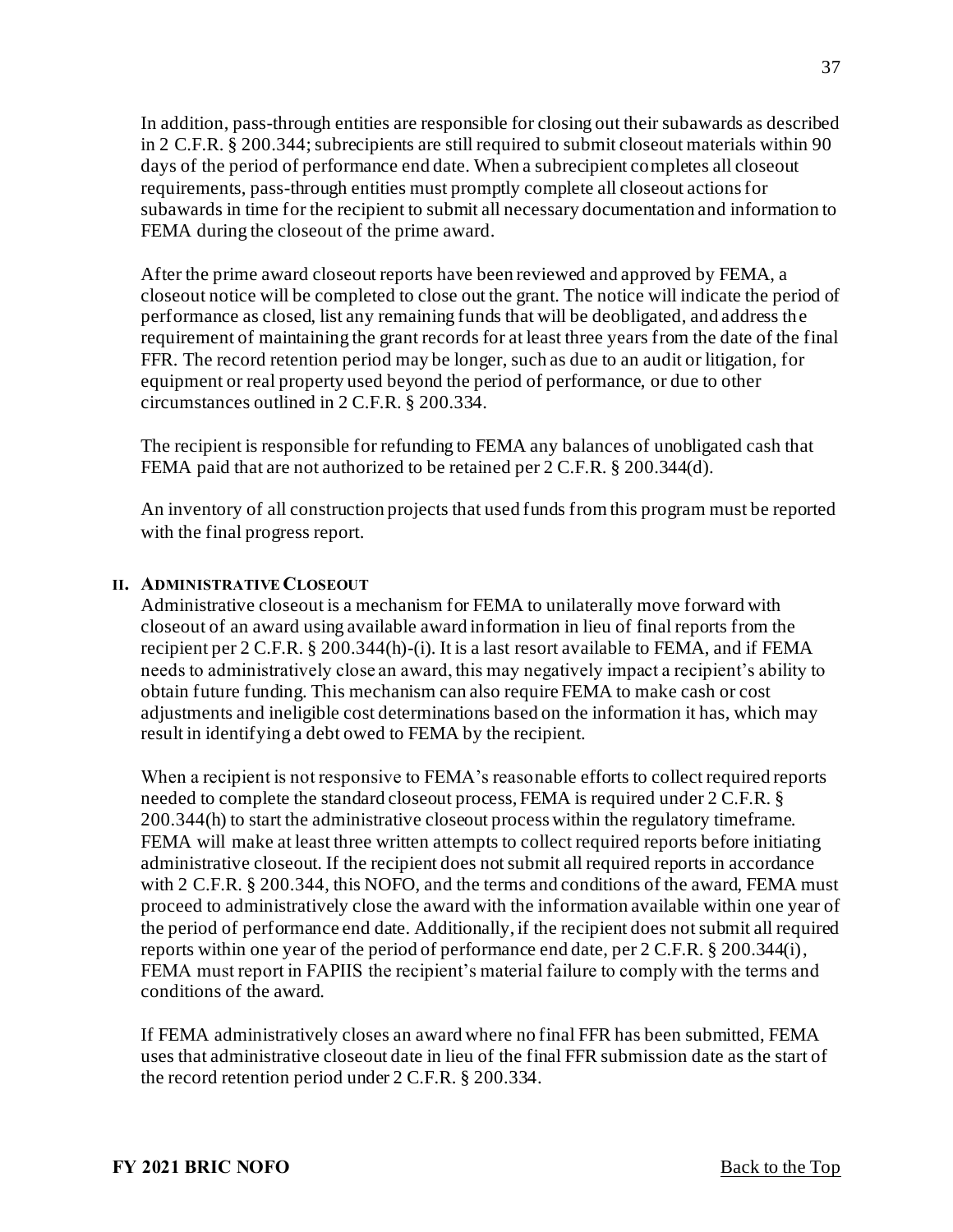In addition, if an award is administratively closed, FEMA may decide to impose remedies for noncompliance per 2 C.F.R. § 200.339, consider this information in reviewing future award applications, or apply special conditions to existing or future awards.

# **d.** *Additional Reporting Requirements*

# **I. DISCLOSING INFORMATION PER 2 C.F.R. § 180.335**

This reporting requirement pertains to disclosing information related to government-wide suspension and debarment requirements. Before a recipient enters into a grant award with FEMA, the recipient must notify FEMA if it knows if it or any of the recipient's principals under the award fall under one or more of the four criteria listed at 2 C.F.R. § 180.335:

- i. Are presently excluded or disqualified;
- ii. Have been convicted within the preceding three years of any of the offenses listed in 2 C.F.R. § 180.800(a) or had a civil judgment rendered against it or any of the recipient's principals for one of those offenses within that time period;
- iii. Are presently indicted for or otherwise criminally or civilly charged by a governmental entity (federal, state or local) with commission of any of the offenses listed in 2 C.F.R. § 180.800(a); or
- iv. Have had one or more public transactions (federal, state, or local) terminated within the preceding three years for cause or default.

At any time after accepting the award, if the recipient learns that it or any of its principals falls under one or more of the criteria listed at 2 C.F.R. § 180.335, the recipient must provide immediate written notice to FEMA in accordance with 2 C.F.R. § 180.350.

## **II. REPORTING OF MATTERS RELATED TO RECIPIENT INTEGRITY AND PERFORMANCE**

Per 2 C.F.R. Part 200, Appendix I § F.3, the additional post-award reporting requirements in 2 C.F.R. Part 200, Appendix XII may apply to applicants who, if upon becoming recipients, have a total value of currently active grants, cooperative agreements, and procurement contracts from all federal awarding agencies that exceeds \$10,000,000 for any period of time during the period of performance of an award under this funding opportunity.

Recipients that meet these criteria must maintain current information reported in FAPIIS about civil, criminal, or administrative proceedings described in paragraph 2 of Appendix XII at the reporting frequency described in paragraph 4 of Appendix XII.

## **III. SINGLE AUDIT REPORT**

For audits of fiscal years beginning on or after December 26, 2014, recipients that expend \$750,000 or more from all federal funding sources during their fiscal year are required to submit an organization-wide financial and compliance audit report, also known as the single audit report.

The audit must be performed in accordance with the requirements of U.S. Government Accountability Office's (GAO) Government Auditing Standards, located at <https://www.gao.gov/yellowbook/overview>, and the requirements of Subpart F of 2 C.F.R. Part 200, located a[t http://www.ecfr.gov/cgi-bin/text-idx?node=sp2.1.200.f](http://www.ecfr.gov/cgi-bin/text-idx?node=sp2.1.200.f).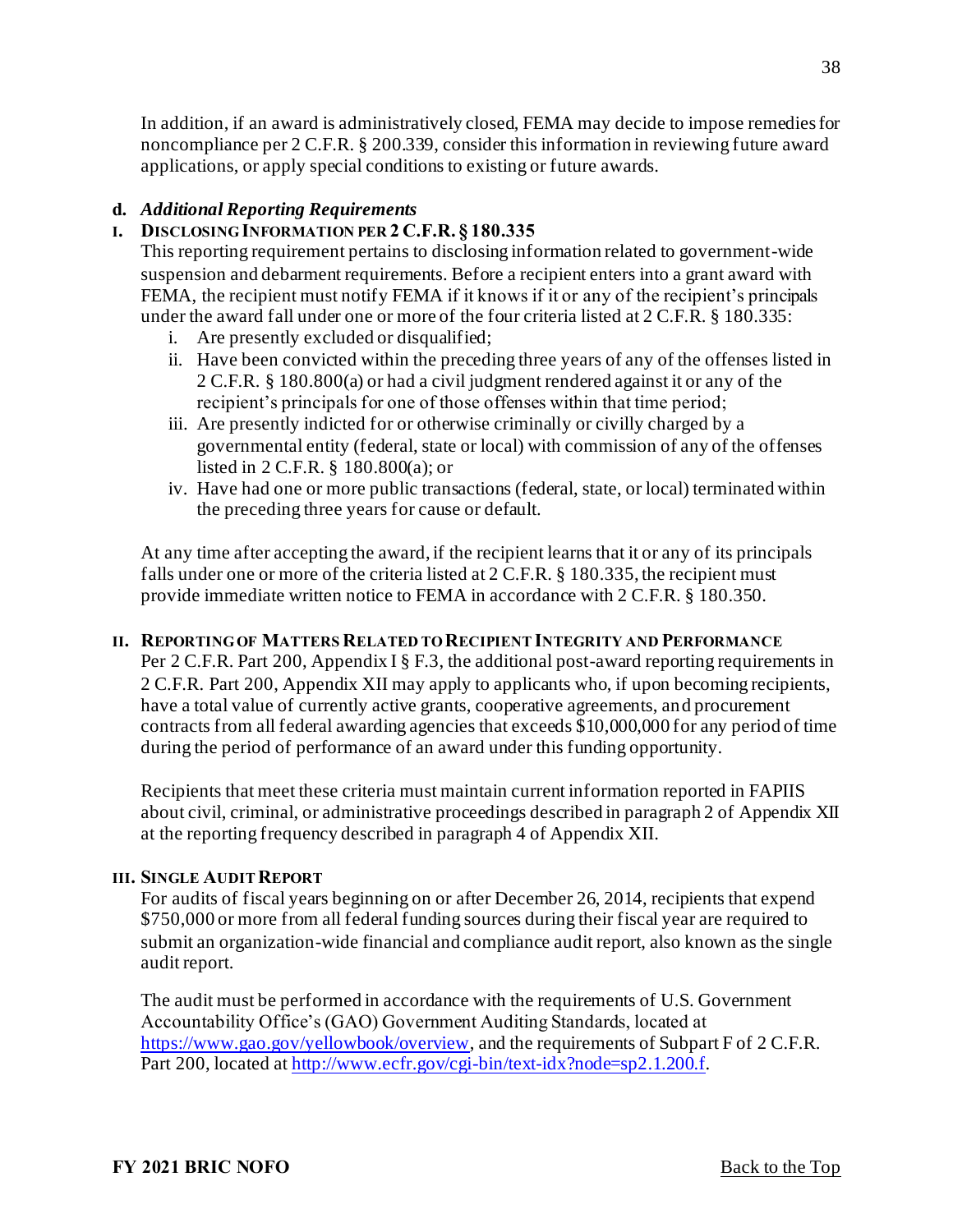#### <span id="page-38-0"></span>**4. Monitoring and Oversight**

Per 2 C.F.R. § 200.337, FEMA, through its authorized representatives, has the right, at all reasonable times, to make site visits or conduct desk reviews to review project accomplishments and management control systems to review award progress and to provide any required technical assistance. During site visits or desk reviews, FEMA will review recipients' files related to the award. As part of any monitoring and program evaluation activities, recipients must permit FEMA, upon reasonable notice, to review grant-related records and to interview the organization's staff and contractors regarding the program. Recipients must respond in a timely and accurate manner to FEMA requests for information relating to the award.

Effective monitoring and oversight help FEMA ensure that recipients use grant funds for their intended purpose(s); verify that projects undertaken are consistent with approved plans; and ensure that recipients make adequate progress toward stated goals and objectives. Additionally, monitoring serves as the primary mechanism to ensure that recipients comply with applicable laws, rules, regulations, program guidance, and requirements. FEMA regularly monitors all grant programs both financially and programmatically in accordance with federal laws, regulations (including 2 C.F.R. Part 200), program guidance, and the terms and conditions of the award. All monitoring efforts ultimately serve to evaluate progress towards grant goals and proactively target and address issues that may threaten grant success during the period of performance.

FEMA staff will periodically monitor recipients to ensure that administrative processes, policies and procedures, budgets, and other related award criteria are meeting Federal Government-wide and FEMA regulations. Aside from reviewing quarterly financial and programmatic reports, FEMA may also conduct enhanced monitoring through either deskbased reviews, onsite monitoring visits, or both. Enhanced monitoring will involve the review and analysis of the financial compliance and administrative processes, policies, activities, and other attributes of each federal assistance award, and it will identify areas where the recipient may need technical assistance, corrective actions, or other support.

Financial and programmatic monitoring are complementary processes within FEMA's overarching monitoring strategy that function together to ensure effective grants management, accountability, and transparency; validate progress against grant and program goals; and safeguard federal funds against fraud, waste, and abuse. Financial monitoring primarily focuses on statutory and regulatory compliance with administrative grant requirements, while programmatic monitoring seeks to validate and assist in grant progress, targeting issues that may be hindering achievement of project goals and ensuring compliance with the purpose of the grant and grant program. Both monitoring processes are similar in that they feature initial reviews of all open awards, and additional, in-depth monitoring of grants requiring additional attention.

Recipients and subrecipients who are pass-through entities are responsible for monitoring their subrecipients in a manner consistent with the terms of the federal award at 2 C.F.R. Part 200, including 2 C.F.R. § 200.332. This includes the pass-through entity's responsibility to monitor the activities of the subrecipient as necessary to ensure that the subaward is used for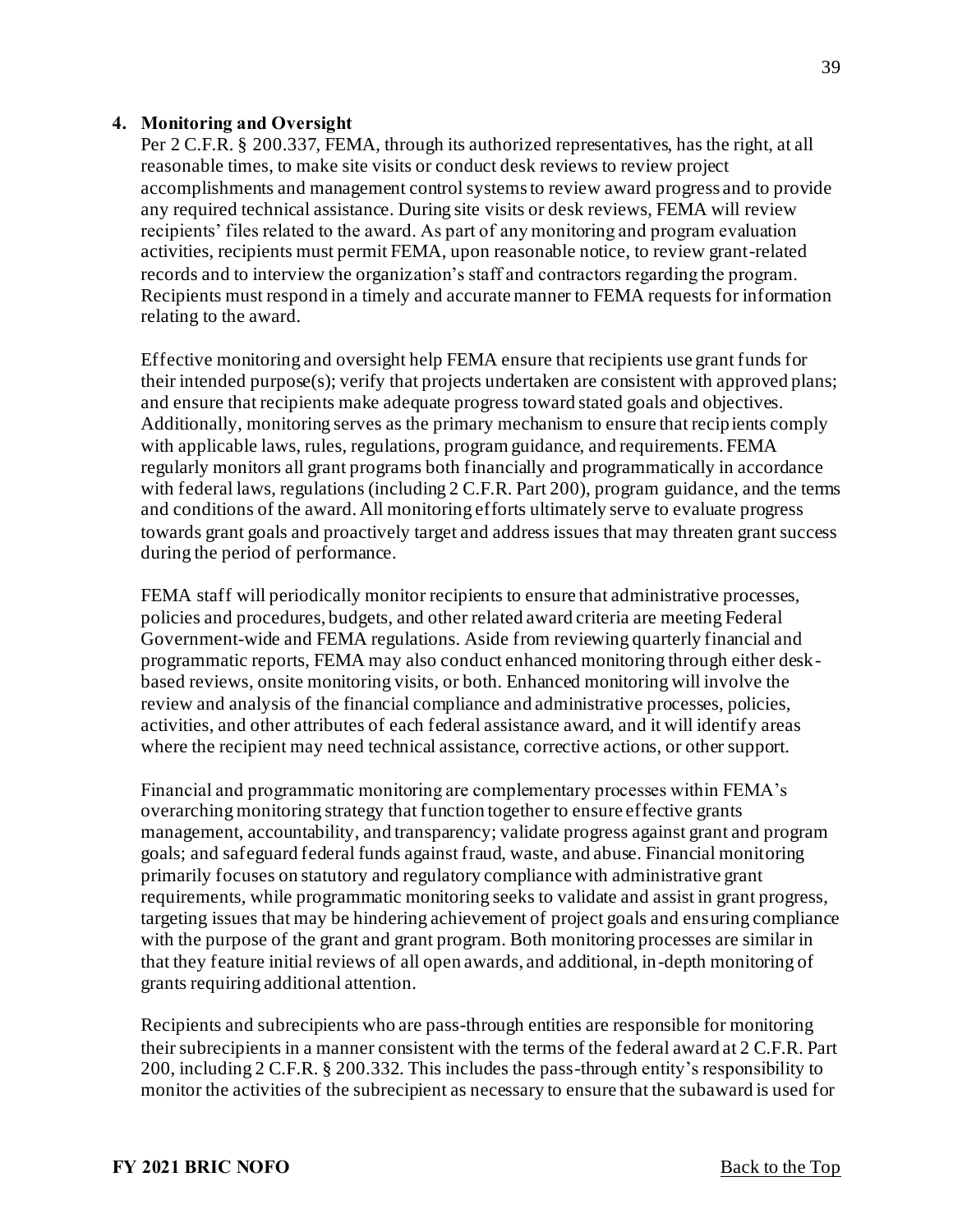authorized purposes, in compliance with federal statutes, regulations, and the terms and conditions of the subaward; and that subaward performance goals are achieved.

In terms of overall award management, recipient and subrecipient responsibilities include, but are not limited to: accounting of receipts and expenditures, cash management, maintaining adequate financial records, reporting and refunding expenditures disallowed by audits, monitoring if acting as a pass-through entity, or other assessments and reviews, and ensuring overall compliance with the terms and conditions of the award or subaward, as applicable, including the terms of 2 C.F.R. Part 200.

By accepting the award, all recipients agree to participate in monitoring or an evaluation of this grant, which may include analysis of the impact and providing access to program operating personnel and participants, as specified by the evaluator(s). The BRIC program encourages investments to protect communities and infrastructure. As part of performance evaluation and monitoring efforts, FEMA will conduct a series of grant effectiveness and cost-effectiveness case studies jointly with BRIC recipients to highlight how recipients and subrecipients have used the BRIC funds to increase resiliency from natural hazards in their jurisdictions.

Cost overruns are not allowed.

## <span id="page-39-0"></span>**G. DHS Awarding Agency Contact Information**

## <span id="page-39-1"></span>**1. Contact and Resource Information**

**a.** *Program Office Contact* 

General questions about the BRIC program can be directed to the appropriate FEMA Regional Office or SHMO. Contact information for FEMA Regional Offices is provided at <https://www.fema.gov/about/contact>. Contact information for the SHMOs is provided at <http://www.fema.gov/state-hazard-mitigation-officers>.

The HMA Helpline is available by telephone 1-866-222-3580.

For questions about cost-effectiveness and FEMA's BCA software, contact the BC Helpline by telephone 1-855-540-6744 or emai[l BCHelpline@fema.dhs.gov](mailto:BCHelpline@fema.dhs.gov).

The Feasibility and Effectiveness Helpline is available for guidance on FEMA Building Science publications by emai[l FEMA-BuildingScienceHelp@fema.dhs.gov](mailto:FEMA-BuildingScienceHelp@fema.dhs.gov).

A Helpline for guidance on FEMA Safe Room publications is available by email [Saferoom@fema.dhs.gov](mailto:Saferoom@fema.dhs.gov).

For questions about NEPA or EHP requirements, the EHP Helpline is available by telephone 1-866-222-3580 or emai[l ehhelpline@fema.dhs.gov](mailto:ehhelpline@fema.dhs.gov).

Resources intended to help applicants and subapplicants prepare C&CB activity (including planning) and mitigation project subapplications are available on FEMA's HMA webpage at <https://www.fema.gov/bric> an[d https://www.fema.gov/emergency](https://www.fema.gov/emergency-managers/practitioners/hazard-mitigation/implementing)managers/practitioners/hazard-mitigation/implementing.

Resources intended to help applicants and subapplicants prepare mitigation plans and [planning grants are available on FEMA's Mitigation planning webpage at Hazard Mitigation](https://www.fema.gov/emergency-managers/risk-management/hazard-mitigation-planning)  Planning | FEMA.gov.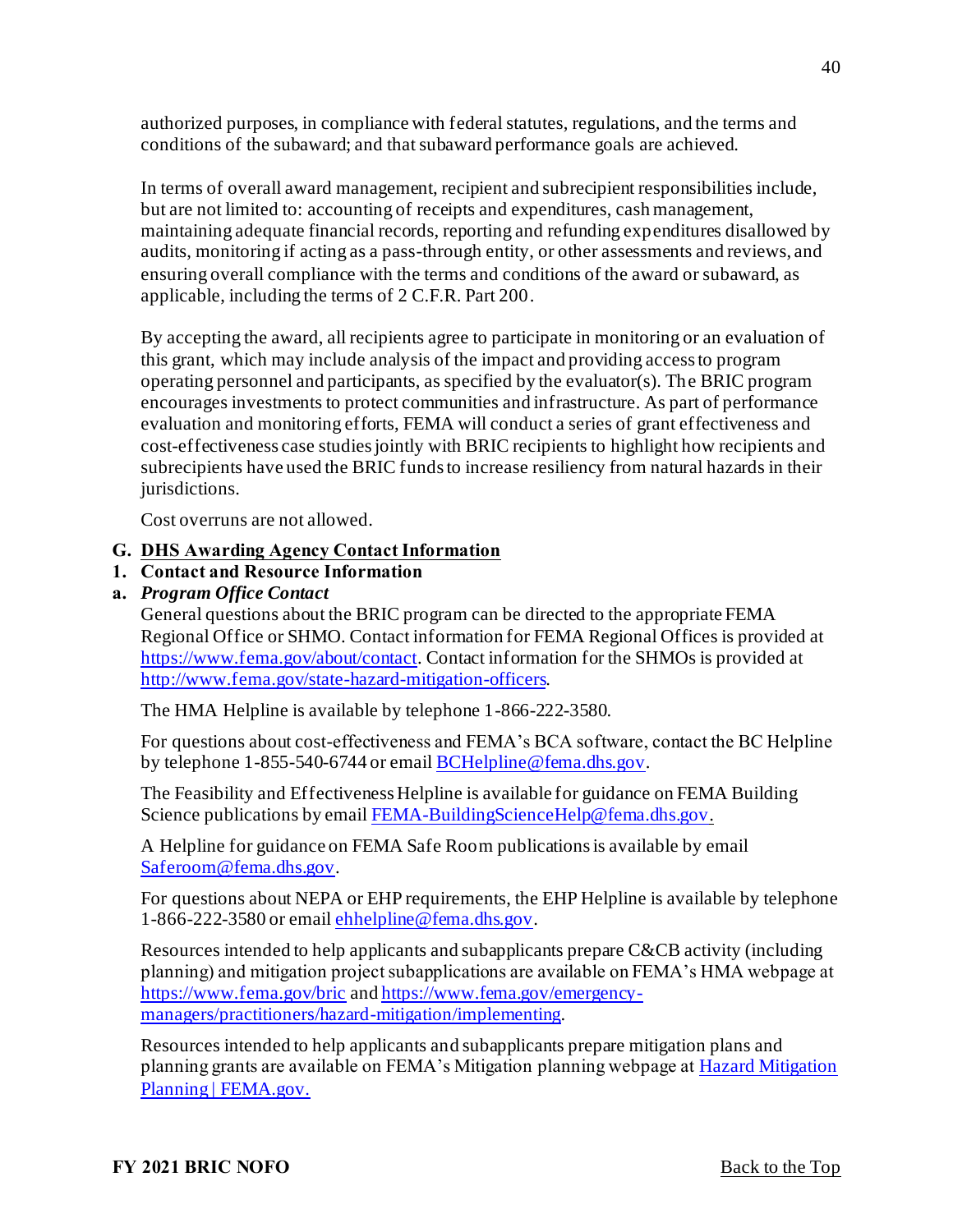FEMA publications that specify the documentation and information necessary for FEMA to review project applications for feasibility and effectiveness, cost-effectiveness, and potential impacts on environmental and cultural resources are available on the FEMA website at [https://www.fema.gov/grants/guidance-tools.](https://www.fema.gov/grants/guidance-tools)

# **b.** *Centralized Scheduling and Information Desk (CSID)*

CSID is a non-emergency comprehensive management and information resource developed by FEMA for grants stakeholders. CSID provides general information on all FEMA grant programs and maintains a comprehensive database containing key personnel contact information at the federal, state, and local levels. When necessary, recipients will be directed to a federal point of contact who can answer specific programmatic questions or concerns. CSID can be reached by phone at  $(800)$  368-6498 or by e-mail a[t askcsid@fema.dhs.gov](mailto:askcsid@fema.dhs.gov), Monday through Friday, 9:00 AM – 5:00 PM ET.

# **c.** *FEMA Regional Offices*

FEMA Regional Offices manage, administer, and conduct the application budget review, create the award package, approve, amend, and close out awards, as well as conduct cash analysis, financial and programmatic monitoring, and audit resolution for BRIC. The Regions also provide technical assistance to BRIC recipients.

[FEMA Regional Office contact information is available at https://www.fema.gov/fema](https://www.fema.gov/fema-regional-contacts)regional-contacts.

# **e.** *Equal Rights*

The FEMA Office of Equal Rights (OER) is responsible for compliance with and enforcement of federal civil rights obligations in connection with programs and services conducted by FEMA and recipients of FEMA financial assistance. All inquiries and communications about federal civil rights compliance for FEMA grants under this NOFO should be sent t[o FEMA-CivilRightsOffice@fema.dhs.gov](mailto:FEMA-CivilRightsOffice@fema.dhs.gov).

## **f.** *Environmental Planning and Historic Preservation*

The FEMA Office of Environmental Planning and Historic Preservation (OEHP) provides guidance and information about the EHP review process to FEMA programs and FEMA's recipients and subrecipients. All inquiries and communications about EHP compliance for [FEMA grant projects under this NOFO or the EHP review process should be sent to FEMA-](mailto:FEMA-OEHP-PublicComment@fema.dhs.gov)OEHP-PublicComment@fema.dhs.gov.

# **g.** *Other Contact Information*

A Helpline for guidance on FEMA Safe Room publications is available by email [Saferoom@fema.dhs.gov](mailto:Saferoom@fema.dhs.gov).

# <span id="page-40-0"></span>**2. Systems Information**

## **a.** *FEMA GO*

For technical assistance with the FEMA GO system, please contact the FEMA GO Helpdesk a[t femago@fema.dhs.gov](mailto:femago@fema.dhs.gov) or 1-877-585-3242 , Monday through Friday, 8:00 AM – 6:00 PM ET.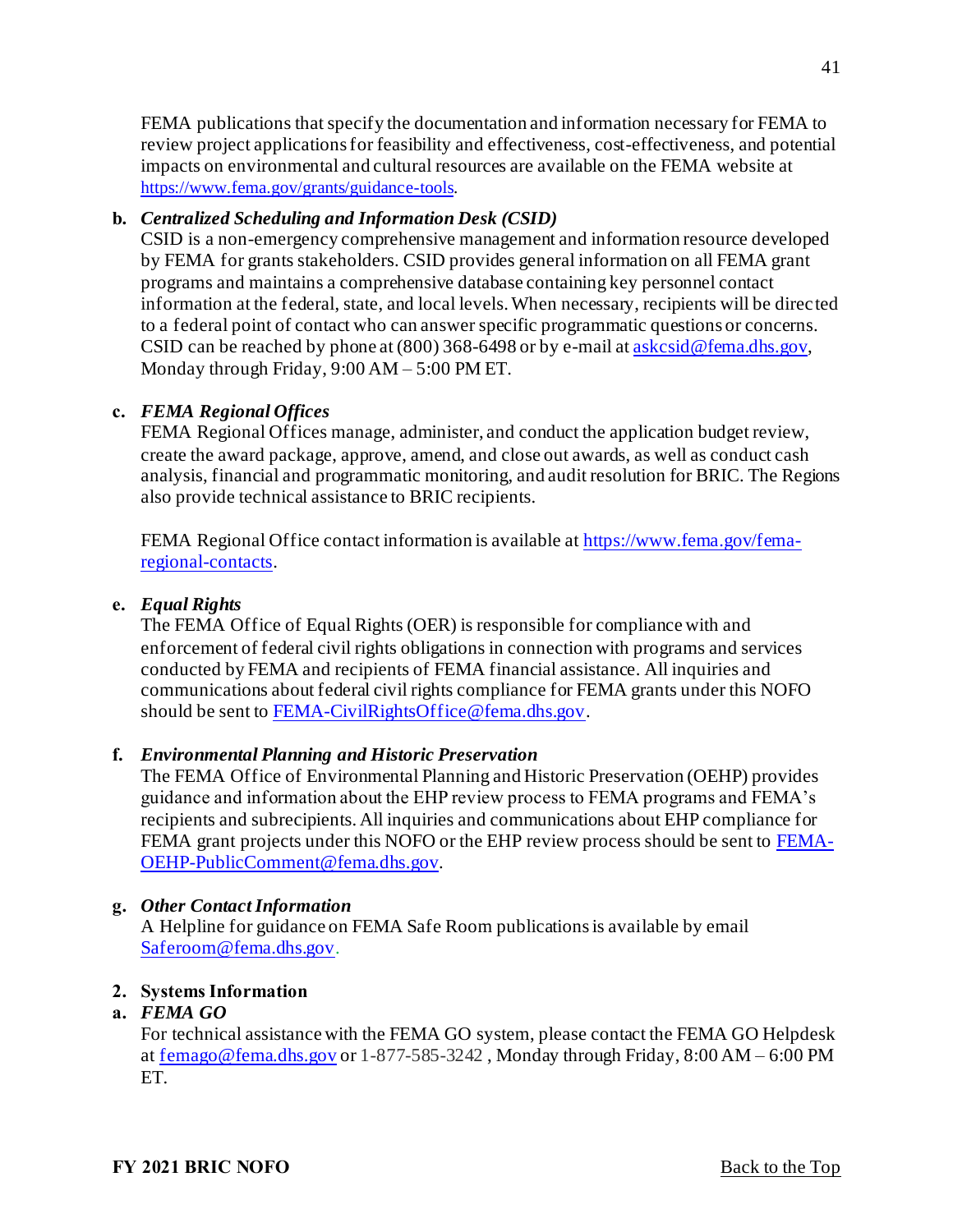#### <span id="page-41-0"></span>**H. Additional Information**

#### <span id="page-41-1"></span>**1. Termination Provisions**

FEMA may terminate a federal award in whole or in part for one of the following reasons. FEMA and the recipient must still comply with closeout requirements at 2 C.F.R. §§ 200.344-200.345 even if an award is terminated in whole or in part. To the extent that subawards are permitted under this NOFO, pass-through entities should refer to 2 C.F.R. § 200.340 for additional information on termination regarding subawards.

#### **a.** *Noncompliance*

If a recipient fails to comply with the terms and conditions of a federal award, FEMA may terminate the award in whole or in part. If the noncompliance can be corrected, FEMA may first attempt to direct the recipient to correct the noncompliance. This may take the form of a Compliance Notification. If the noncompliance cannot be corrected or the recipient is nonresponsive, FEMA may proceed with a Remedy Notification, which could impose a remedy for noncompliance per 2 C.F.R. § 200.339, including termination. Any action to terminate based on noncompliance will follow the requirements of 2 C.F.R. §§ 200.341-200.342 as well as the requirement of 2 C.F.R. § 200.340(c) to report in FAPIIS the recipient's material failure to comply with the award terms and conditions. See also the section on Actions to Address Noncompliance in this NOFO.

#### **b.** *With the Consent of the Recipient*

FEMA may also terminate an award in whole or in part with the consent of the recipient, in which case the parties must agree upon the termination conditions, including the effective date, and in the case of partial termination, the portion to be terminated.

#### **c.** *Notification by the Recipient*

The recipient may terminate the award, in whole or in part, by sending written notification to FEMA setting forth the reasons for such termination, the effective date, and in the case of partial termination, the portion to be terminated. In the case of partial termination, FEMA may determine that a partially terminated award will not accomplish the purpose of the federal award, so FEMA may terminate the award in its entirety. If that occurs, FEMA will follow the requirements of 2 C.F.R. §§ 200.341-200.342 in deciding to fully terminate the award.

#### <span id="page-41-2"></span>**2. Period of Performance Extensions**

Extensions to the period of performance (POP) for this program are allowed. Extensions to the POP identified in the award will only be considered through formal, written requests to the recipient's FEMA Regional Office and must contain specific and compelling justifications as to why an extension is required. Recipients are advised to coordinate with the FEMA Regional Hazard Mitigation Assistance Specialist as needed when preparing an extension request.

All extension requests must address the following:

- a. The grant program, fiscal year, and award number;
- b. Reason for the delay –including details of the legal, policy, or operational challenges that prevent the final outlay of awarded funds by the deadline;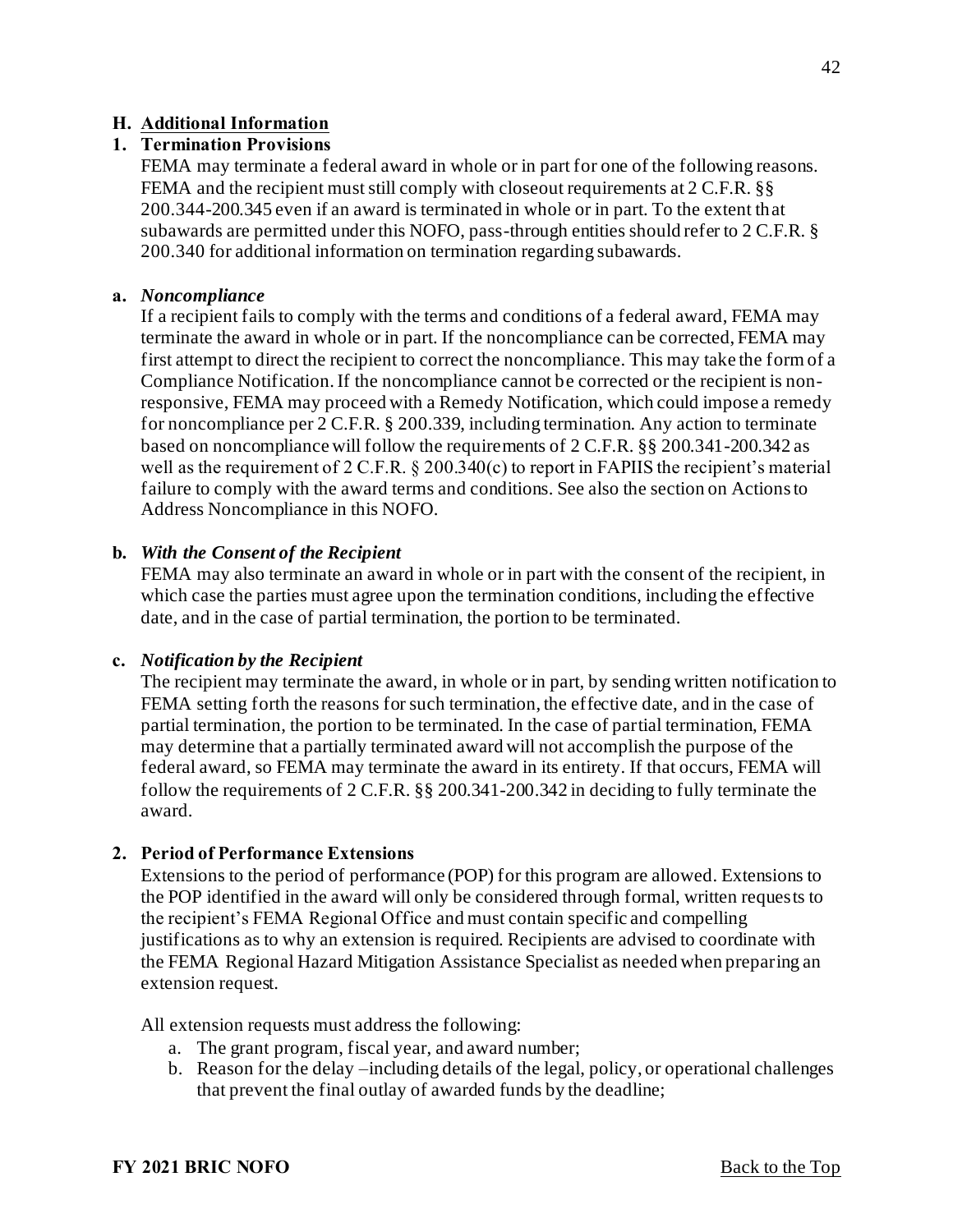- c. Current status of the activity(ies);
- d. Approved POP termination date and new project completion date;
- e. Amount of funds drawn down to date;
- f. Remaining available funds, both federal and, if applicable, non-federal;
- g. Budget outlining how remaining federal and, if applicable, non-federal funds will be expended;
- h. Plan for completion, including milestones and timeframes for achieving each milestone and the position or person responsible for implementing the plan for completion; and
- i. Certification that the activity(ies) will be completed within the extended POP without any modification to the original statement of work, as described in the application and as approved by FEMA.

Extension requests will be granted only due to compelling legal, policy, or operational challenges. Extension requests will only be considered for the following reasons:

- Contractual commitments by the recipient or subrecipient with vendors prevent completion of the project, including delivery of equipment or services, within the existing POP;
- The project must undergo a complex environmental review that cannot be completed within the existing POP;
- Projects are long-term by design, and therefore acceleration would compromise core programmatic goals; or
- Where other special or extenuating circumstances exist.

Recipients should submit all proposed extension requests to FEMA for review and approval at least 60 days prior to the end of the POP to allow sufficient processing time.

Based on sufficiency of justification, the FEMA Regional Administrator can issue up to two extensions of the POP for up to 12 months each.

#### **No additional federal funds will be awarded as part of period of performance extensions.**

#### <span id="page-42-0"></span>**3. Disability Integration**

Pursuant to Section 504 of the Rehabilitation Act of 1973, recipients of FEMA financial assistance must ensure that their programs and activities do not discriminate against other qualified individuals with disabilities.

Grant recipients should engage with the whole community to advance individual and community preparedness and to work as a nation to build and sustain resilience. In doing so, recipients are encouraged to consider the needs of individuals with disabilities into the activities and projects funded by the grant.

FEMA expects that the integration of the needs of people with disabilities will occur at all levels, including planning; alerting, notification, and public outreach; training; purchasing of equipment and supplies; protective action implementation; and exercises/drills.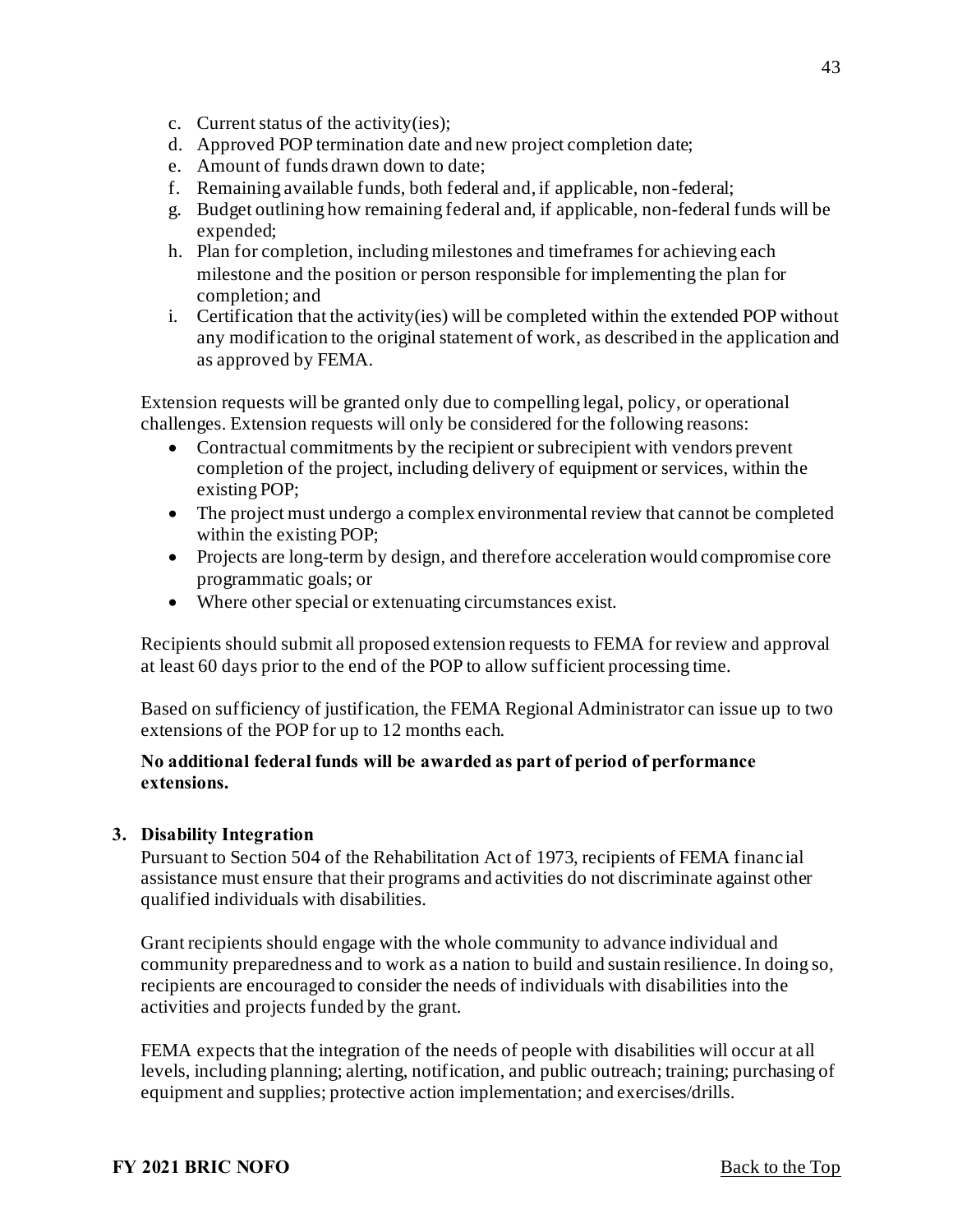The following are examples that demonstrate the integration of the needs of people with disabilities in carrying out FEMA awards:

- Include representatives of organizations that work with/for people with disabilities on planning committees, work groups and other bodies engaged in development and implementation of the grant programs and activities.
- Hold all activities related to the grant in locations that are accessible to persons with physical disabilities to the extent practicable.
- Acquire language translation services, including American Sign Language, that provide public information across the community and in shelters.
- Ensure shelter-specific grant funds are in alignment with FEMA's Guidance on [Planning for Integration of Functional Needs Support Services in General Population](https://www.fema.gov/media-library/assets/documents/26441)  Shelters.
- If making alterations to an existing building to a primary function area utilizing federal funds, complying with the most recent codes and standards and making path of travel to the primary function area accessible to the greatest extent possible.
- Implement specific procedures used by public transportation agencies that include evacuation and passenger communication plans and measures for individuals with disabilities.
- Identify, create, and deliver training to address any training gaps specifically aimed toward whole-community preparedness. Include and interact with individuals with disabilities, aligning with the designated program capability.
- Establish best practices in inclusive planning and preparedness that consider physical access, language access, and information access. Examples of effective communication access include providing auxiliary aids and services such as sign language interpreters, Computer Aided Real-time Translation (CART), and materials in Braille or alternate formats.

FEMA grant recipients can fund projects towards the resiliency of the whole community, including people with disabilities, such as training, outreach and safety campaigns, provided that the project aligns with this NOFO and the terms and conditions of the award.

<span id="page-43-0"></span>**4. Conflicts of Interest in the Administration of Federal Awards or Subawards**  For conflicts of interest under grant-funded procurements and contracts, refer to the section on Procurement Integrity in this NOFO and 2 C.F.R. §§ 200.317 – 200.327.

To eliminate and reduce the impact of conflicts of interest in the subaward process, recipients and pass-through entities must follow their own policies and procedures regarding the elimination or reduction of conflicts of interest when making subawards. Recipients and pass-through entities are also required to follow any applicable federal and state, local, tribal, or territorial (SLTT) statutes or regulations governing conflicts of interest in the making of subawards.

The recipient or pass-through entity must disclose to the respective Program Analyst or Program Manager, in writing, any real or potential conflict of interest that may arise during the administration of the federal award, as defined by the federal or SLTT statutes or

44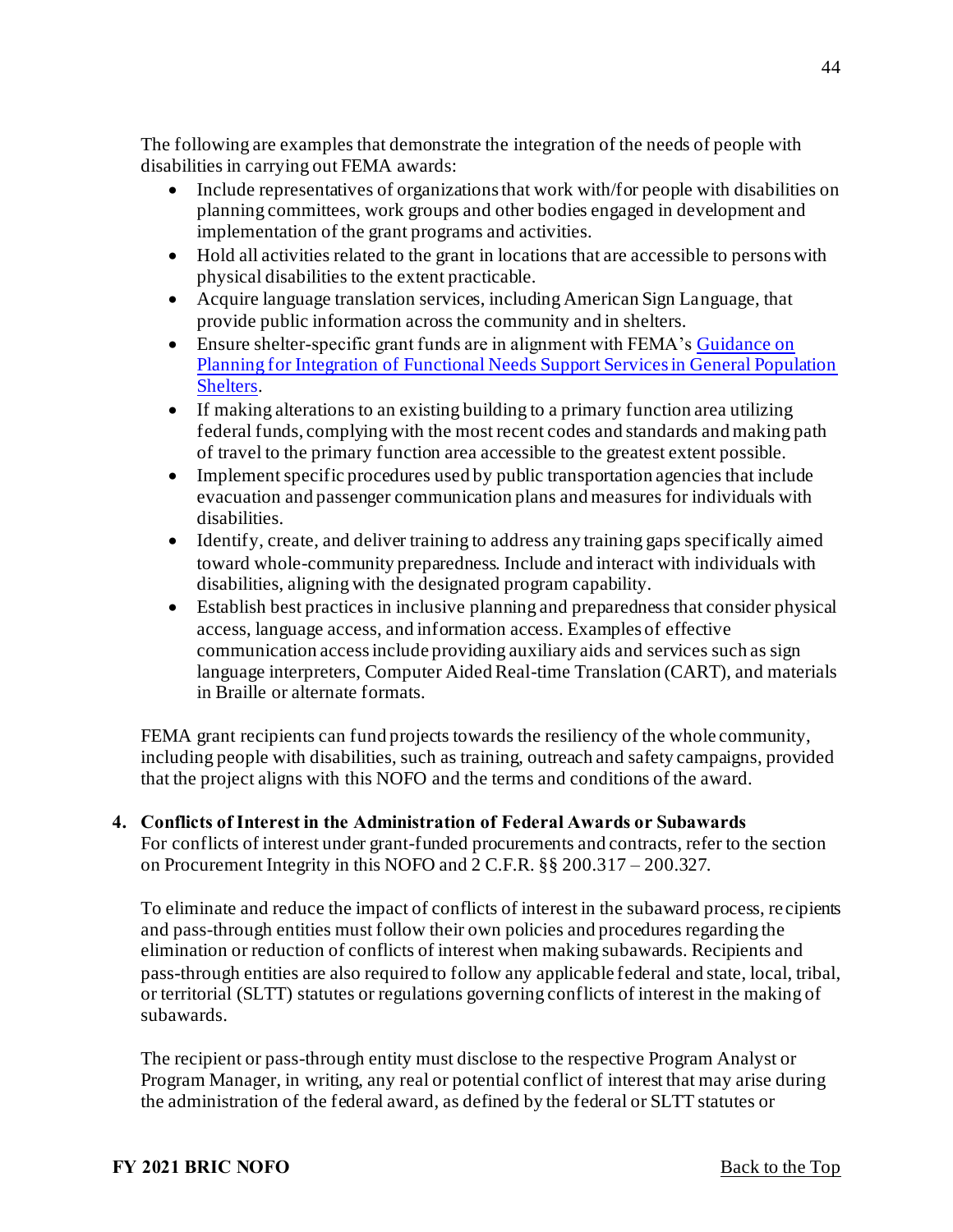regulations or their own existing policies, within five days of learning of the conflict of interest. Similarly, subrecipients, whether acting as subrecipients or as pass-through entities, must disclose any real or potential conflict of interest to the recipient or next-level passthrough entity as required by the recipient or pass-through entity's conflict of interest policies, or any applicable federal or SLTT statutes or regulations.

Conflicts of interest may arise during the process of FEMA making a federal award in situations where an employee, officer, or agent, any members of his or her immediate family, his or her partner has a close personal relationship, a business relationship, or a professional relationship, with an applicant, subapplicant, recipient, subrecipient, or FEMA employees.

## <span id="page-44-0"></span>**5. Procurement Integrity**

Through audits conducted by the DHS Office of Inspector General (OIG) and FEMA grant monitoring, findings have shown that some FEMA recipients have not fully adhered to the proper procurement requirements when spending grant funds. Anything less than full compliance with federal procurement requirements jeopardizes the integrity of the grant as well as the grant program. To assist with determining whether an action is a procurement or instead a subaward, please consult 2 C.F.R. § 200.331.

The below highlights the federal procurement requirements for FEMA recipients when procuring goods and services with federal grant funds. FEMA will include a review of recipients' procurement practices as part of the normal monitoring activities. **All procurement activity must be conducted in accordance with federal procurement standards at 2 C.F.R. §§ 200.317 – 200.327.** Select requirements under these standards are listed below. The recipient and any of its subrecipients must comply with all requirements, even if they are not listed below.

Under 2 C.F.R. § 200.317, when procuring property and services under a federal award, states (including territories) must follow the same policies and procedures they use for procurements from their non-federal funds; additionally, states must now follow 2 C.F.R. § 200.321 regarding socioeconomic steps, 200.322 regarding domestic preferences for procurements, 200.323 regarding procurement of recovered materials, and 2 C.F.R. § 200.327 regarding required contract provisions.

**All other non-federal entities, such as tribes (collectively, non-state entities),** must have and use their own documented procurement procedures that reflect applicable SLTT laws and regulations, provided that the procurements conform to applicable federal law and the standards identified in 2 C.F.R. Part 200. These standards include, but are not limited to, providing for full and open competition consistent with the standards of 2 C.F.R. § 200.319 and § 200.320.

## **a.** *Important Changes to Procurement Standards in 2 C.F.R. Part 200*

OMB recently updated various parts of Title 2 of the Code of Federal Regulations, among them, the procurement standards. States are now required to follow the socioeconomic steps in soliciting small and minority businesses, women's business enterprises, and labor surplus area firms per 2 C.F.R. § 200.321. All non-federal entities should also, to the greatest extent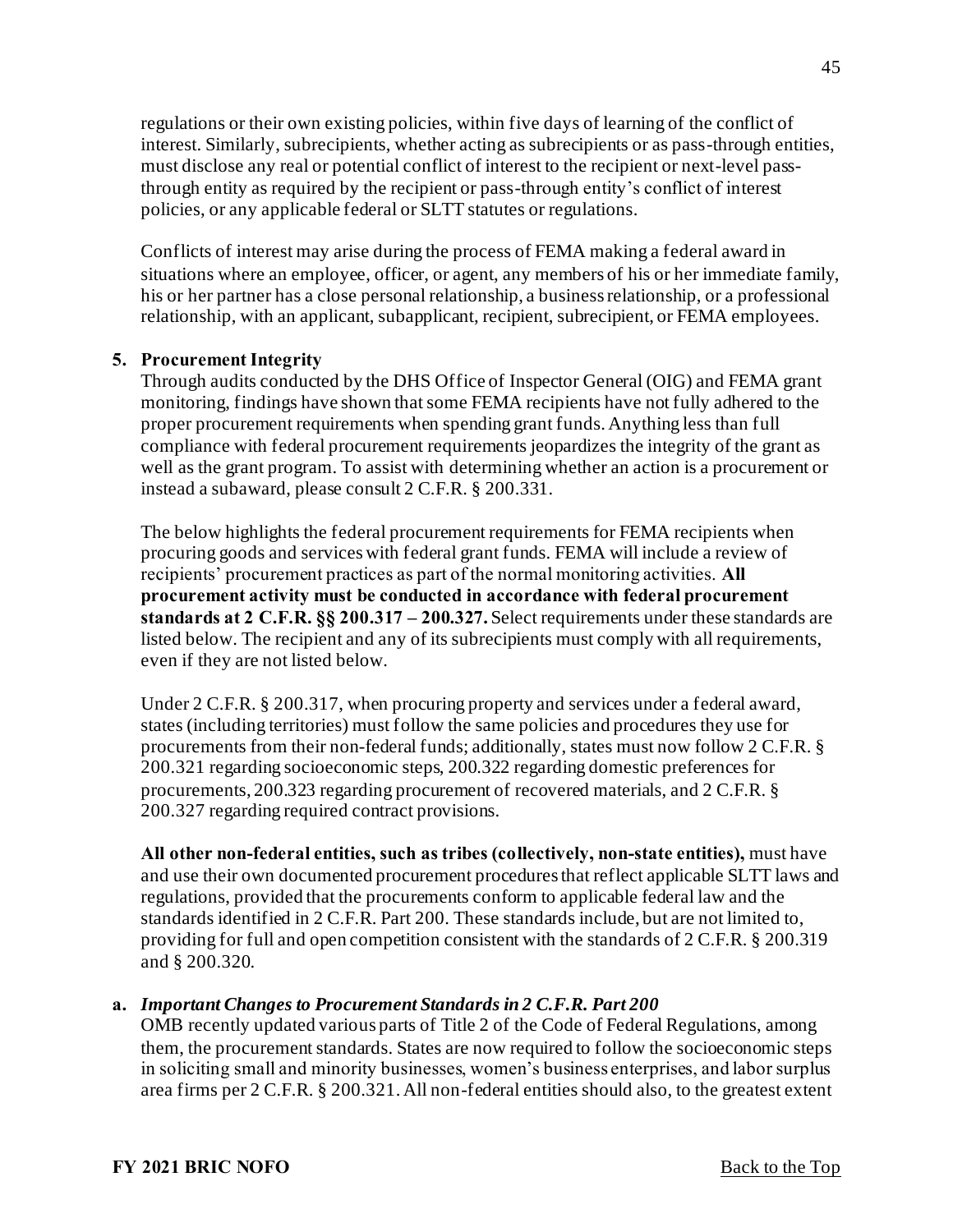practicable under a federal award, provide a preference for the purchase, acquisition, or use of goods, products, or materials produced in the United States per 2 C.F.R. § 200.322.

The recognized procurement methods in 2 C.F.R. § 200.320 have been reorganized into informal procurement methods, which include micro-purchases and small purchases; formal procurement methods, which include sealed bidding and competitive proposals; and noncompetitive procurements. The federal micro-purchase threshold is currently \$10,000, and non-state entities may use a lower threshold when using micro-purchase procedures under a FEMA award. If a non-state entity wants to use a micro-purchase threshold higher than the federal threshold, it must follow the requirements of  $2 \text{ C.F.R.}$  §  $200.320(a)(1)(iii)$ -(iv). The federal simplified acquisition threshold is currently \$250,000, and a non-state entity may use a lower threshold but may not exceed the federal threshold when using small purchase procedures under a FEMA award.

See 2 C.F.R. §§ 200.216, 200.471, and Appendix II as well as section D.13.a of the NOFO regarding prohibitions on covered telecommunications equipment or services.

## **b.** *Competition and Conflicts of Interest*

Among the requirements of 2 C.F.R. § 200.319(b) applicable to all non-federal entities other than states, in order to ensure objective contractor performance and eliminate unfair competitive advantage, contractors that develop or draft specifications, requirements, statements of work, or invitations for bids or requests for proposals must be excluded from competing for such procurements. FEMA considers these actions to be an organizational conflict of interest and interprets this restriction as applying to contractors that help a nonfederal entity develop its grant application, project plans, or project budget. This prohibition also applies to the use of former employees to manage the grant or carry out a contract when those former employees worked on such activities while they were employees of the non federal entity.

Under this prohibition, unless the non-federal entity solicits for and awards a contract covering both development and execution of specifications (or similar elements as described above), and this contract was procured in compliance with  $2 \text{ C.F.R.}$  §§  $200.317 - 200.327$ , federal funds cannot be used to pay a contractor to carry out the work if that contractor also worked on the development of those specifications. This rule applies to all contracts funded with federal grant funds, including pre-award costs, such as grant writer fees, as well as postaward costs, such as grant management fees.

Additionally, some of the situations considered to be restrictive of competition include, but are not limited to:

- Placing unreasonable requirements on firms for them to qualify to do business;
- Requiring unnecessary experience and excessive bonding;
- Noncompetitive pricing practices between firms or between affiliated companies;
- Noncompetitive contracts to consultants that are on retainer contracts;
- Organizational conflicts of interest;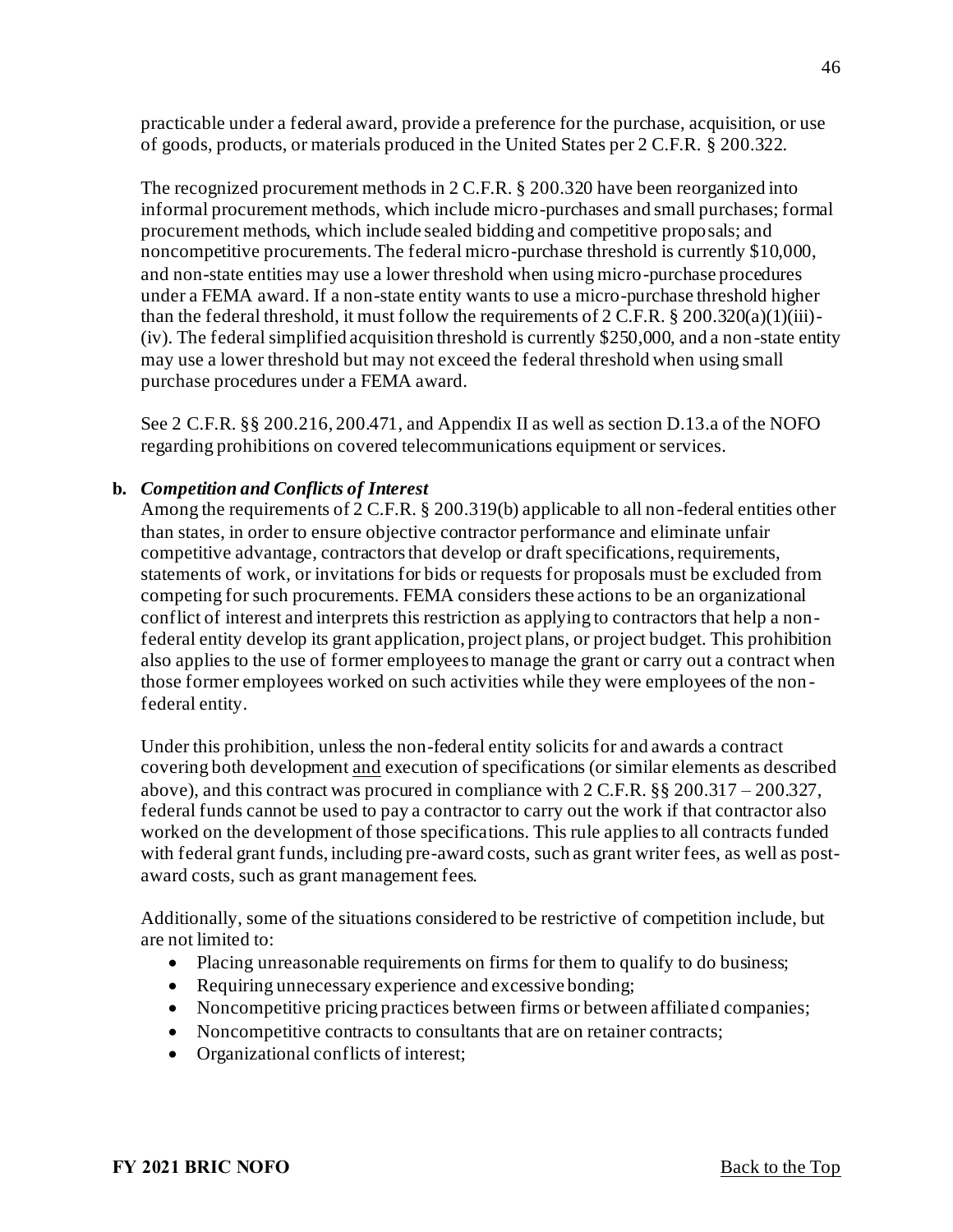- Specifying only a "brand name" product instead of allowing "an equal" product to be offered and describing the performance or other relevant requirements of the procurement; and
- Any arbitrary action in the procurement process.

Per 2 C.F.R. § 200.319(c), non-federal entities other than states must conduct procurements in a manner that prohibits the use of statutorily or administratively imposed SLTT geographical preferences in the evaluation of bids or proposals, except in those cases where applicable federal statutes expressly mandate or encourage geographic preference. Nothing in this section preempts state licensing laws. When contracting for architectural and engineering services, geographic location may be a selection criterion provided its application leaves an appropriate number of qualified firms, given the nature and size of the project, to compete for the contract.

Under 2 C.F.R. § 200.318(c)(1), non-federal entities other than states are required to maintain written standards of conduct covering conflicts of interest and governing the actions of their employees engaged in the selection, award, and administration of contracts. **No employee, officer, or agent may participate in the selection, award, or administration of a contract supported by a federal award if he or she has a real or apparent conflict of interest.** Such conflicts of interest would arise when the employee, officer or agent, any member of his or her immediate family, his or her partner, or an organization that employs or is about to employ any of the parties indicated herein, has a financial or other interest in or a tangible personal benefit from a firm considered for a contract.

The officers, employees, and agents of the non-federal entity may neither solicit nor accept gratuities, favors, or anything of monetary value from contractors or parties to subcontracts. However, non-federal entities may set standards for situations in which the financial interest is not substantial, or the gift is an unsolicited item of nominal value. The standards of conduct must provide for disciplinary actions to be applied for violations of such standards by officers, employees, or agents of the non-federal entity. If the recipient or subrecipient (other than states) has a parent, affiliate, or subsidiary organization that is not a state, local, tribal, or territorial government, the non-federal entity must also maintain written standards of conduct covering organizational conflicts of interest. In this context, organizational conflict of interest means that because of a relationship with a parent company, affiliate, or subsidiary organization, the non-federal entity is unable or appears to be unable to be impartial in conducting a procurement action involving a related organization. The nonfederal entity must disclose in writing any potential conflicts of interest to FEMA or the passthrough entity in accordance with applicable FEMA policy.

## **c.** *Supply Schedules and Purchasing Programs*

Generally, a non-federal entity may seek to procure goods or services from a federal supply schedule, state supply schedule, or group purchasing agreement.

## **I. GENERAL SERVICES ADMINISTRATION SCHEDULES**

States, tribes, and local governments, and any instrumentality thereof (such as local education agencies or institutions of higher education) may procure goods and services from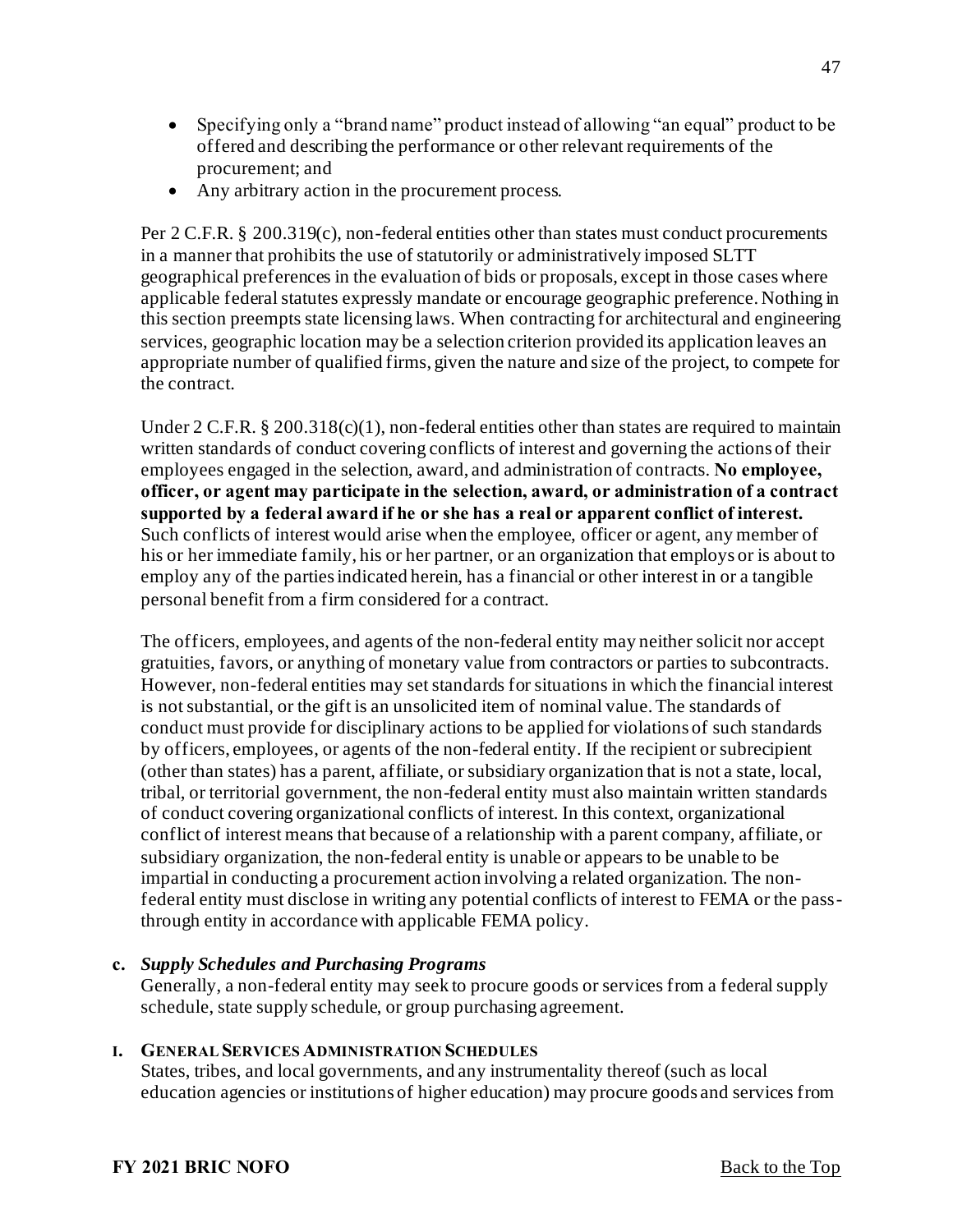a General Services Administration (GSA) schedule. GSA offers multiple efficient and effective procurement programs for state, tribal, and local governments, and instrumentalities thereof, to purchase products and services directly from pre-vetted contractors. The GSA Schedules (also referred to as the Multiple Award Schedules and the Federal Supply Schedules) are long-term government-wide contracts with commercial firms that provide access to millions of commercial products and services at volume discount pricing.

Information about GSA programs for states, tribes, and local governments, and instrumentalities thereof, can be found at [https://www.gsa.gov/resources-for/programs-for-](https://www.gsa.gov/resources-for/programs-for-State-and-local-governments)State-and-local-governments and [https://www.gsa.gov/buying-selling/purchasing](https://www.gsa.gov/buying-selling/purchasing-programs/gsa-schedules/schedule-buyers/state-and-local-governments)programs/gsa-schedules/schedule-buyers/state-and-local-governments.

For tribes, local governments, and their instrumentalities that purchase off of a GSA schedule, this will satisfy the federal requirements for full and open competition provided that the recipient follows the GSA ordering procedures; however, tribes, local governments, and their instrumentalities will still need to follow the other rules under 2 C.F.R. §§ 200.317 – 200.327, such as solicitation of minority businesses, women's business enterprises, small businesses, or labor surplus area firms (§ 200.321), domestic preferences (§ 200.322), contract cost and price (§ 200.324), and required contract provisions (§ 200.327 and Appendix II).

#### **II. OTHER SUPPLY SCHEDULES AND PROGRAMS**

For non-federal entities other than states, such as tribes, local governments, and nonprofits, that want to procure goods or services from a state supply schedule, cooperative purchasing program, or other similar program, in order for such procurements to be permissible under federal requirements, the following must be true:

- The procurement of the original contract or purchasing schedule and its use by the non-federal entity complies with state and local law, regulations, and written procurement procedures;
- The state or other entity that originally procured the original contract or purchasing schedule entered into the contract or schedule with the express purpose of making it available to the non-federal entity and other similar types of entities;
- The contract or purchasing schedule specifically allows for such use, and the work to be performed for the non-federal entity falls within the scope of work under the contract as to type, amount, and geography;
- The procurement of the original contract or purchasing schedule complied with all the procurement standards applicable to a non-federal entity other than states under at 2 C.F.R. §§ 200.317 – 200.327; and
- With respect to the use of a purchasing schedule, the non-federal entity must follow ordering procedures that adhere to applicable state, tribal, and local laws and regulations and the minimum requirements of full and open competition under 2 C.F.R. Part 200.

If a non-federal entity other than a state seeks to use a state supply schedule, cooperative purchasing program, or other similar type of arrangement, FEMA recommends the recipient discuss the procurement plans with its FEMA Regional Grants Management Specialist.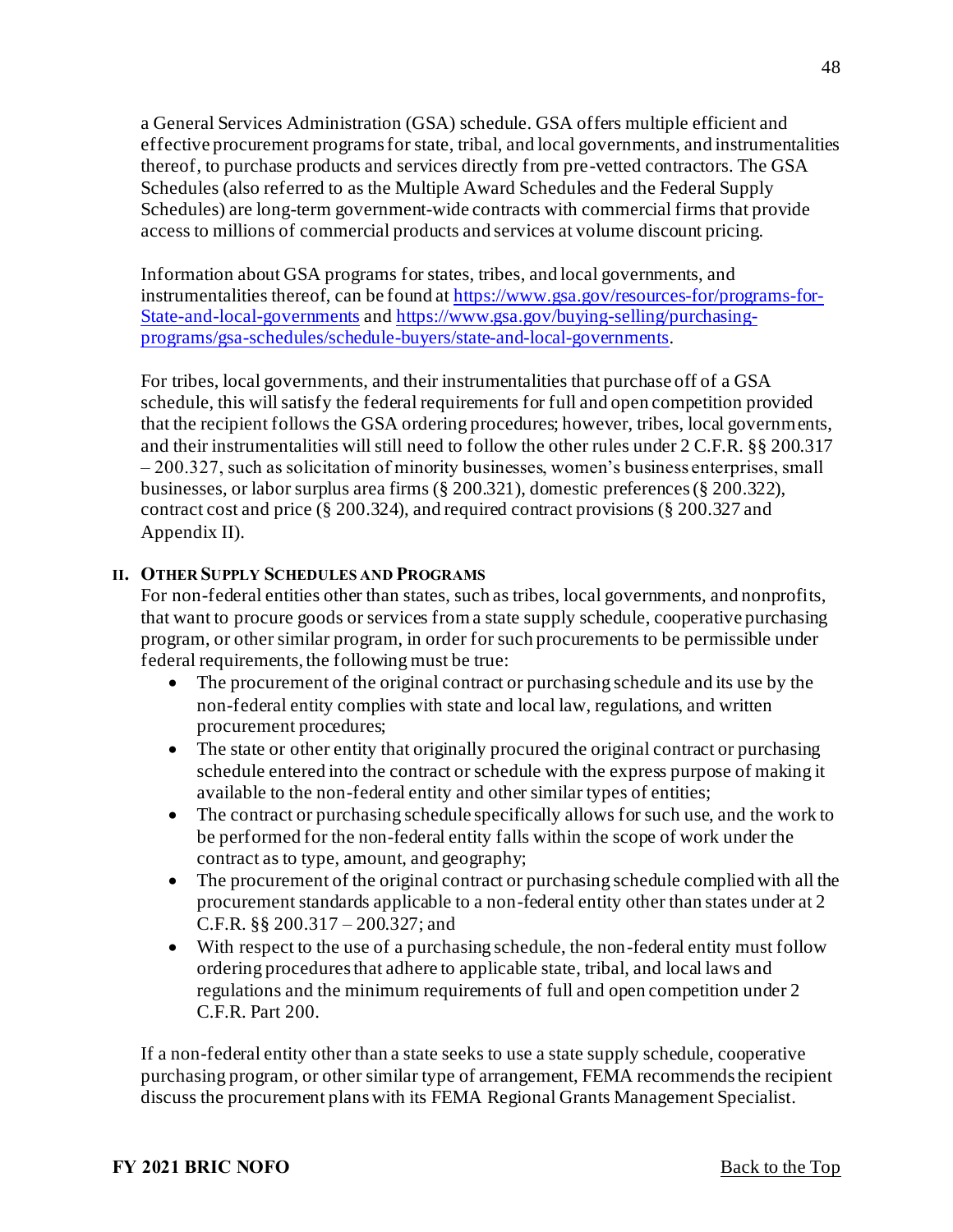## **d.** *Procurement Documentation*

Per 2 C.F.R. § 200.318(i), non-federal entities other than states and territories are required to maintain and retain records sufficient to detail the history of procurement covering at least the rationale for the procurement method, contract type, contractor selection or rejection, and the basis for the contract price. States and territories are encouraged to maintain and retain this information as well and are reminded that in order for any cost to be allowable, it must be adequately documented per 2 C.F.R. § 200.403(g).

Examples of the types of documents that would cover this information include but are not limited to:

- Solicitation documentation, such as requests for quotes, invitations for bids, or requests for proposals;
- Responses to solicitations, such as quotes, bids, or proposals;
- Pre-solicitation independent cost estimates and post-solicitation cost/price analyses on file for review by federal personnel, if applicable;
- Contract documents and amendments, including required contract provisions; and
- Other documents required by federal regulations applicable at the time a grant is awarded to a recipient.

## <span id="page-48-0"></span>**6. Record Retention**

## **a.** *Record Retention Period*

Financial records, supporting documents, statistical records, and all other non-federal entity records pertinent to a federal award generally must be maintained for at least three years from the date the final FFR is submitted. *See* 2 C.F.R. § 200.334. Further, if the recipient does not submit a final FFR and the award is administratively closed, FEMA uses the date of administrative closeout as the start of the general record retention period.

The record retention period **may be longer than three years or have a different start date**  in certain cases. These include:

- Records for real property and equipment acquired with federal funds must be retained for **three years after final disposition of the property**. *See* 2 C.F.R. § 200.334(c).
- If any litigation, claim, or audit is started before the expiration of the three-year period, the records **must be retained until** all litigation, claims, or audit findings involving the records **have been resolved and final action taken**. *See* 2 C.F.R. § 200.334(a).
- The **record retention period will be extended if the recipient is notified in writing** of the extension by FEMA, the cognizant or oversight agency for audit, or the cognizant agency for indirect costs. *See* 2 C.F.R. § 200.334(b).
- Where FEMA requires recipients to report program income after the period of performance ends, the **program income record retention period begins at the end of the recipient's fiscal year in which program income is earned**. *See* 2 C.F.R. § 200.334(e).
- For indirect cost rate proposals, cost allocation plans, or other rate computations records, the start of the record retention period depends on whether the indirect cost rate documents were submitted for negotiation. If the **indirect cost rate documents**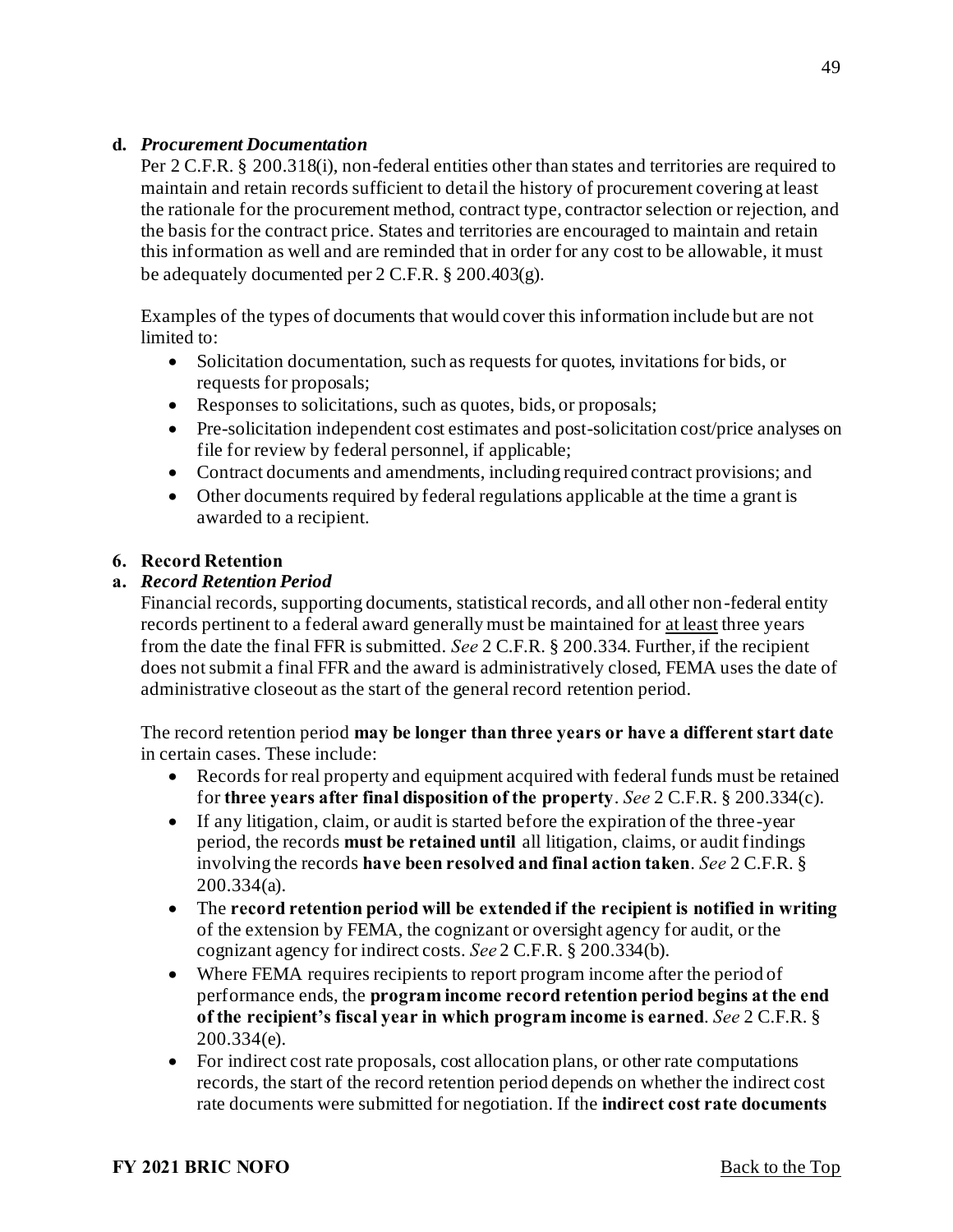**were submitted for negotiation, the record retention period begins from the date those documents were submitted** for negotiation. If indirect cost rate documents were **not submitted for negotiation, the record retention period begins at the end of the recipient's fiscal year or other accounting period covered by that indirect cost rate**. *See* 2 C.F.R. § 200.334(f).

#### **b.** *Types of Records to Retain*

FEMA requires that non-federal entities maintain the following documentation for federally funded purchases:

- Specifications
- Solicitations
- Competitive quotes or proposals
- Basis for selection decisions
- Purchase orders
- Contracts
- Invoices
- Cancelled checks

Non-federal entities should keep detailed records of all transactions involving the grant. FEMA may at any time request copies of any relevant documentation and records, including purchasing documentation along with copies of cancelled checks for verification. *See, e.g.*, 2 C.F.R. §§ 200.318(i), 200.334, 200.337.

In order for any cost to be allowable, it must be adequately documented per 2 C.F.R. §  $200.403(g)$ . Non-federal entities who fail to fully document all purchases may find their expenditures questioned and subsequently disallowed.

#### <span id="page-49-0"></span>**7. Actions to Address Noncompliance**

Non-federal entities receiving financial assistance funding from FEMA are required to comply with requirements in the terms and conditions of their awards or subawards, including the terms set forth in applicable federal statutes, regulations, NOFOs, and policies. Throughout the award lifecycle or even after an award has been closed, FEMA or the passthrough entity may discover potential or actual noncompliance on the part of a recipient or subrecipient. This potential or actual noncompliance may be discovered through routine monitoring, audits, closeout, or reporting from various sources.

In the case of any potential or actual noncompliance, FEMA may place special conditions on an award per 2 C.F.R. §§ 200.208 and 200.339, FEMA may place a hold on funds until the matter is corrected, or additional information is provided per 2 C.F.R. § 200.339, or it may do both. Similar remedies for noncompliance with certain federal civil rights laws are authorized pursuant to 44 C.F.R. Parts 7 and 19.

In the event the noncompliance is not able to be corrected by imposing additional conditions or the recipient or subrecipient refuses to correct the matter, FEMA might take other remedies allowed under 2 C.F.R. § 200.339. These remedies include actions to disallow costs, recover funds, wholly or partly suspend or terminate the award, initiate suspension and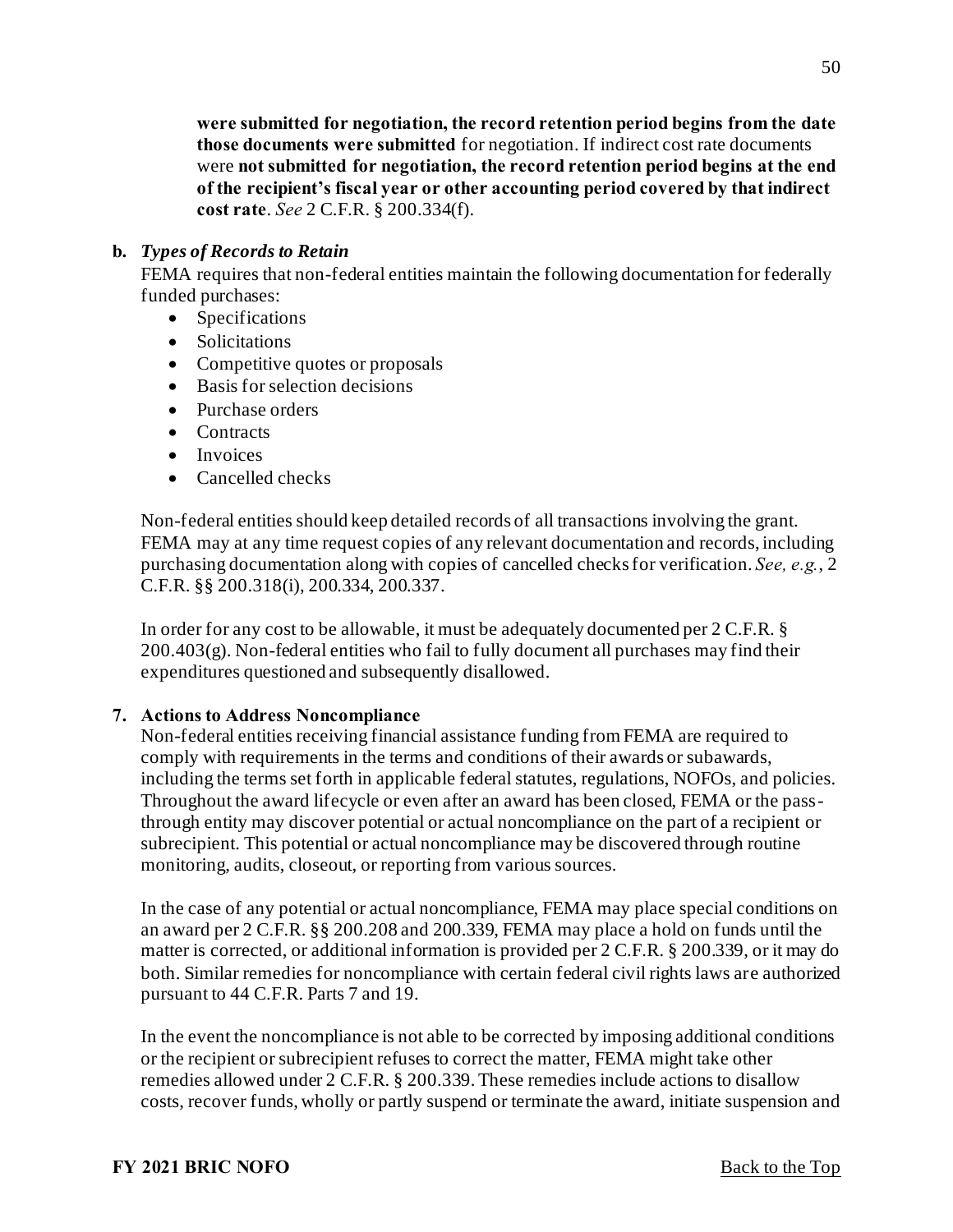debarment proceedings, withhold further federal awards, or take other remedies that may be legally available. For further information on termination due to noncompliance, see the section on Termination Provisions in the NOFO.

FEMA may discover and take action on noncompliance even after an award has been closed. The closeout of an award does not affect FEMA's right to disallow costs and recover funds as long the action to disallow costs takes place during the record retention period. *See* 2 C.F.R. §§ 200.334, 200.345(a). Closeout also does not affect the obligation of the non-federal entity to return any funds due as a result of later refunds, corrections, or other transactions. 2 C.F.R. § 200.345(a)(2).

The types of funds FEMA might attempt to recover include, but are not limited to, improper payments, cost share reimbursements, program income, interest earned on advance payments, or equipment disposition amounts.

FEMA may seek to recover disallowed costs through a Notice of Potential Debt Letter, a Remedy Notification, or other letter. The document will describe the potential amount owed, the reason why FEMA is recovering the funds, the recipient's appeal rights, how the amount can be paid, and the consequences for not appealing or paying the amount by the deadline.

If the recipient neither appeals nor pays the amount by the deadline, the amount owed will become final. Potential consequences if the debt is not paid in full or otherwise resolved by the deadline include the assessment of interest, administrative fees, and penalty charges; administratively offsetting the debt against other payable federal f unds; and transferring the debt to the U.S. Department of the Treasury for collection.

FEMA notes the following common areas of noncompliance for FEMA's grant programs:

- Insufficient documentation and lack of record retention.
- Failure to follow the procurement under grants requirements.
- Failure to submit close out documents in a timely manner.
- Failure to follow EHP requirements.
- Failure to comply with the POP deadline.

#### <span id="page-50-0"></span>**8. Audits**

FEMA grant recipients are subject to audit oversight from multiple entities including the DHS OIG, the GAO, the pass-through entity, or independent auditing firms for single audits, and may cover activities and costs incurred under the award. Auditing agencies such as the DHS OIG, the GAO, and the pass-through entity (if applicable), and FEMA in its oversight capacity, must have access to records pertaining to the FEMA award. Recipients and subrecipients must retain award documents for at least three years from the date the final FFR is submitted, and even longer in many cases subject to the requirements of 2 C.F.R. § 200.334. In the case of administrative closeout, documents must be retained for at least three years from the date of closeout, or longer subject to the requirements of 2 C.F.R. § 200.334. If documents are retained longer than the required retention period, the DHS OIG, the GAO, and the pass-through entity, as well as FEMA in its oversight capacity, have the right to access these records as well. *See* 2 C.F.R. §§ 200.334, 200.337.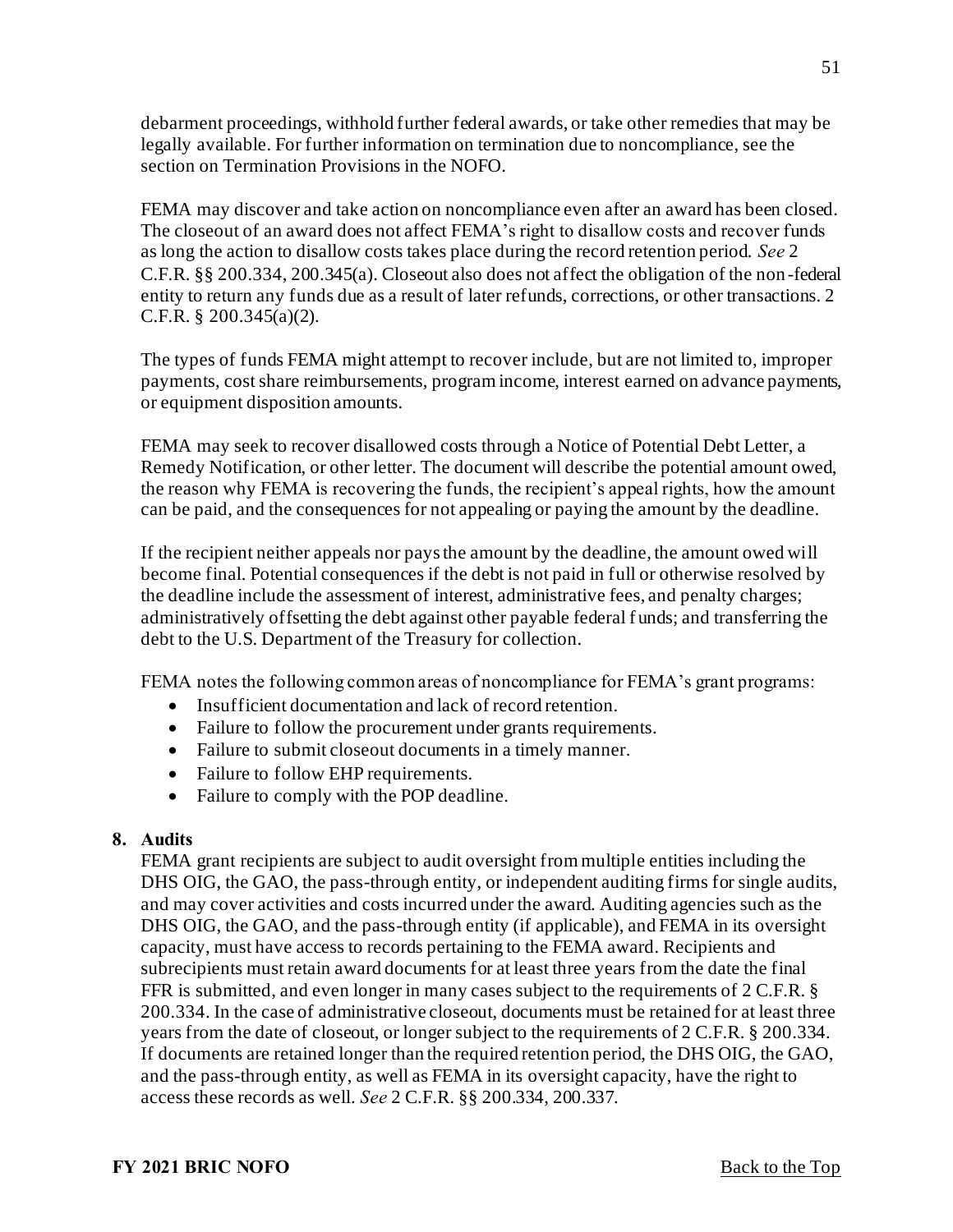Additionally, non-federal entities must comply with the single audit requirements at 2 C.F.R. Part 200, Subpart F. Specifically, non-federal entities, other than for-profit subrecipients, that expend \$750,000 or more in federal awards during their fiscal year must have a single or program-specific audit conducted for that year in accordance with Subpart F. 2 C.F.R. § 200.501. A single audit covers all federal funds expended during a fiscal year, not just FEMA funds. The cost of audit services may be allowable per 2 C.F.R. § 200.425, but non-federal entities must select auditors in accordance with 2 C.F.R. § 200.509, including following the proper procurement procedures. For additional information on single audit reporting requirements, *see* section F of this NOFO under the header "Single Audit Report" within the subsection "Additional Reporting Requirements".

The objectives of single audits are to:

- Determine if financial statements conform to generally accepted accounting principles (GAAP);
- Determine whether the schedule of expenditures of federal awards is presented fairly;
- Understand, assess, and test the adequacy of internal controls for compliance with major programs; and
- Determine if the entity complied with applicable laws, regulations, and contracts or grants.

For single audits, the auditee is required to prepare financial statements reflecting its financial position, a schedule of federal award expenditures, and a summary of the status of prior audit findings and questioned costs. The auditee also is required to follow up and take appropriate corrective actions on new and previously issued but not yet addressed audit findings. The auditee must prepare a corrective action plan to address the new audit findings. 2 C.F.R. §§ 200.508, 200.510, 200.511.

Non-federal entities must have an audit conducted, either single or program-specific, of their financial statements and federal expenditures annually or biennially pursuant to 2 C.F.R. § 200.504. Non-federal entities must also follow the information submission requirements of 2 [C.F.R. § 200.512, including submitting the audit information to the Federal Audit](https://harvester.census.gov/facweb/)  Clearinghouse within the earlier of 30 calendar days after receipt of the auditor's report(s) or nine months after the end of the audit period. The audit information to be submitted include the data collection form described at 2 C.F.R. § 200.512(c) and Appendix X to 2 C.F.R. Part 200 as well as the reporting package described at 2 C.F.R. § 200.512(b).

The non-federal entity must retain one copy of the data collection form and one copy of the reporting package for three years from the date of submission to the Federal Audit Clearinghouse. 2 C.F.R. § 200.512; *see also* 2 C.F.R. § 200.517 (setting requirements for retention of documents by the auditor and access to audit records in the auditor's possession).

FEMA, the DHS OIG, the GAO, and the pass-through entity (if applicable), as part of monitoring or as part of an audit, may review a non-federal entity's compliance with the single audit requirements. In cases of continued inability or unwillingness to have an audit conducted in compliance with 2 C.F.R. Part 200, Subpart F, FEMA and the pass-through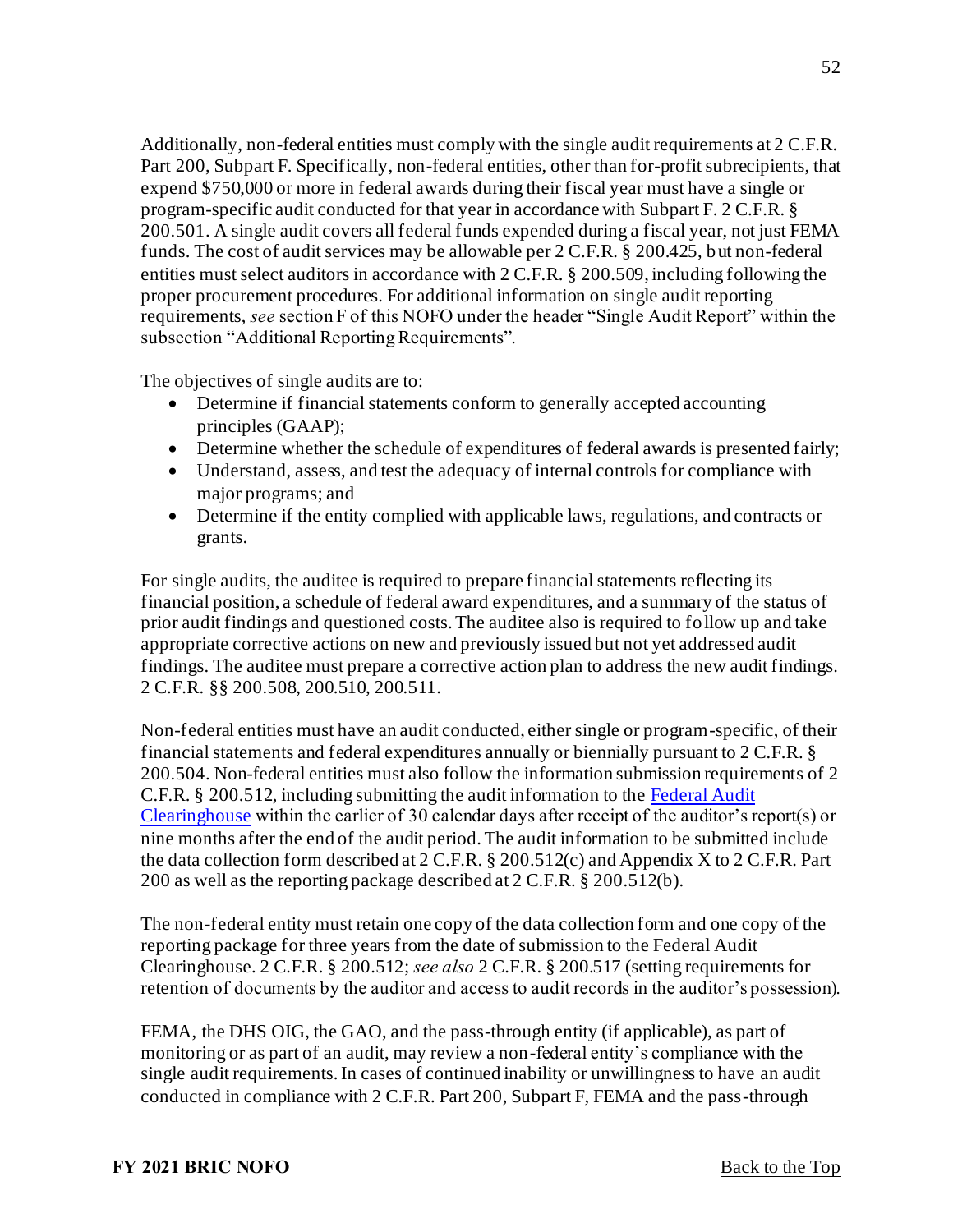entity, if applicable, are required to take appropriate remedial action under 2 C.F.R. § 200.339 for noncompliance, pursuant to 2 C.F.R. § 200.505.

#### <span id="page-52-0"></span>**9. Payment Information**

FEMA uses the Direct Deposit/Electronic Funds Transfer (DD/EFT) method of payment to recipients. To enroll in the DD/EFT, the recipient must complete SF-1199A, Direct Deposit Form.

Payment requests are submitted through FEMA GO.

#### <span id="page-52-1"></span>**10. Whole Community Preparedness**

Preparedness is a shared responsibility that calls for the involvement of everyone—not just the government—in preparedness efforts. By working together, everyone can help keep the nation safe from harm and help keep it resilient when struck by hazards, such as natural disasters, acts of terrorism, and pandemics.

[Whole Community](https://www.fema.gov/whole-community) includes:

- Individuals and families, including those with access and functional needs
- Businesses
- Faith-based and community organizations
- Nonprofit groups
- Schools and academia
- Media outlets
- All levels of government, including state, local, tribal, territorial, and federal partners

The phrase "Whole Community" often appears in preparedness materials, as it is one of the guiding principles. It means two things:

- 1. Involving people in the development of national preparedness documents.
- 2. Ensuring their roles and responsibilities are reflected in the content of the materials.

#### <span id="page-52-2"></span>**11. Extraordinary Circumstances**

Applicants and subapplicants must have a FEMA-approved current hazard mitigation plan at the time of application submission and at the time of the award; hazard mitigation plans pending adoption are not sufficient. However, for BRIC project subawards, the Region may grant an exception to the local or Tribal Mitigation Plan requirement in extraordinary circumstances if the local hazard mitigation plan has expired after the application submission deadline but before the time of award.

For subawards, the Region may apply extraordinary circumstances when justification is provided and with concurrence from FEMA Headquarters (Hazard Mitigation Assistance and Risk Analysis Divisions) prior to granting an exception. If this exception is granted, a local or Tribal Mitigation Plan must be approved by FEMA within 12 months of the award of the mitigation project or C&CB activity subaward to that community

Extraordinary circumstances exist when a determination is made by the applicant and FEMA that the proposed mitigation project or C&CB activity is consistent with the priorities and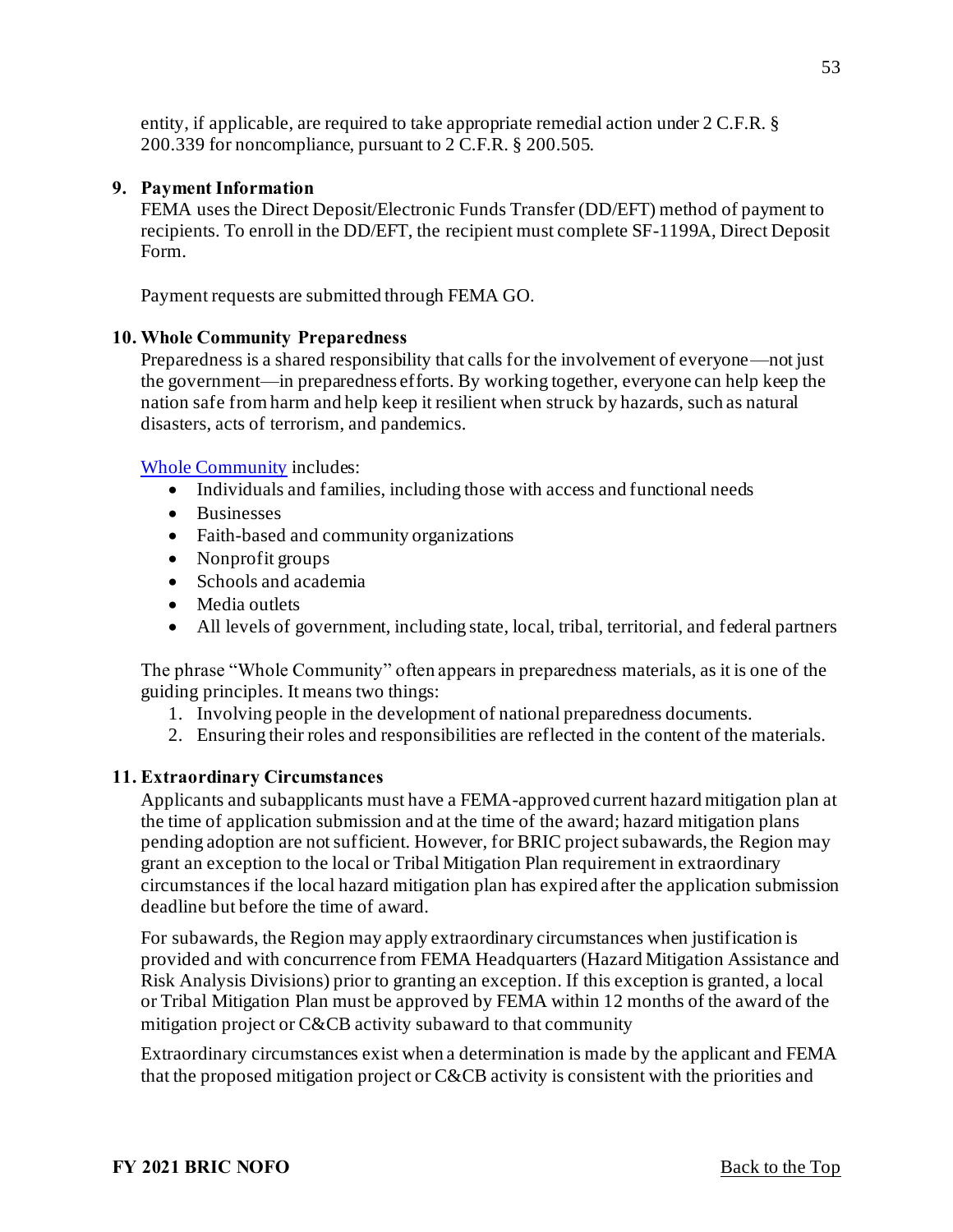strategies identified in the State or Tribal (Standard or Enhanced) Mitigation Plan and that the jurisdiction meets at least one of the criteria below.

- The jurisdiction meets the Economically Disadvantaged Rural Community (as referenced in 42 U.S.C. § 5133(a) as small impoverished communities) criterion.
- The jurisdiction has been determined to have had insufficient capacity due to lack of available funding, staffing, or other necessary expertise to satisfy the mitigation planning requirement prior to the current disaster or application deadline.
- The jurisdiction has been determined to have been at low risk from hazards because of low frequency of occurrence or minimal damage from previous occurrences as a result of sparse development.
- The jurisdiction experienced significant disruption from a declared disaster or another event that impacts its ability to complete the mitigation planning process prior to award or final approval of a project award.
- The jurisdiction does not have a mitigation plan for reasons beyond the control of the State, federally recognized tribal government, or local community, such as Disaster Relief Fund restrictions that delay FEMA from granting a subaward prior to the expiration of the local or Tribal Mitigation Plan.

For BRIC, the applicant must provide written justification that identifies the specific criteria from above or circumstance, explains why there is no longer an impediment to satisfying the mitigation planning requirement, and identifies the specific actions or circumstances that eliminated the deficiency. When a BRIC project funding is awarded under extraordinary circumstances, the recipient shall acknowledge in writing to the Regional Administrator that a plan will be completed within 12 months of the subaward. The recipient must provide a work plan for completing the local or Tribal Mitigation Plan, including milestones and a timetable, to ensure that the jurisdiction will complete the plan in the required time. This requirement shall be incorporated into the award (both the planning and project subaward agreements, if a planning subaward is also awarded).

## <span id="page-53-0"></span>**12. Phased Projects**

In general, sufficient technical information is provided by the applicant or subapplicant to allow FEMA to make an eligibility determination on a subapplication. The costs to obtain this information are generally eligible as pre-award costs*.* However, in rare circumstances it is beyond the subapplicant's technical and financial resources to provide the complete technical information required for a full eligibility or EHP review of a complex project. The applicant and FEMA may provide technical assistance to the subapplicant to develop this complete body of technical data by approving a subapplication to complete a Phase I design, engineering and EHP. The Phase I deliverables provide FEMA with a technical body of information mutually concurred on by the subapplicant, the applicant, and FEMA to determine project eligibility. If the results of the Phase I review indicate that the project meets BRIC requirements, the project would then be eligible for funding for construction under a Phase II approval. Phase I funding is part of the project's total estimated cost and is subject to BRIC cost-share requirements.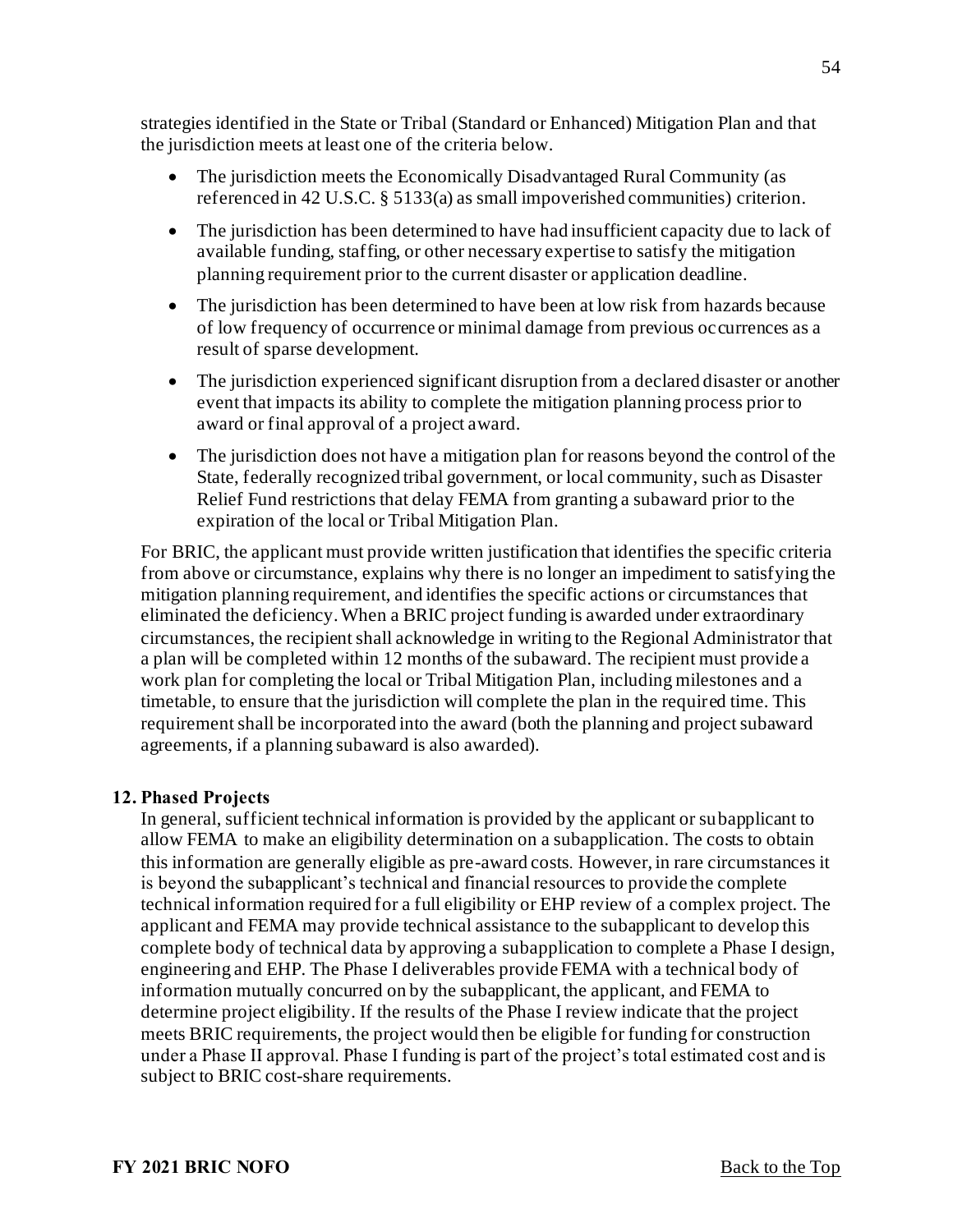The use of a Phase I should be limited to complex projects that require technical or EHP data beyond the scope of that generally required for a typical BRIC project. The following provides guidelines and outlines the process for selecting projects for Phase I/Phase II project approval.

## **a.** *Pre-screening Process*

The project must meet the following pre-screening criteria for a Phase I approval in the following sequence:

- State or Tribal (Standard or Enhanced) Mitigation Plan: The proposed project must be in conformance with the State or Tribal (Standard or Enhanced) Mitigation Plan.
- Justification for Selection of the Proposed Project: Justification must be provided for the selection of the proposed solution after consideration of a range of options.
- Potential Cost-Effectiveness: The project demonstrates potential cost-effectiveness based on a preliminary assessment of anticipated project benefits and cost. The subapplicant must be aware that this preliminary assessment is solely for the purpose of the Phase I pre-screening process and is not the final cost-effectiveness determination. A preliminary BCA is required at time of application.
- EHP Review: The Phase I review is categorically excluded from NEPA review. EHP Phase I review should identify any potential EHP compliance issues and information needs required for Phase II review.
- Hydrologic and Hydraulic or Other Relevant Technical Data: The subapplicant provides available hydrologic and hydraulic data based on existing models and other relevant technical data, as appropriate

## **b.** *Phase I Conditional Approval*

The applicant and FEMA may approve projects meeting the above pre-screening requirements for technical assistance under a Phase I approval. FEMA and the applicant will coordinate closely to ensure mutual concurrence on all data and technical information as the Phase I technical review process proceeds. The sequence for the process is as follows:

- Hydrologic and Hydraulic or Other Relevant Technical Data: If appropriate, the applicant and FEMA will review the hydrologic and hydraulic or other technical data provided by the subapplicant.
- Preliminary Engineering Design: Based on the technical data, the subapplicant develops a preliminary engineering design and layout and cost estimates with ad hoc technical assistance from the applicant and FEMA.
- EO 11988, as amended by EO 13690: If applicable, based on the technical data and revised engineering design, the project must demonstrate compliance with floodplain management requirements under this EO. If a FIRM amendment or revision will be necessary, the applicant and FEMA will provide the subapplicant with technical assistance to meet this requirement.
- Refinement of the Cost-Effectiveness Assessment: Based on the revised design and cost estimates, the applicant and FEMA will refine the preliminary assessment of